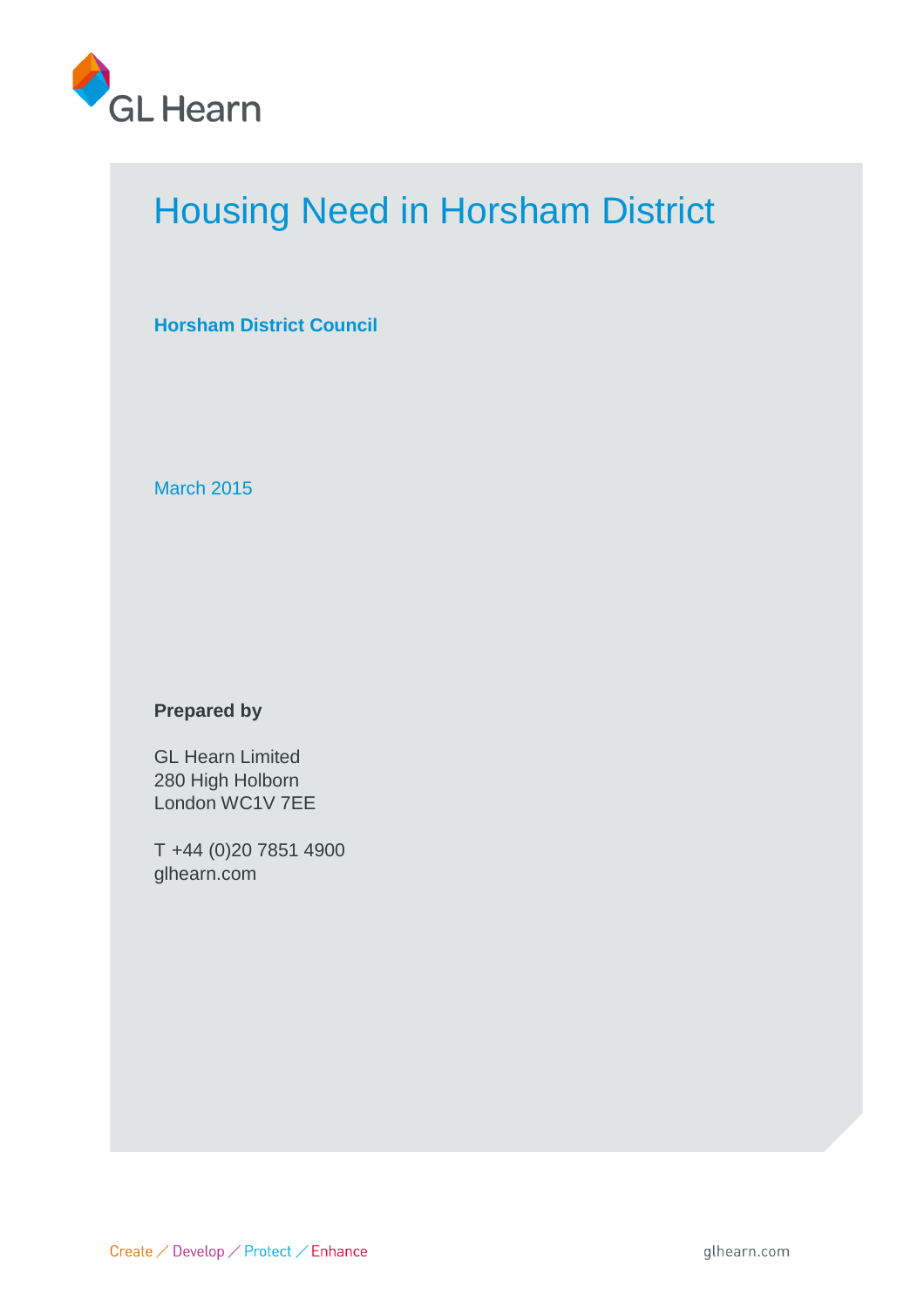Housing Need in Horsham District, March 2015 Horsham District Council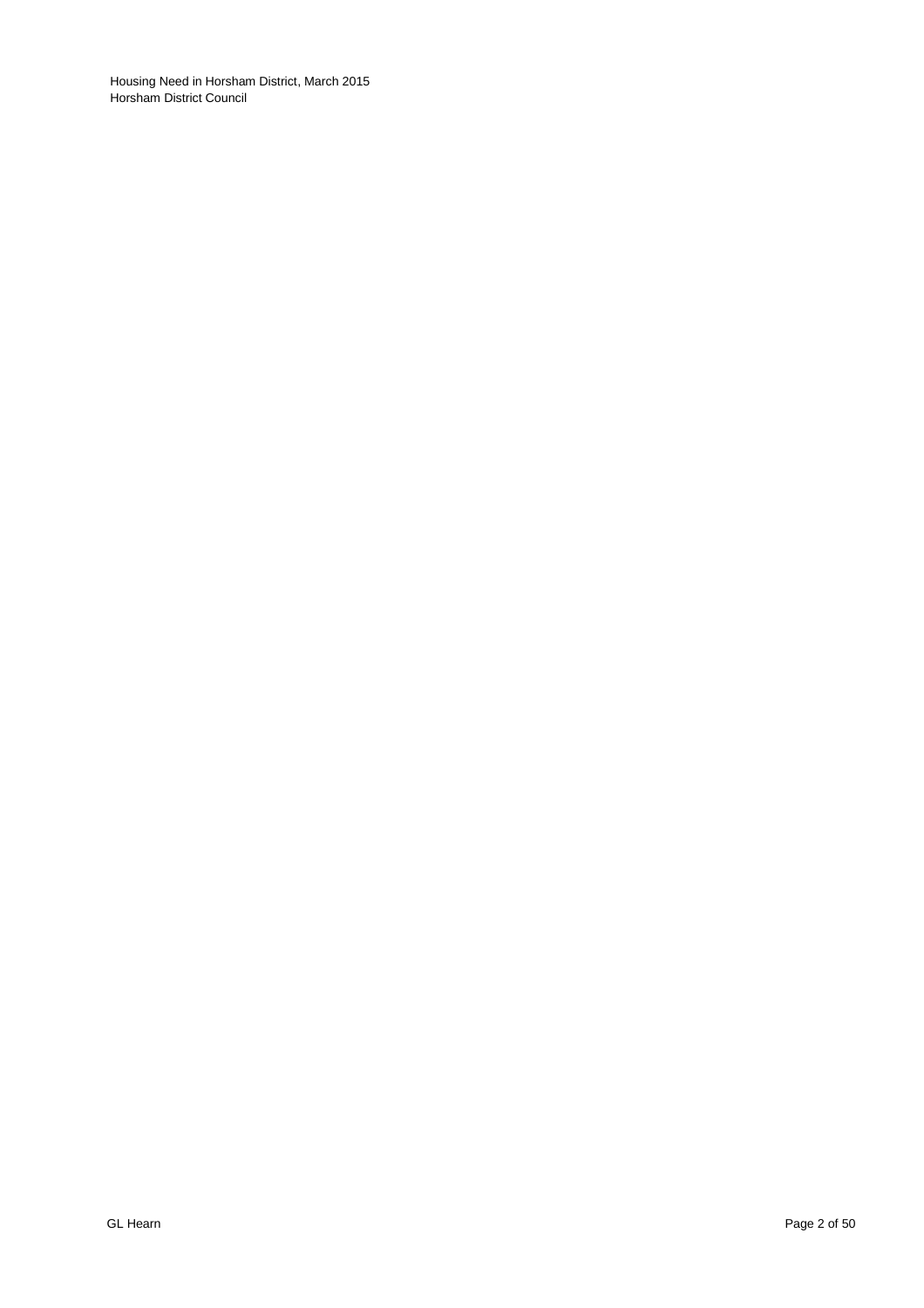# **Contents**

| <b>Section</b> |                                            | Page |
|----------------|--------------------------------------------|------|
| 1              | <b>INTRODUCTION</b>                        | 6    |
| $\mathbf{2}$   | <b>TREND-BASED DEMOGRAPHIC PROJECTIONS</b> | 15   |
| 3              | <b>ECONOMIC-DRIVEN PROJECTIONS</b>         | 27   |
| 4              | <b>AFFORDABLE HOUSING NEED</b>             | 33   |
| 5              | <b>MARKET SIGNALS</b>                      | 37   |
| 6              | <b>CONCLUSIONS</b>                         | 49   |

# **List of Figures**

| <b>OVERVIEW OF APPROACH</b>                                                                | 10 |
|--------------------------------------------------------------------------------------------|----|
| <b>INDEXED POPULATION GROWTH (1981-2013)</b>                                               | 15 |
| <b>COMPONENTS OF POPULATION CHANGE, MID-2001 TO MID-2013 -</b><br><b>HORSHAM</b>           | 16 |
| <b>POPULATION AGE PROFILE (2013)</b>                                                       | 17 |
| <b>PAST AND PROJECTED POPULATION GROWTH - HORSHAM</b>                                      | 19 |
| <b>COMPONENTS OF POPULATION CHANGE, MID-2001 TO MID-2031 -</b><br><b>HORSHAM</b>           | 20 |
| INDEXED HOUSEHOLD GROWTH (1991-2031)                                                       | 22 |
| <b>PAST AND PROJECTED TRENDS IN AVERAGE HOUSEHOLD SIZE -</b><br><b>HORSHAM</b>             | 23 |
| <b>PROJECTED HOUSEHOLD FORMATION RATES BY AGE OF HEAD OF</b><br><b>HOUSEHOLD - HORSHAM</b> | 24 |
| <b>PROJECTED CHANGE IN EMPLOYMENT RATE - HORSHAM</b>                                       | 30 |
| <b>AFFORDABLE HOUSING NEED, 2014-24</b>                                                    | 34 |
| <b>MEDIAN HOUSE PRICE (1998-2007)</b>                                                      | 38 |
| <b>MEDIAN HOUSE PRICE (2008-2013)</b>                                                      | 39 |
| <b>INDEXED ANALYSIS OF SALES TRENDS (1998 - 2014)</b>                                      | 40 |
| <b>MEDIAN HOUSE PRICES (2013 - 2014)</b>                                                   | 41 |
|                                                                                            |    |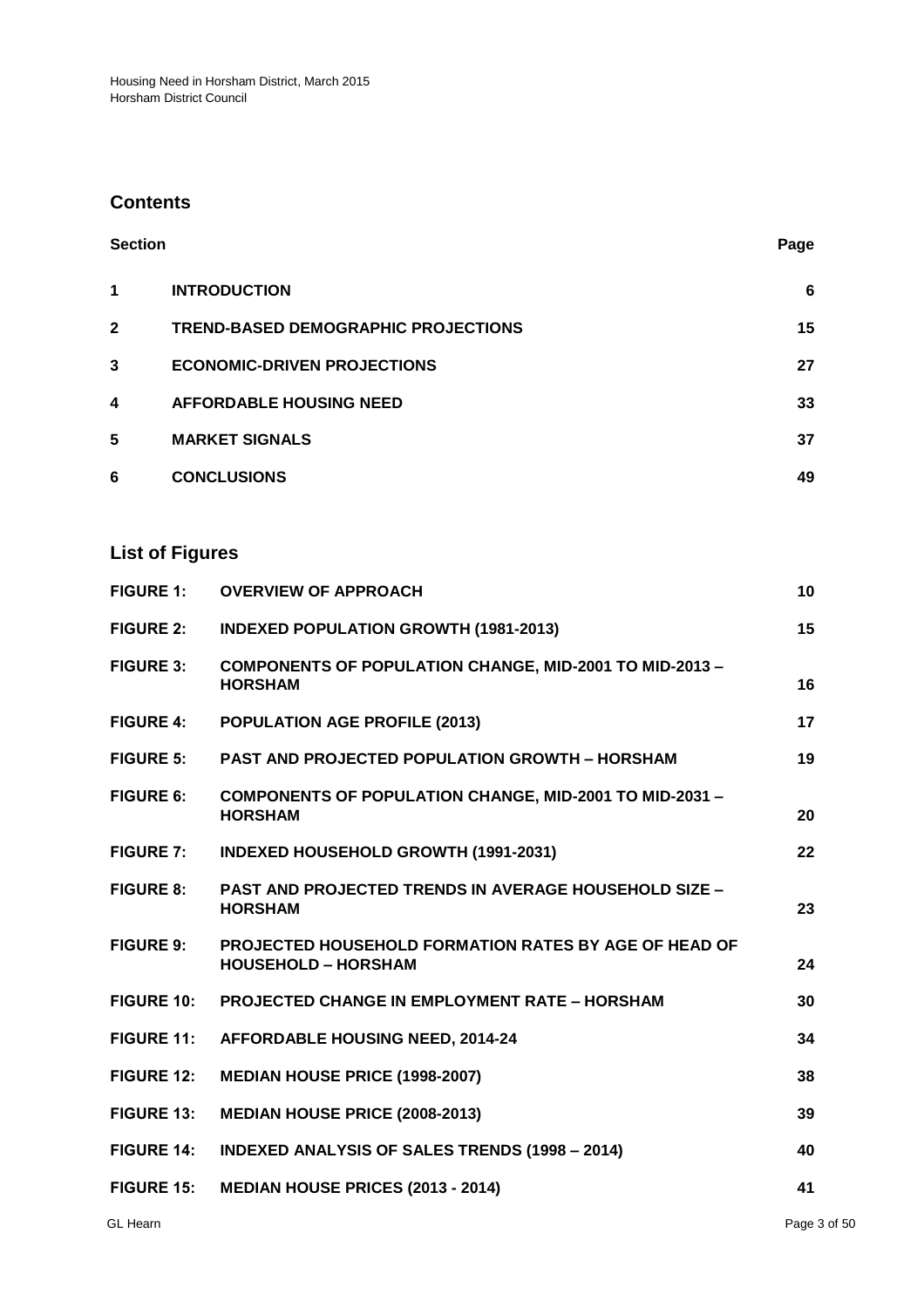Housing Need in Horsham District, March 2015 Horsham District Council

| <b>FIGURE 16:</b> | BENCHMARKED TREND IN MEDIAN PRIVATE RENTAL VALUES (2011-2014) 42    |    |
|-------------------|---------------------------------------------------------------------|----|
|                   | FIGURE 17: TREND IN PRIVATE RENTAL TRANSACTIONS (2011 - 2014)       | 43 |
|                   | FIGURE 18: LOWER QUARTILE AFFORDABILITY TREND (1997-2013)           | 44 |
| <b>FIGURE 19:</b> | <b>COMPARISON OF LOWER QUARTILE AND MEDIAN AFFORDABILITY (2013)</b> | 44 |
| <b>FIGURE 20:</b> | <b>CHANGE IN HOUSEHOLDS BY TENURE IN HMA, 2001-11</b>               | 45 |
| <b>FIGURE 21:</b> | <b>HOUSING SUPPLY VS. PAST TARGETS, 2006/07 - 2013/14</b>           | 46 |

# **List of Tables**

| <b>TABLE 1:</b>          | <b>CHANGE IN AGE STRUCTURE 2001 TO 2013 - HORSHAM</b>                                                                                            | 17 |
|--------------------------|--------------------------------------------------------------------------------------------------------------------------------------------------|----|
| TABLE 2:                 | <b>PROJECTED POPULATION GROWTH (2011-2031)</b>                                                                                                   | 19 |
| <b>TABLE 3:</b>          | POPULATION CHANGE 2011 TO 2031 BY FIFTEEN YEAR AGE BANDS (2012-<br><b>BASED SNPP)</b>                                                            | 21 |
| <b>TABLE 4:</b>          | <b>PROJECTED HOUSEHOLD GROWTH (2011-2031)</b>                                                                                                    | 21 |
| <b>TABLE 5:</b>          | PROJECTED HOUSEHOLD GROWTH 2011-31 - 2012-BASED SNPP (AS<br>ADJUSTED) AND 2012-BASED HEADSHIP RATES                                              | 25 |
| TABLE 6:                 | <b>COMMUTING PATTERNS IN HORSHAM (2011)</b>                                                                                                      | 28 |
| TABLE 7:                 | <b>EMPLOYMENT RATES BY AGE AND SEX - HORSHAM</b>                                                                                                 | 30 |
| TABLE 8:                 | PROJECTED HOUSEHOLD GROWTH 2011-31 - 2012-BASED SNPP (AS<br>ADJUSTED) AND ECONOMIC GROWTH SCENARIO                                               | 31 |
| TABLE 9:<br>2011)<br>-46 | <b>CHANGES IN OVER OCCUPIED AND HOUSES IN MULTIPLE OCCUPATION (2001-</b>                                                                         |    |
| <b>TABLE 10:</b>         | PROJECTED HOUSEHOLD GROWTH 2011-31 - 2012-BASED SNPP (AS<br>ADJUSTED) AND LINKED TO 275 JOBS PER ANNUM - WITH<br><b>AFFORDABILITY ADJUSTMENT</b> | 48 |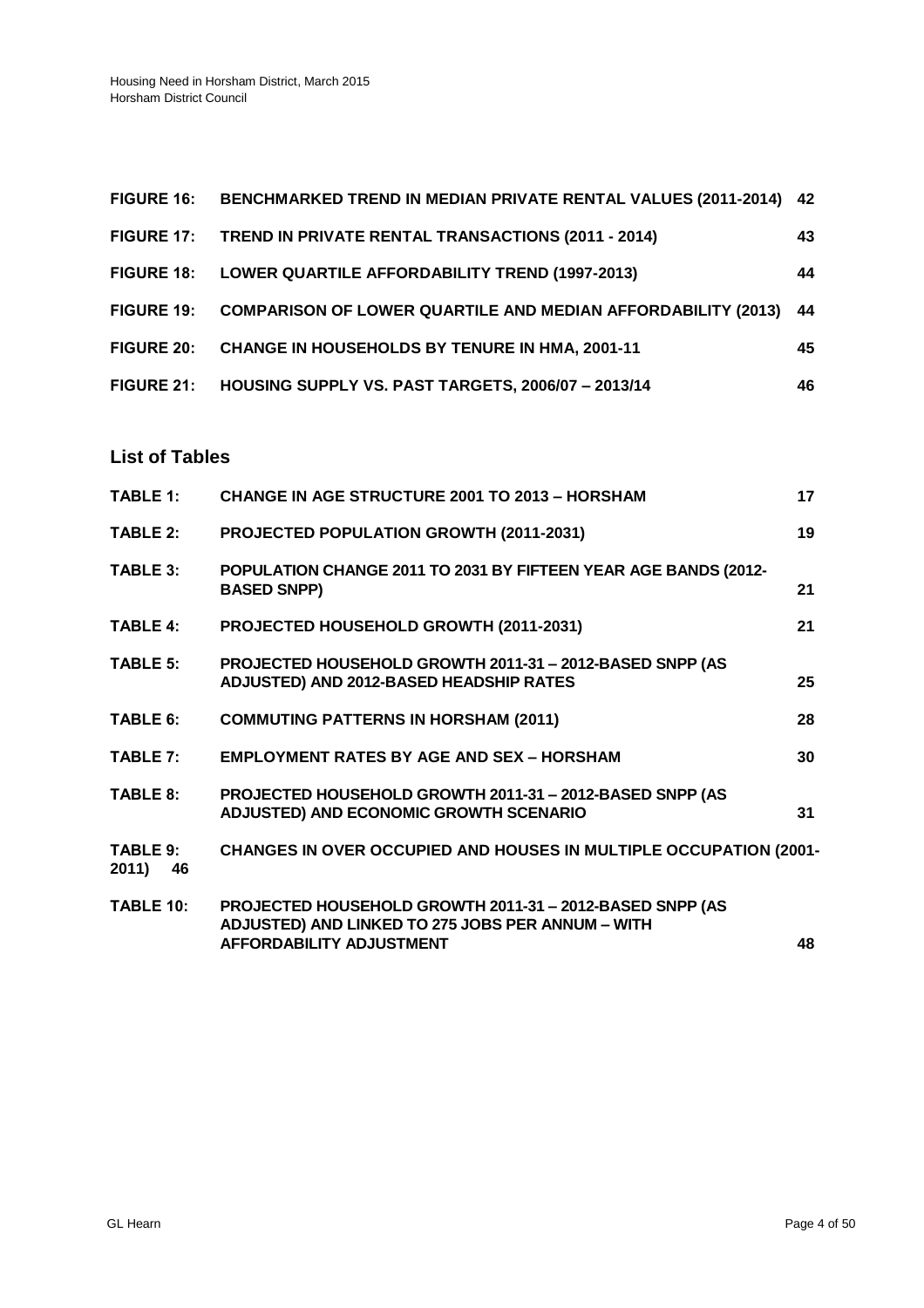## **Quality Standards Control**

The signatories below verify that this document has been prepared in accordance with our quality control requirements. These procedures do not affect the content and views expressed by the originator.

This document must only be treated as a draft unless it is has been signed by the Originators and approved by a Business or Associate Director.

DATE ORIGINATORS APPROVED March 2014 Justin Gardner, Director, JGC Nick Ireland Aled Barcroft, Assistant Planner Planning Director

Quelano

#### Limitations

This document has been prepared for the stated objective and should not be used for any other purpose without the prior written authority of GL Hearn; we accept no responsibility or liability for the consequences of this document being used for a purpose other than for which it was commissioned.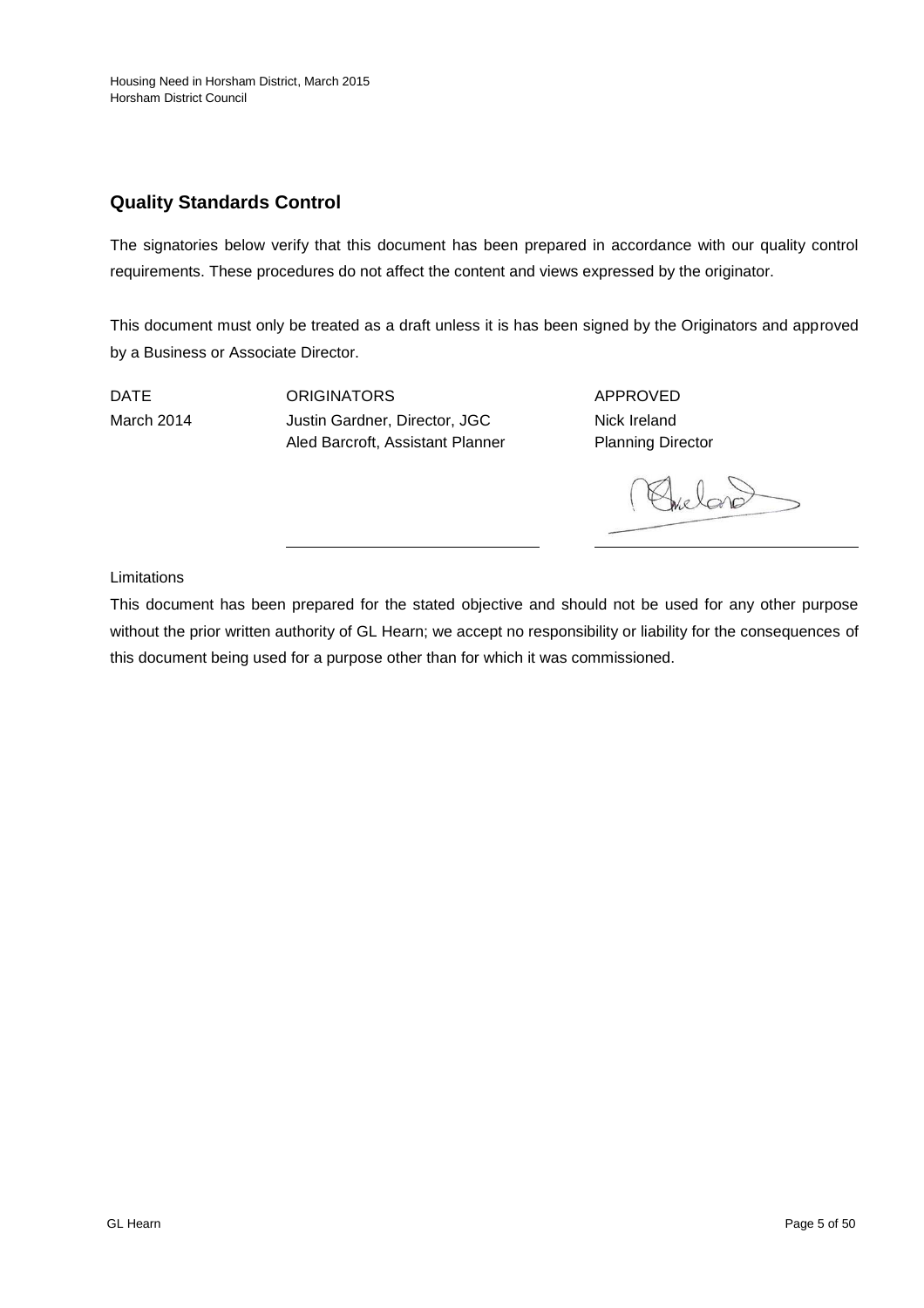## **1 INTRODUCTION**

- 1.1 GL Hearn has been commissioned by Horsham District Council to prepare an updated assessment of the need for housing, to inform proposed modifications to the Horsham District Planning Framework (HDPF).
- 1.2 The assessment of housing need in this report is undertaken taking account of:
	- National Planning Policy Framework<sup>1</sup>;
	- Planning Practice Guidance: Housing and Economic Development Needs Assessments<sup>2</sup>.
- 1.3 The report assesses 'housing need.' The Planning Practice Guidance sets out that the need for housing describes both market and affordable housing, and is intended to address the scale of housing supply necessary to meet housing demand.
- 1.4 It is also clear that the assessment of development needs is an objective assessment, based on facts and unbiased evidence; and that constraints such as those related to land supply, historic under performance, viability, infrastructure or environmental constraints are not relevant to the assessment of need; but may be relevant in bringing together the evidence base in setting policies within plans.
- 1.5 National policy sets the bar high in regard to meeting housing need. The recent Royal Courts judgement in the case of *Gallagher Homes Ltd and Lioncourt Homes Ltd vs. Solihull Metropolitan Borough Council* makes a clear distinction between "objectively assessed needs" for housing and a "policy on" housing target which takes account of wider considerations. However it clearly sets out that the bar is set high in regard to meeting defined housing needs in the NPPF, describing this as 'a consideration of particular standing. '
- 1.6 GL Hearn has previously prepared the following reports for Horsham District Council:
	- **Locally-Generated Needs Study 2010;**
	- Additional Analysis Report 2010 (which considers need over a 2011-31 plan period);
	- **Locally-Generated Needs Study 2011 Update:**
	- Locally-Generated Needs Study: Census 2012 and South Downs National Park Update.
- 1.7 The focus of this report is on updating the previous assessments and in drawing together evidence to consider the Objectively Assessed Need (OAN) for housing. Housing need is assessed for Horsham District, which includes both the plan area for the HDPF and those parts of the District which fall within the South Downs National Park.

l

<sup>1</sup> CLG (March 2012) *National Planning Policy Framework*

<sup>2</sup> CLG (March 2014) *Planning Practice Guidance*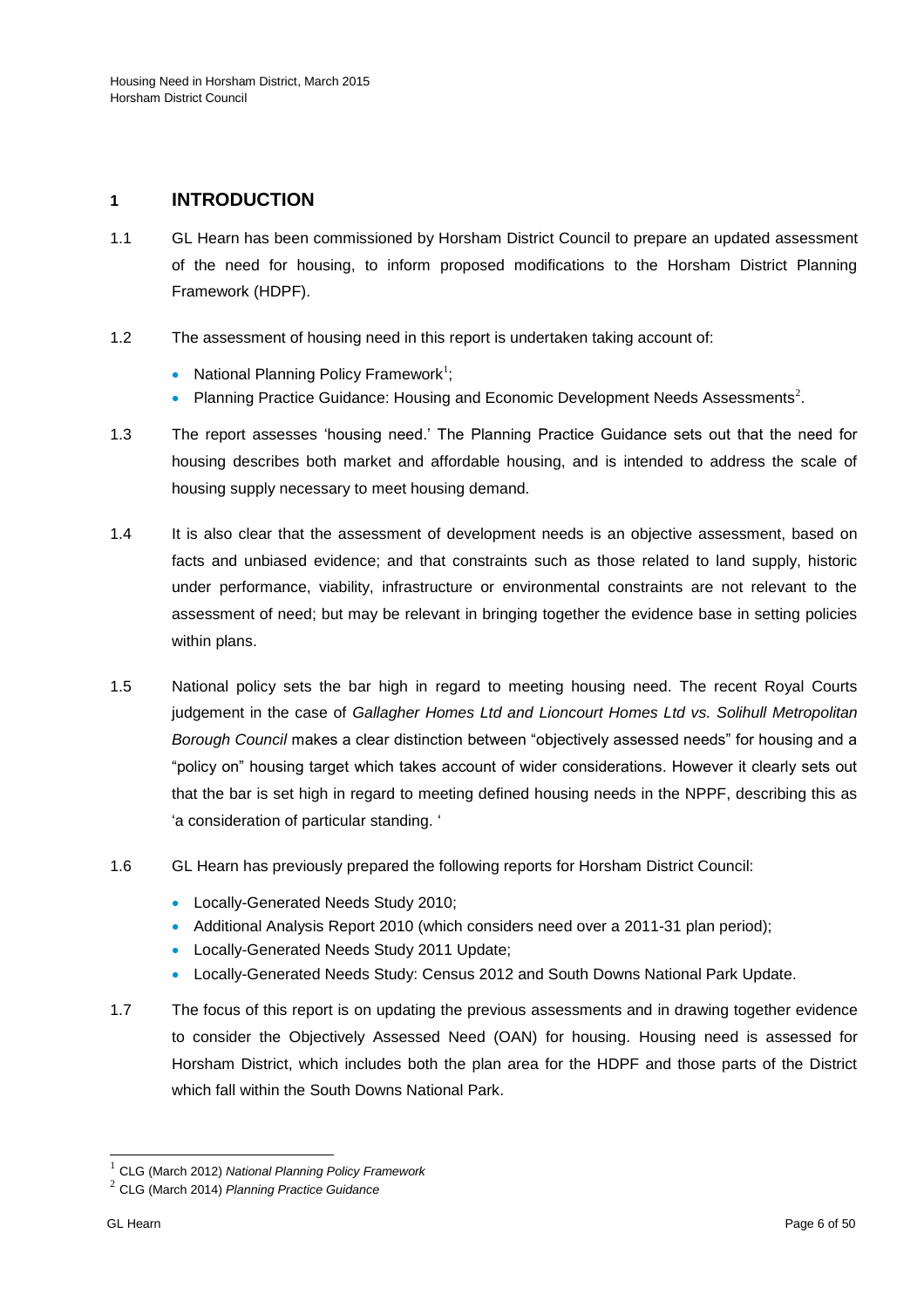- 1.8 It takes account of the latest demographic data, namely the 2012-based Sub-National Population Projections published by the Office for National Statistics (ONS) in May 2014; and the 2012-based Household Projections published by the Department for Communities and Local Government (CLG) in February 2015.
- 1.9 The Horsham District Planning Framework (HDPF) has been submitted for Examination. This report takes into account the Inspector's Initial Findings regarding the soundness of the plan, where he deals with the Duty to Cooperate (DTC) as well as housing needs and supply.

## National Policy and Guidance

- 1.10 The Coalition Government has reformed the policy framework for strategic planning, particularly on issues such as housing. Regional strategies have been revoked (the South East Plan $^3$  was revoked in April 2013) and responsibility for planning on cross-boundary issues has been returned to local authorities.
- 1.11 The primary legislation to support this is the 2011 Localism Act which now imposes a 'duty to cooperate' on local authorities, requiring them to "engage constructively, actively and on an ongoing basis" with the other authorities and relevant bodies. The Duty to Cooperate is applied as both a legal and soundness test to which development plans must comply.
- 1.12 National policies for plan-making are set out within the National Planning Policy Framework<sup>4</sup>. This sets out key policies against which development plans will be assessed at Examination and to which they must comply.

#### **National Planning Policy Framework (NPPF)**

- 1.13 The National Planning Policy Framework (NPPF) was published in March 2012. The Framework sets a presumption in favour of sustainable development whereby local plans should meet objectively assessed development needs, with sufficient flexibility to respond to rapid change, unless the adverse impacts of doing so would significantly or demonstrably outweigh the benefits or policies within the Framework indicate that development should be restricted.
- 1.14 The NPPF highlights the Strategic Housing Market Assessment (SHMA) as a key piece of evidence in determining housing needs. Paragraph 159 in the Framework outlines that this should identify the scale and mix of housing and the range of tenures which the local population is likely to need over the plan period which:

 3 CLG (May 2009) The *South East Plan – Regional Spatial Strategy for the South East of England* 4 CLG (March 2012) National Planning Policy Framework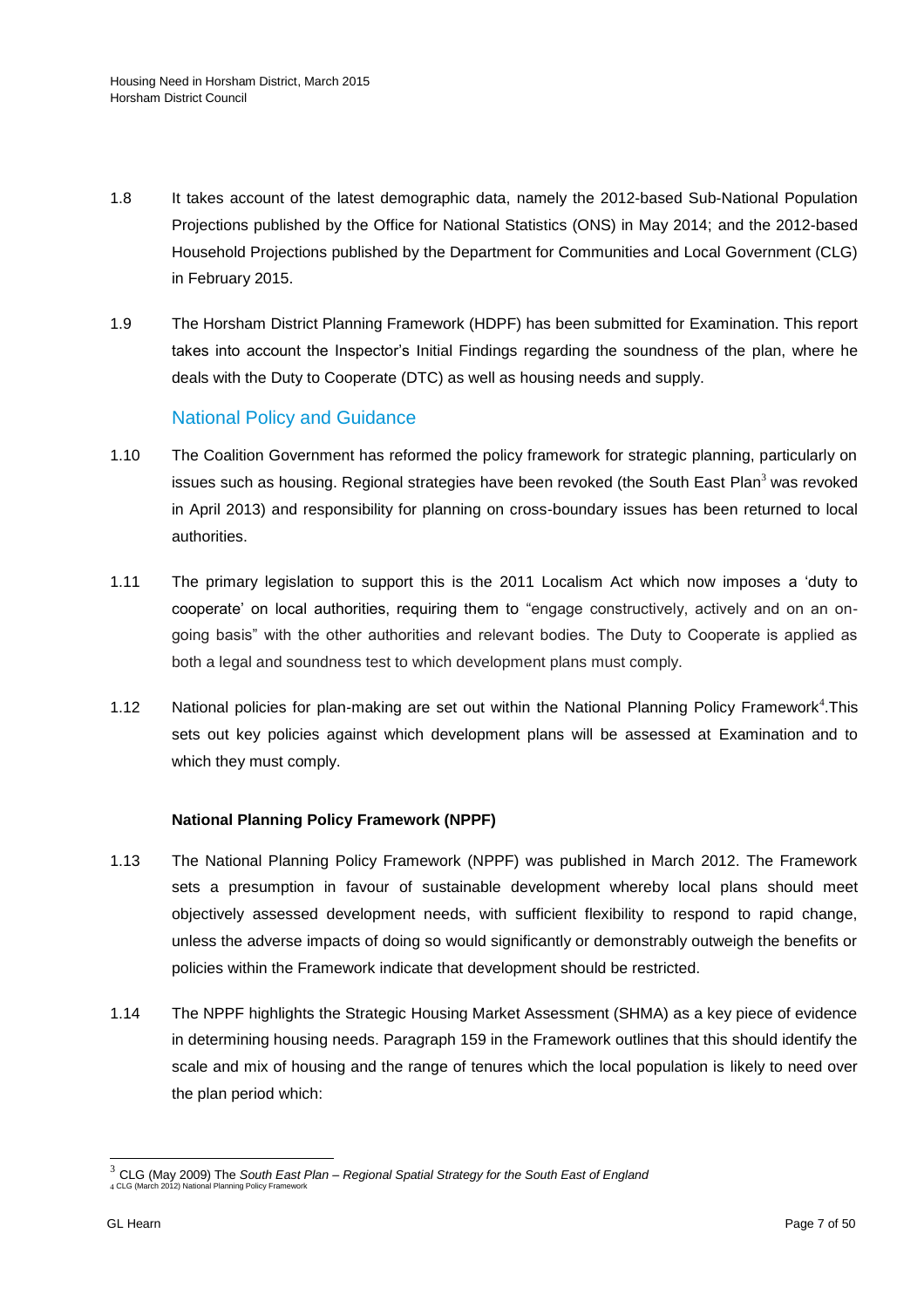- Meets household and population projections, taking account of migration and demographic change;
- Addresses the need for all types of housing, including affordable housing and the needs of different groups in the community; and
- Caters for housing demand and the scale of housing supply necessary to meet this demand.
- 1.15 Paragraph 181 sets out that LPAs will be expected to demonstrate evidence of having effectively cooperated to plan for issues with cross-boundary impacts when their Local Plans are submitted for examining.
- 1.16 Paragraph 158 of the NPPF also emphasises the alignment of the housing and economic evidence base and policy. Paragraph 17 outlines that planning should also take account of market signals, such as land prices and housing affordability. Paragraph 173 also makes clear that plans must be deliverable.

#### **National Planning Practice Guidance**

- 1.17 New Planning Practice Guidance was issued by Government in March 2014 on '*Assessment of Housing and Economic Development Needs*'. This is relevant to this report in that it provides clarity on how key elements of the NPPF should be interpreted, including the approach to deriving an objective assessment of the need for housing. The approach in this report takes account of this Guidance.
- 1.18 The Guidance defines "need" as referring to 'the scale and mix of housing and the range of tenures that is likely to be needed in the housing market area over the plan period – and should cater for the housing demand of the area and identify the scale of housing supply necessary to meet this need." It sets out that the assessment of need should be realistic in taking account of the particular nature of that area, and should be based on future scenarios that could be reasonably expected to occur. It should not take account of supply-side factors or development constraints. Specifically the Guidance sets out that:

*"plan makers should not apply constraints to the overall assessment of need, such as limitations imposed by the supply of land for new development, historical under performance, infrastructure or environmental constraints. However these considerations will need to be addressed when bringing evidence bases together to identify specific policies within development plans."*

1.19 The Guidance outlines that estimating future need is not an exact science and that there is no one methodological approach or dataset which will provide a definitive assessment of need. However, the starting point for establishing the need for housing should be the latest household projections published by the Department for Communities and Local Government (CLG). At the time of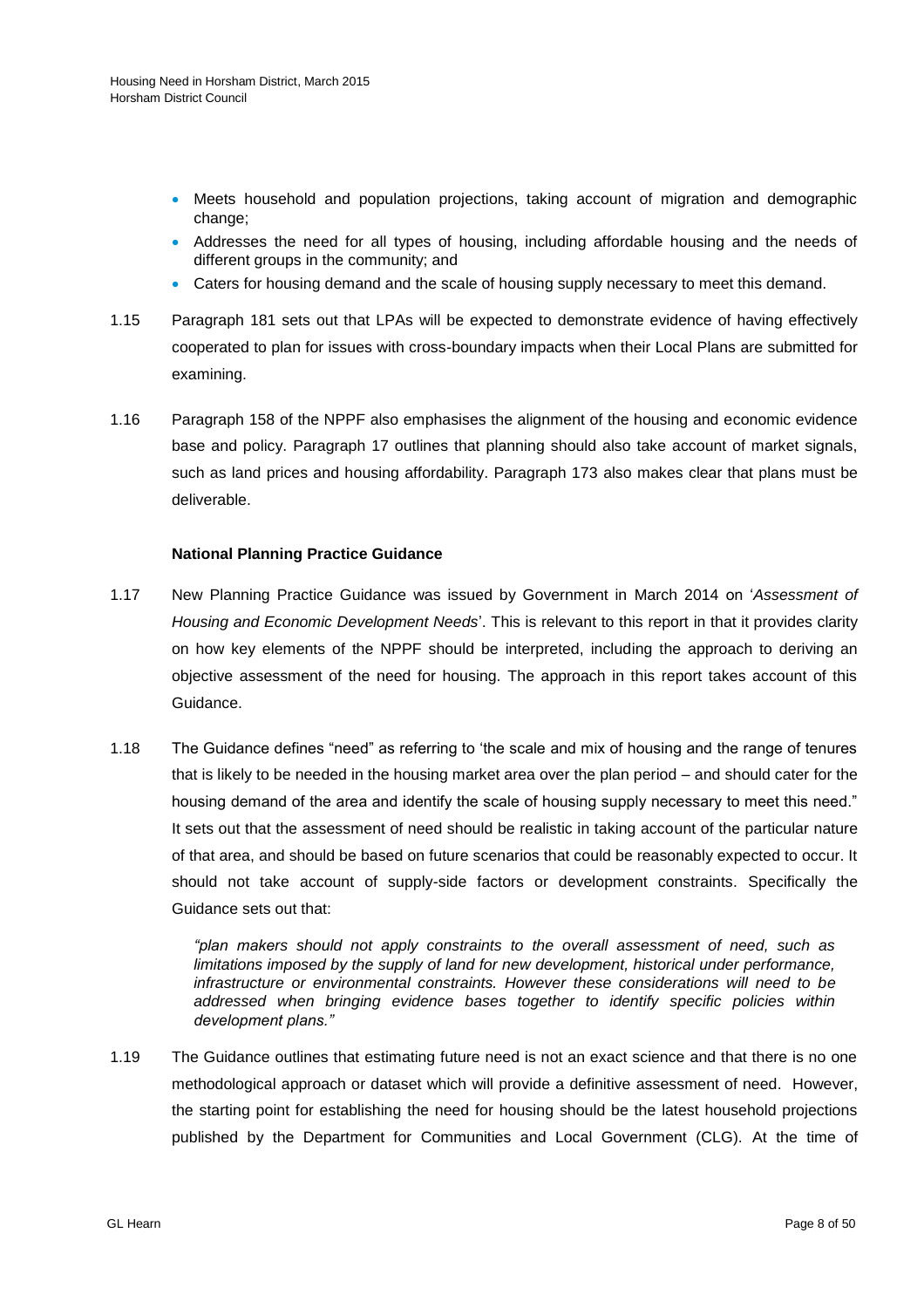preparation of this report these the latest projections are the 2012-based Household Projections<sup>5</sup>. It also outlines that the latest population estimates should be considered. The latest ONS population estimates are 2013 Mid Year Population Estimates published by ONS in June 2014.

- 1.20 It sets out that there may be instances where these national projections require adjustment to take account of factors affecting local demography or household formation rates.
- 1.21 It suggests that proportional adjustments should be made where the market signals point to supply being constrained relative to long-term trends or to other areas in order to improve affordability.
- 1.22 Evidence of affordable housing needs is also relevant, with the Guidance suggesting that the total affordable housing need should be considered in the context of its likely delivery as a proportion of mixed market and affordable housing. In some instances it suggests this may provide a case for increasing the level of overall housing provision.
- 1.23 In regard to employment trends, the Guidance indicates that job growth trends and/or economic forecasts should be considered having regard to the growth in working-age population in the housing market area. It sets out that where the supply of working age population that is economically active (labour force supply) is less than the projected job growth, this could result in unsustainable commuting patterns (depending on public transport accessibility and other sustainable options such as walking and cycling) and could reduce the resilience of local businesses. In such circumstances, plan makers will need to consider how the location of new housing and infrastructure development could help to address these problems.

## Overview of the Approach to Deriving OAN

- 1.24 The NPPF and Practice Guidance set out a clear approach to defining OAN for housing. We have sought to summarise this within the diagram below. This summarises the approach we have used to considering OAN.
- 1.25 This report considers housing need and factors relevant to setting targets for housing provision within the Horsham District Planning Framework. However decisions regarding future policies are a matter for the Council.

l

<sup>5</sup> CLG (February 2015) *2012-based Household Projections*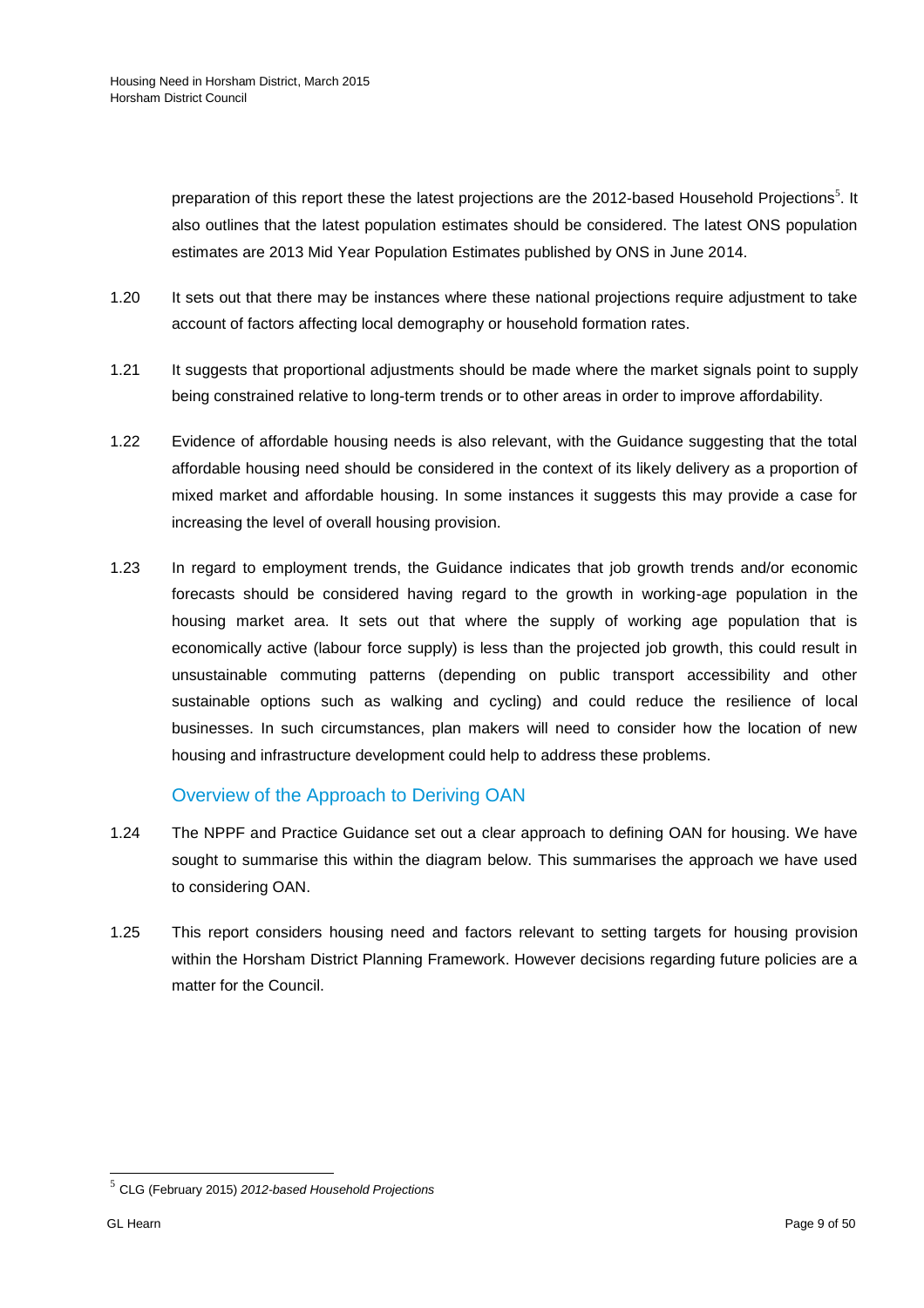## **Figure 1: Overview of Approach**

<span id="page-9-0"></span>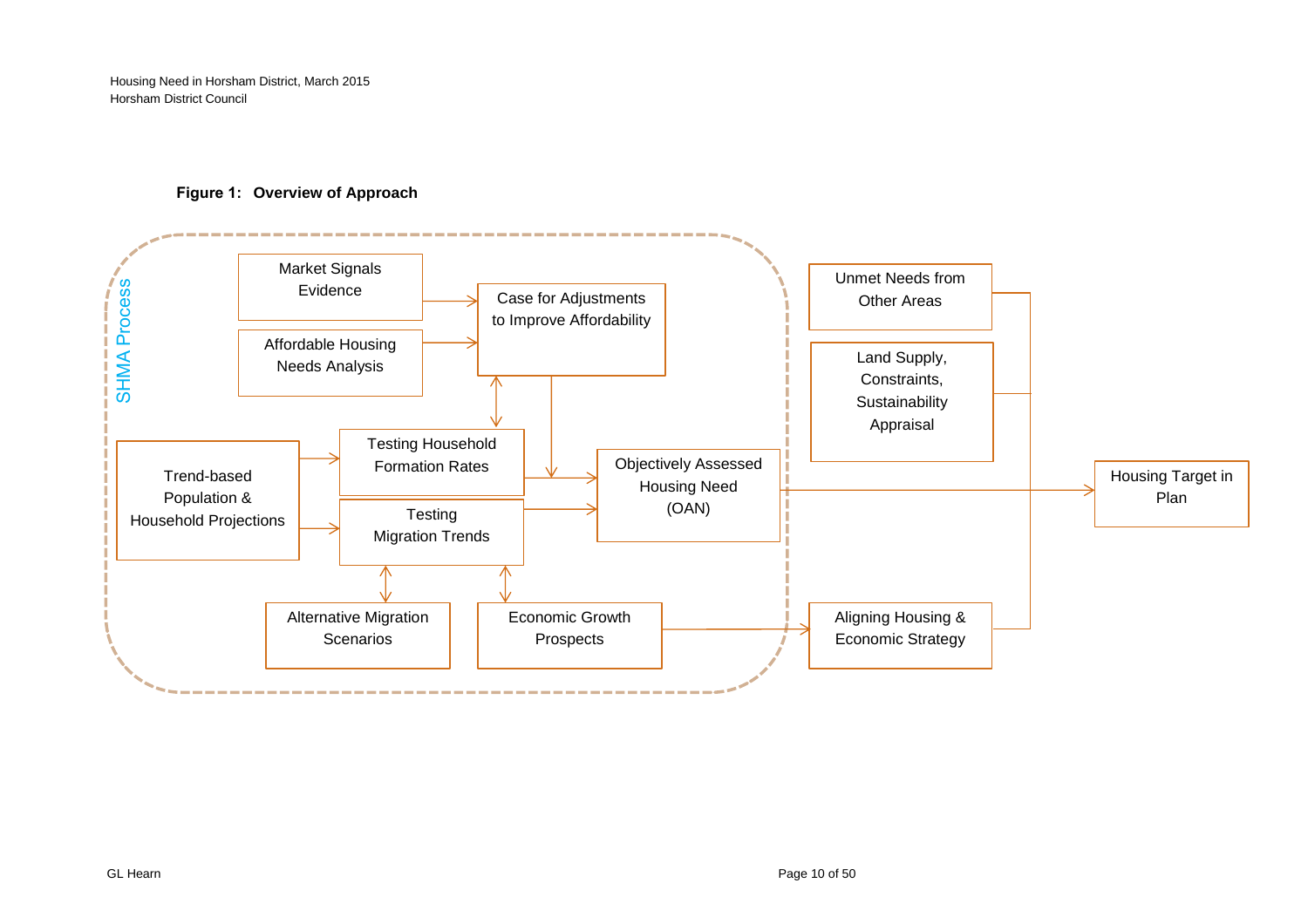## Horsham District Planning Framework Examination

- 1.26 The Horsham District Planning Framework was submitted to the Secretary of State for Examination in August 2014.
- 1.27 The September 2012 Locally-Generated Needs Study provided the principal supporting evidence to the plan in defining housing need in Horsham District ( including areas within and outside of the South Downs National Park area). This took account of information available in mid 2012, including initial results from the 2011 Census on the population in mid 2011 and 2010-based Sub-National Population Projections. Based on this evidence, the Council identified a need to provide 560 homes per annum to meet its own needs. It set out a housing target within the HDPF for 650 homes, in order both to meet the District's own needs, contribute to growth of the wider economy across the Gatwick Diamond and to meeting unmet needs in adjoining areas.
- 1.28 The Inspector's Initial Findings found that the Council had failed to justify the identified level of housing provision, and in particular that the Council's estimate of need did not properly reflect the most recent data available.

#### **Demographic 'Starting Point'**

- 1.29 Following the approach set out in the PPG, the Inspector first considers demographic trends. Demographic projections are sensitive in particular to migration levels and household formation rates. The Inspector concludes that a need for around 600 dwellings per annum might be considered a good starting point for a housing needs assessment (Paras 7 and 10).
- 1.30 The Inspector found that the approach adopted in the 2012 LGNS in projecting household formation rates to fall between recent and long-term trends was prudent, concluding that:

In Horsham, an area with no apparent significant changes in the rate of international *immigration, changes to headship rates are more likely to have been affected by changes in the propensity to form new households, particularly among young adults. While this may revert to an increasing trend in the longer-term (and thus lower household sizes) recent national figures show little sign lf improvement in average real incomes (and thus affordability of housing). The LGNS uses a balanced approach between recent and long-term trends, comparable to an indexed approach to the predictions of headship rates, which I consider prudent, rather than an immediate return to pre-recession levels of household formation."* 

1.31 The Inspector then outlines that there are other various factors (again following the approach in the PPG) which may require some adjustment to be made to demographically-modelled household projections, such as employment issues, affordable housing needs and market signals.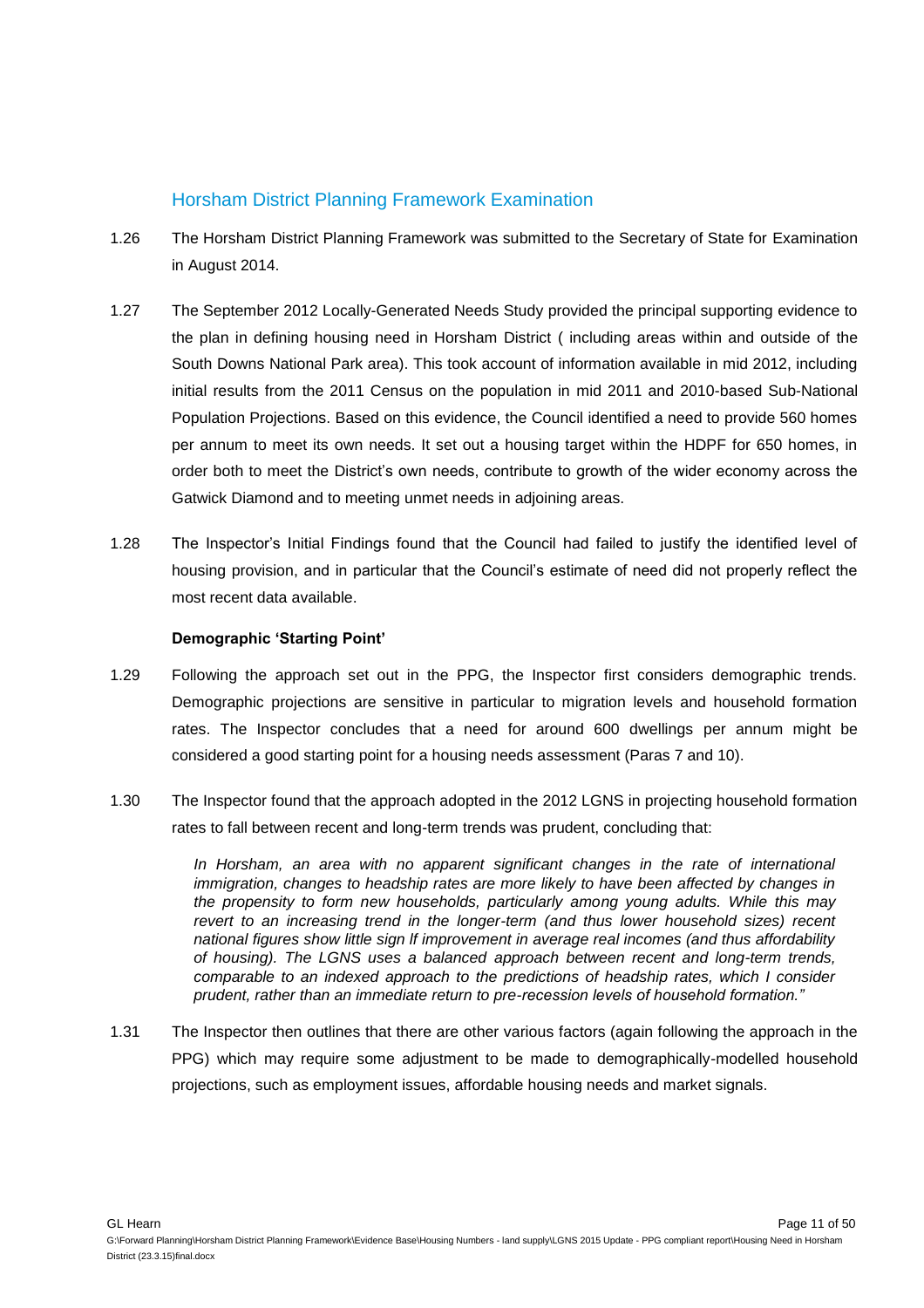#### **Accommodating Employment Growth**

1.32 The Inspector next considered employment growth. The latest employment forecasts for the District were set out in the North West Sussex Economic Growth Assessment (EGA), dated April 2014. These indicated a baseline employment growth of 445 pa, totalling 8,890 jobs from 2011-31. However the Inspector questioned the realism of these forecasts  $-$  on the basis that they represented a significant increase on the growth forecast in the NW Sussex Economic Appraisal (October 2010); and a very significant increase on historic job growth between 1997 and 2013, of 273 jobs pa. He goes on to set out that:

> *Employment forecasts should be treated with caution and I have some doubts that there is a real need in Horsham District for job growth at the baseline rate predicted in the EGA. Nevertheless, the NPPF requires positive planning to meet employment needs and the forecasts are the most recent available. Some increase on the figure of 600 dpa to reflect aspirations for an increased rate of jobs growth appears reasonable.*

#### **Affordable Housing Need**

1.33 The Inspector's Initial Findings set out that the affordable housing update in the 2014 SHMA indicates a minimum requirement for 225 dpa. In this respect, he concludes that it would not necessarily be appropriate to increase the amount of market housing to deliver more affordable housing, depending on other policy responses which might be available to the Council, but that it would be an advantage to increase overall housing provision .

#### **Market Signals**

1.34 In respect of market signals, the Inspector found that:

*Horsham has been part of a HMA with affordability issues for many years. These do not*  appear to be worsening however; house price rises appear to have been similar to but just *below the national rate. Delays in development rates at two major allocations at Kilnwood Vale and West Horsham appear to follow general patters after the recession in 2008, and were not solely related to the length of planning procedures.* 

#### **Shortfalls in Housing Provision in Neighbouring Authorities**

- 1.35 The Inspector found that the need to allow for provide for unmet housing needs in neighbouring authorities in accordance with the NPPF provided a "compelling reason to increase housing targets."
- 1.36 The Inspector's Initial Findings clearly set out that Horsham is well placed to meet some of Crawley's unmet housing need, and that depending on the position of other Councils, particularly Mid Sussex, "up to 100 dpa could be considered an appropriate allowance for the needs of Crawley."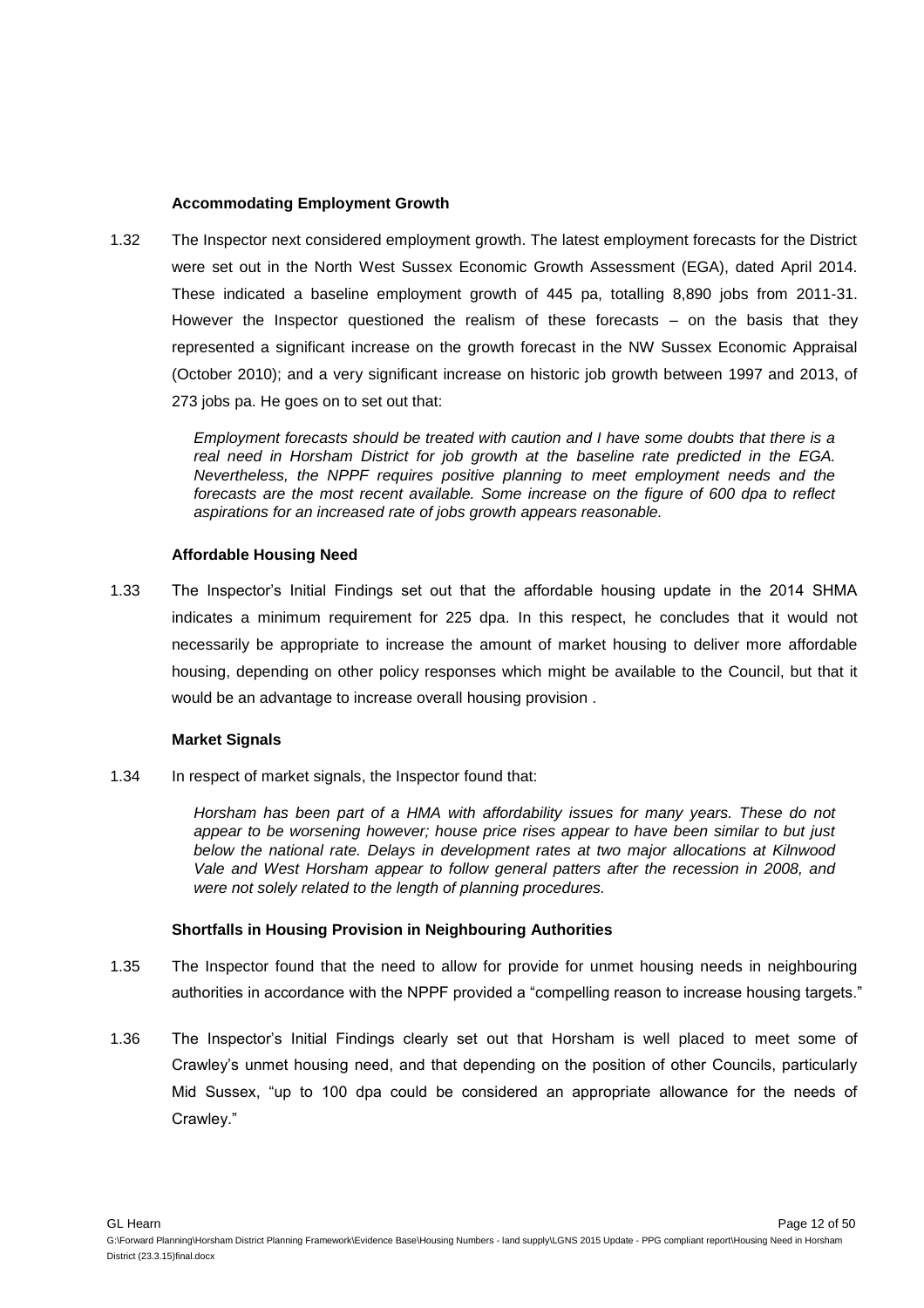1.37 He also noted that Brighton and Hove is highly constrained, but that it lies in a different HMA; concluding that:

> *Whether the rural, southern part of Horsham District would be an appropriate or attractive location for those wishing to live in Brighton is hard to estimate with any accuracy. In the longer term, the possibility of a new settlement may have to be considered .. but some small allowance might now be prudent."*

1.38 In respect of London, he noted that the Mayor's evidence to the recent examination of the Further Alterations to the London Plan (FALP) indicates with confidence that the shortfall of 7,000 dpa can be met within London's boundaries; and that there has been no indication from the Mayor that he is expecting the HDPF to meet any of London's current needs." Whilst the Inspector's report in respect of the London Plan has been since been published, our understanding is that this is still the Mayor's position.

#### **Implications for Overall Housing Provision**

1.39 Drawing the above factors together, the Inspector concluded the following:

*I have found it difficult to draw all these points together to arrive at firm conclusions about a definitive level of housing need. However, the broad consensual baseline figure of about 600 dpa incorporates an assumption of job growth at a rate of more than 175 pa. Assuming a realistic allowance for employment growth of an additional 100 jobs pa, together with an allowance to meet the needs of Crawley and possibly Brighton and Hove, as proposed in the submitted Plan, would increase the total to at least 750 dpa. An annual target in the range of 750-800 dpa would have the advantage of providing the opportunity to achieve the minimum required number of affordable homes, assuming provision of about 30%, bearing in mind the minimum thresholds."* 

1.40 The Inspector thus concluded that an annual housing target in the HDPF of at least 750 dpa would be appropriate in order to meet the District's housing needs and contribute to meeting the unmet housing needs of Crawley and potentially Brighton and Hove.

#### Report Structure

- 1.41 This report updates the previous assessments and in drawing together evidence to consider the Objectively Assessed Need (OAN) for housing in Horsham District. It takes account of the latest demographic data, specifically the 2012-based Household Projections issued in 2015, and seeks to provide evidence to support Horsham District Council in identifying main modifications to the HDPF.
- 1.42 The remainder of the report is structured in the following way:
	- Section 2: Trend-based Demographic Projections;
	- Section 3: Economic-Driven Projections;
	- Section 4: Affordable Housing Need;
	- Section 5: Market Signals;
	- Section 6: Conclusions.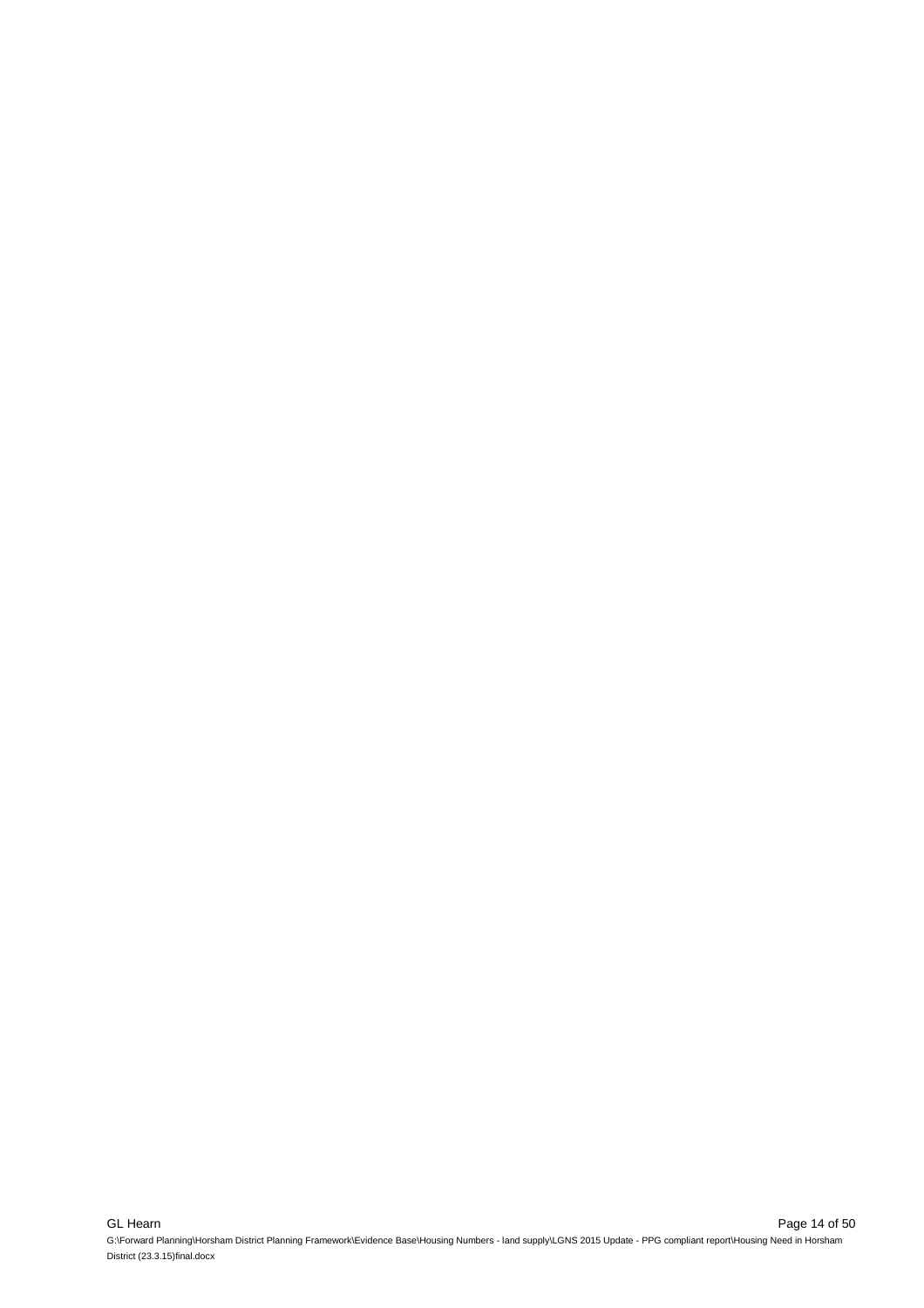## **2 TREND-BASED DEMOGRAPHIC PROJECTIONS**

- 2.1 In this section consideration is given to demographic evidence of housing need. The analysis begins by providing an overview of demographic trends in Horsham before moving on to consider the most recent official population and household projections published by ONS and CLG respectively. The section also considers the interplay between population and employment growth.
- 2.2 The core projections in this section look at housing needs in the period from 2011 to 2031 to align with the timeframe of the HDPF. Given that population data is available from ONS for the 2011-13 period the projections themselves start from 2013 (with data 2011-13 included in the modelling but being treated as fixed).

## Population Dynamics in Horsham District

- 2.3 The population of Horsham in 2013 is estimated to be 132,900, based on ONS 2013 Mid Year Population Estimates. This is an increase of 10,600 people since 2001 – up from 122,300 - an 8.7% increase over the 12-year period*.* This level of population growth is slightly below that seen across West Sussex (8.8%), the South East (9.6%) and England (8.9%).
- 2.4 Figure 2 considers longer-term trends in population growth since 1981. Population growth in Horsham District was stronger than that in wider comparator areas in the 1980s and 1990s; but since 1999 has been more moderate.



<span id="page-14-0"></span>**Figure 2: Indexed Population Growth (1981-2013)**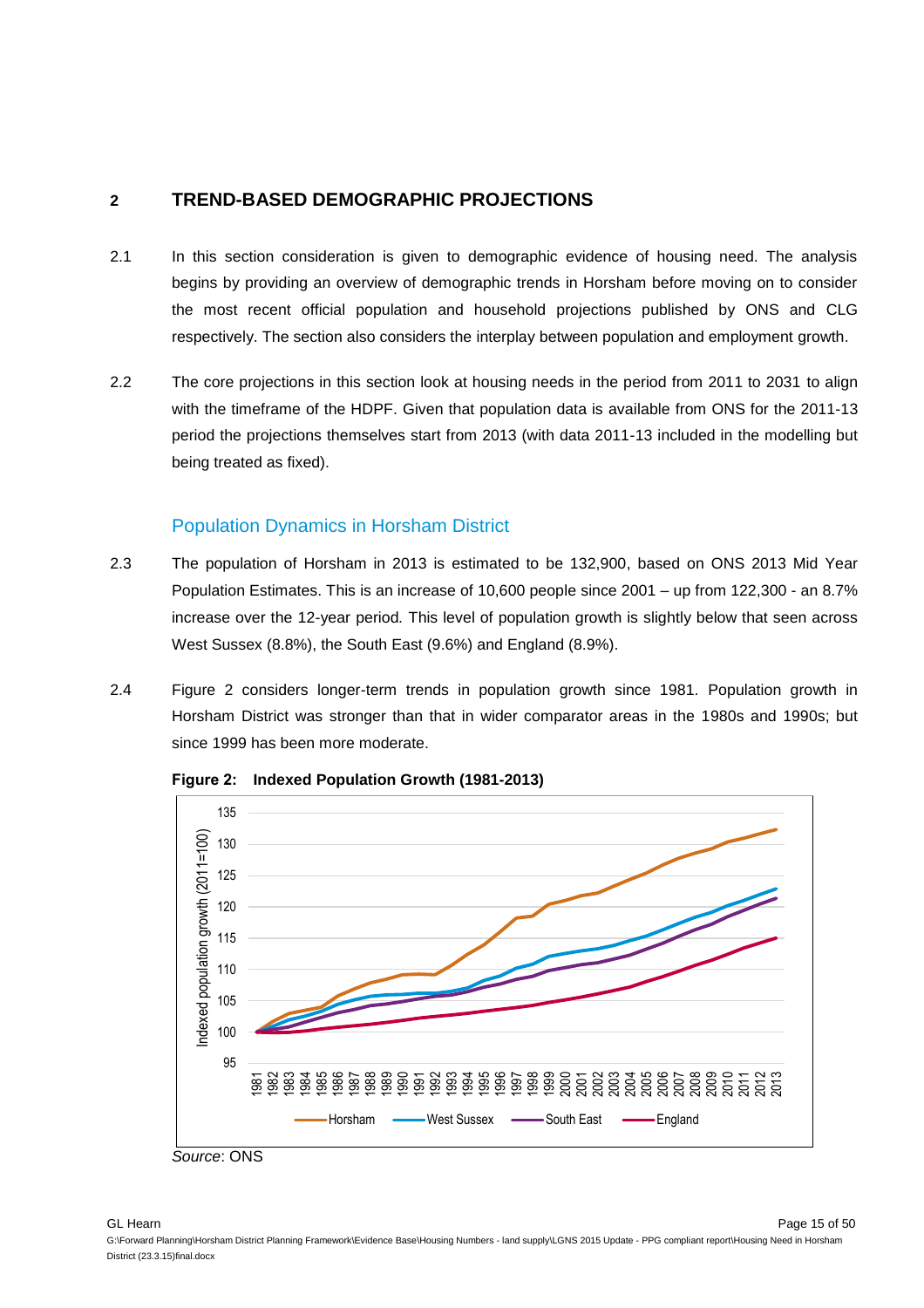- 2.5 Figure 3 below considers the drivers of population change in the District. Population change is largely driven by natural change (births minus deaths) and migration although within ONS data there is also a small other changes category and an unattributable population change (UPC). Unattributable population change could relate to inaccuracies in their the 2001 and 2011 Census data, or suggest that population growth had either been over- or under-estimated in the inter-Censal years. Because UPC links back to Census data a figure is only provided for 2001 to 2011.
- 2.6 The figure shows that migration is the key driver of population change and in particular internal migration (i.e. moves from one part of the Country to another). The data also shows fairly moderate natural change. Other changes are quite small, whilst UPC can be seen to be negative for those years where data is available. This suggests that the ONS components of change may have overestimated past growth compared with what actually happened. We will return to discuss the impact of UPC on future population growth estimates later in this section.



<span id="page-15-0"></span>**Figure 3: Components of Population Change, mid-2001 to mid-2013 – Horsham**

*Source*: ONS

2.7 The age profile of the population is broadly similar to that seen across West Sussex, although there are a higher proportion of older people when compared with the region and nationally. As shown in Figure 4, some 27% of the population is aged 60 and over, compared with 28% in West Sussex, 24% regionally and 23% for the whole of England. Horsham has a relatively small population in the 15-29 age band, although this will to some extent be linked to student populations in other areas.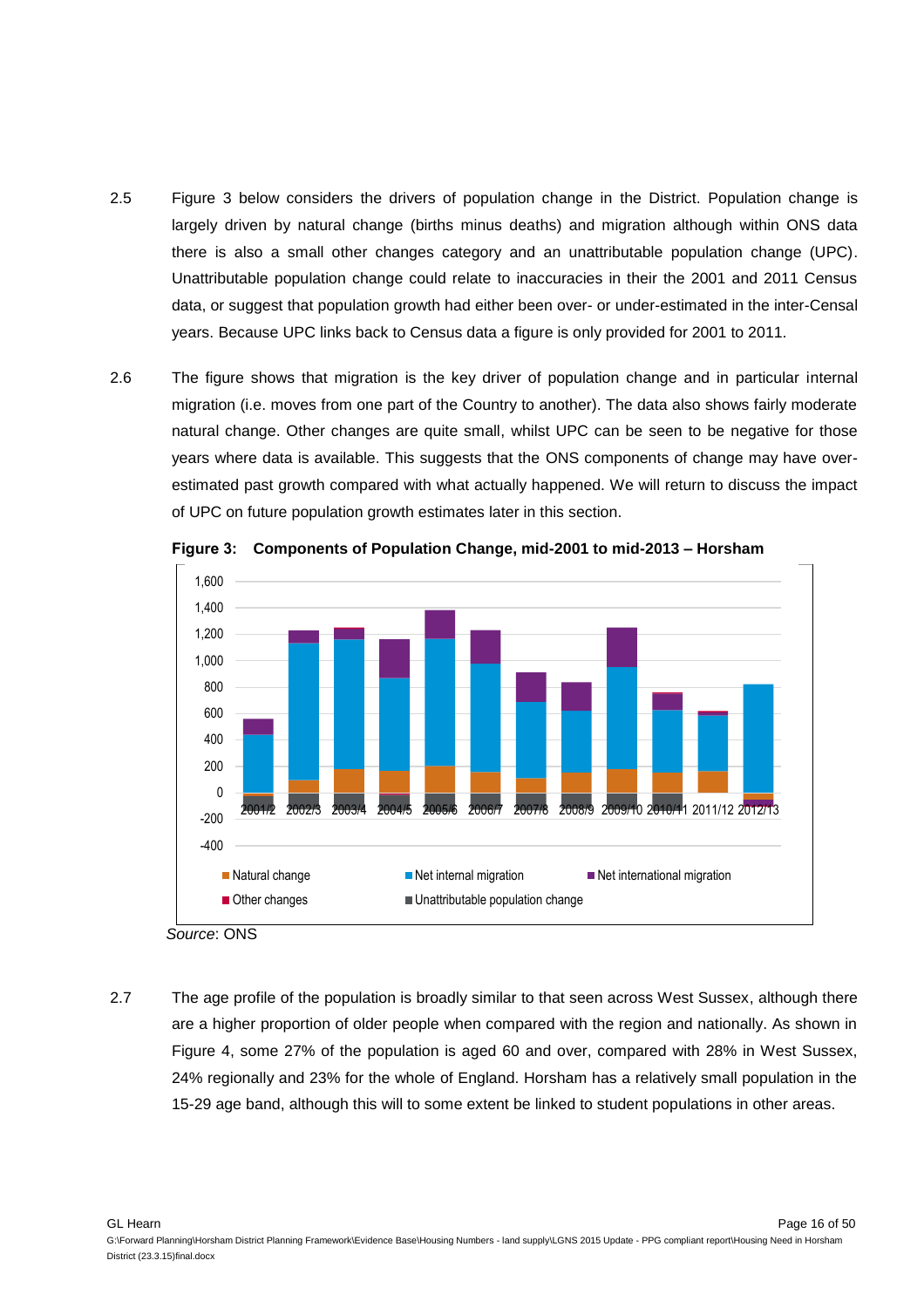<span id="page-16-0"></span>

**Figure 4: Population Age Profile (2013)**

*Source*: 2013 Mid-Year Population Estimates

2.8 Table 1 below shows how the age structure of the population has changed over the 2001 to 2013 period. The data shows the most significant growth to have been in the 60-74 and 75+ age groups. The analysis also indicates a decline in the population aged 30-44, along with a very small reduction in the number of children (people aged under 15). The decline in persons 30-44 is a reflection of the movement of the large 30-44 age group in 2001 through the population structure.

| Age group    | 2001    | 2013    | <b>Change</b> | % change |
|--------------|---------|---------|---------------|----------|
| Under 15     | 23,600  | 22,900  | $-700$        | $-3.0\%$ |
| $15 - 29$    | 18,000  | 19,400  | 1,400         | 7.8%     |
| $30 - 44$    | 28,300  | 23,700  | $-4,600$      | $-16.3%$ |
| 45-59        | 25,800  | 30,500  | 4,700         | 18.2%    |
| 60-74        | 16,400  | 23,300  | 6,900         | 42.1%    |
| 75 and over  | 10,000  | 13,100  | 3,100         | 31.0%    |
| <b>Total</b> | 122,100 | 132,900 | 10,800        | 8.8%     |

<span id="page-16-1"></span>**Table 1: Change in Age Structure 2001 to 2013 – Horsham**

Source: Census (2001), 2013 Mid Year Population Estimates

## Demographic Projections

2.9 The PPG set out that *'household projections published by the Department for Communities and*  Local Government should provide the starting point estimate of overall housing need. The *household projections are produced by applying projected household representative rates to the*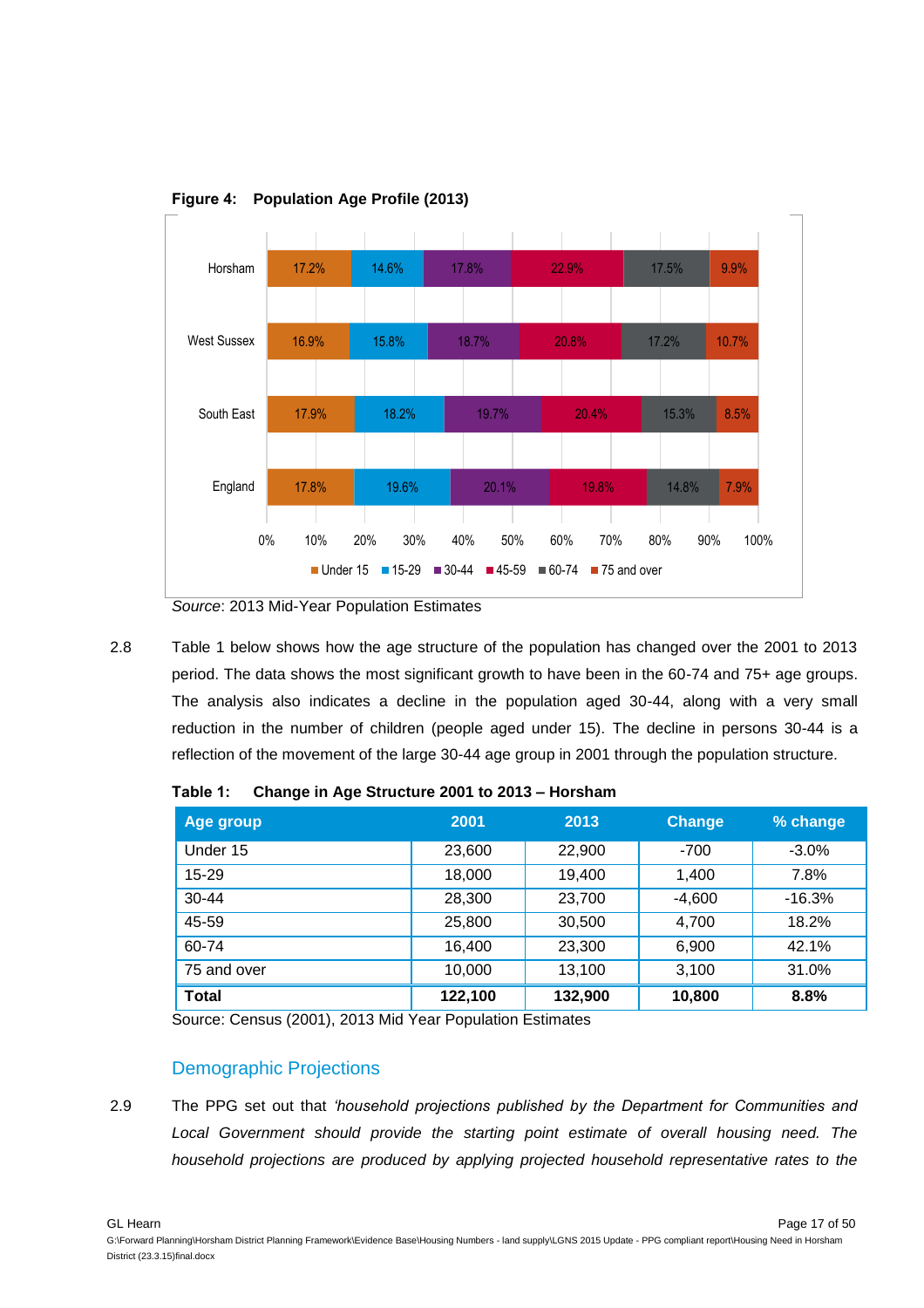*population projections published by the Office for National Statistics. Projected household representative rates are based on trends observed in Census and Labour Force Survey data'*.

2.10 The most up-to-date projections are the 2012-based CLG Household Projections published in February 2015. These projections were underpinned by ONS (2012-based) Sub-National Population Projections (SNPP) – published in May 2014. Our analysis therefore initially considers the validity of the population projections and their consistency with past trends.

#### **2012-based Sub-National Population Projections**

- 2.11 The latest set of Sub-National Population Projections (SNPP) were published by ONS on the 29<sup>th</sup> May 2014. They replace the 2010- and 2011-based projections. Subnational population projections provide estimates of the future population of local authorities, assuming a continuation of recent local trends in fertility, mortality and migration which are constrained to the assumptions made for the latest national population projections. The new SNPP are largely based on trends in the 2007- 12 period (2006-12 for international migration trends). The SNPP are only population projections and do not contain headship rates (which are needed to derive projections for household growth).
- 2.12 As the PPG sets out, the SNPP are not forecasts and do not attempt to predict the impact that future government or local policies, changing economic circumstances or other factors might have on demographic behaviour. The primary purpose of the subnational projections is to provide an estimate of the future size and age structure of the population of local authorities in England. These are used as a common framework for informing local-level policy and planning in a number of different fields as they are produced in a consistent way.
- 2.13 Table 2 shows projected population growth from 2011 to 2031 in Horsham District and wider areas. The data shows that the population of the District is expected to grow by around 17,300 people. This is a 13.2% increase – slightly below that expected across West Sussex and the South East but broadly in-line with the national average. It should be noted that due to inclusion within our modelling of mid-2013 population estimates for Horsham, the figures for the District do not exactly match those in the published SNPP. Figures for comparator areas are however taken directly from the SNPP.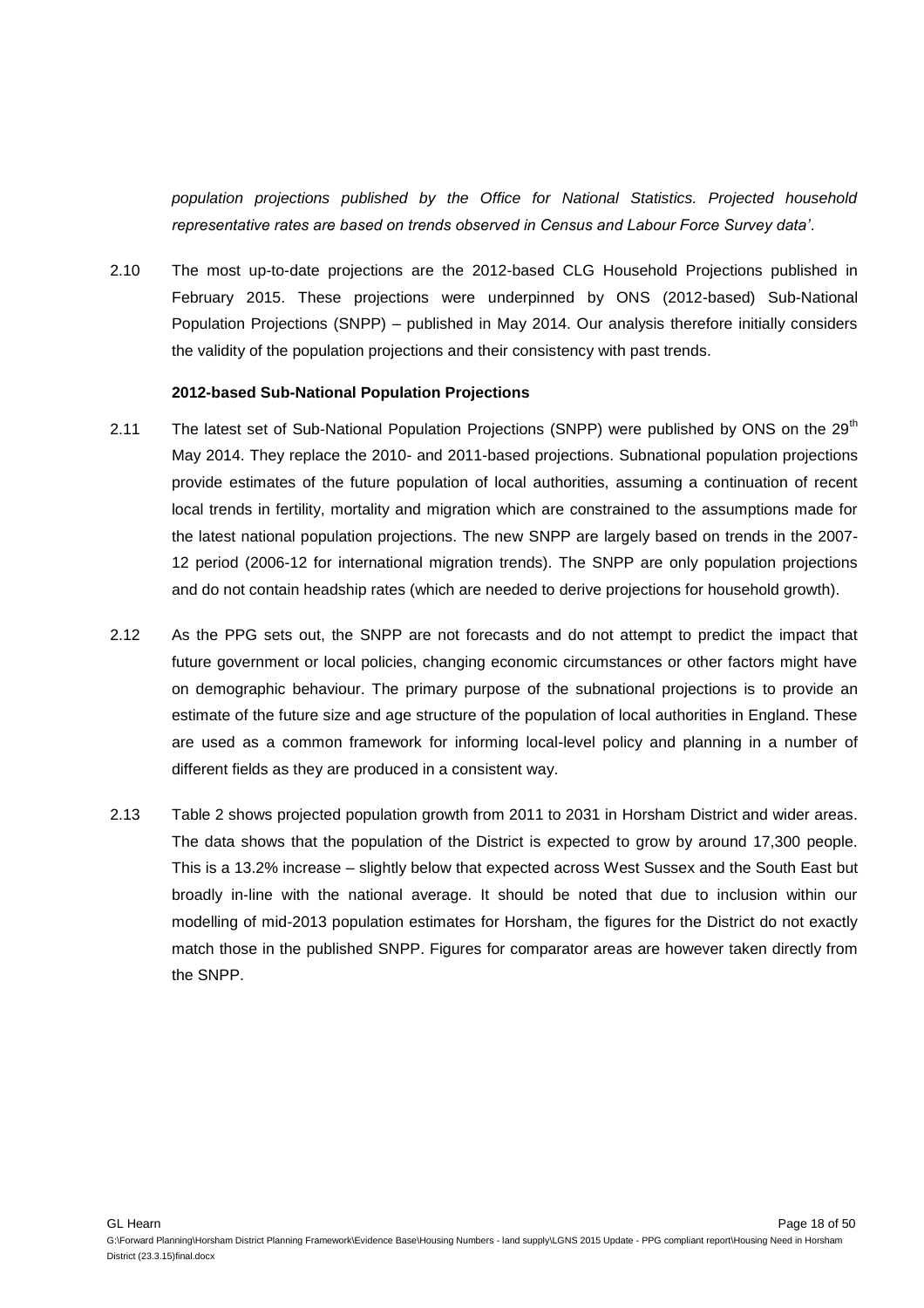|                | <b>Population</b><br>2011 | <b>Population</b><br>2031 | <b>Change in</b><br>population | % change |
|----------------|---------------------------|---------------------------|--------------------------------|----------|
| <b>Horsham</b> | 131,540                   | 148,859                   | 17.319                         | 13.2%    |
| West Sussex    | 808,900                   | 938,200                   | 129,300                        | 16.0%    |
| South East     | 8.652.800                 | 9,979,900                 | 1,327,100                      | 15.3%    |
| England        | 53,107,200                | 60,418,800                | 7,311,600                      | 13.8%    |
| Source: ONS    |                           |                           |                                |          |

#### <span id="page-18-1"></span>**Table 2: Projected Population Growth (2011-2031)**

2.14 Figure 5 below shows past and projected population growth in the period 2001 to 2031 for Horsham. The data also plots a linear trend line for the last five years for which data is available (2008-13) and also a longer-term period from 2001 to 2013 – this being the longest period for which reasonable data about the components of population change (e.g. migration) is available.

<span id="page-18-0"></span>2.15 The data shows that the population is expected to grow at a rate which is very slightly below longterm trends but slightly above that seen over the past five years.



**Figure 5: Past and Projected Population Growth – Horsham**

*Source*: ONS

2.16 Figure 6 assesses how natural change (the balance between births and deaths) and net migration (the balance between in- and out-migration) are expected to change in the projections, and compares this to past trends. This shows that after being slightly positive at the start of the projection period, natural change is expected to be negative, and at an increasing rate over time. This reflects changes in the population structure. Natural change is to some extent offset by an expected increase in net migration over time. When compared with the past trends in migration, the figures look to be reasonable. When looking at migration it is notable for the whole of the projection

Trend (2001-13) **Trend** (2008-13) **Trend** (2008-13)

......... Linear (Trend (2001-13)) ......... Linear (Trend (2008-13))

2001 2002 2003 2004 2005 2006 2007 2008 2009 2010 2011 2012 2013 2014 2015 2016 2017 2018 2019 2020 2021 2022 2023 2024 2025 2026 2027 2028 2029 2030 2031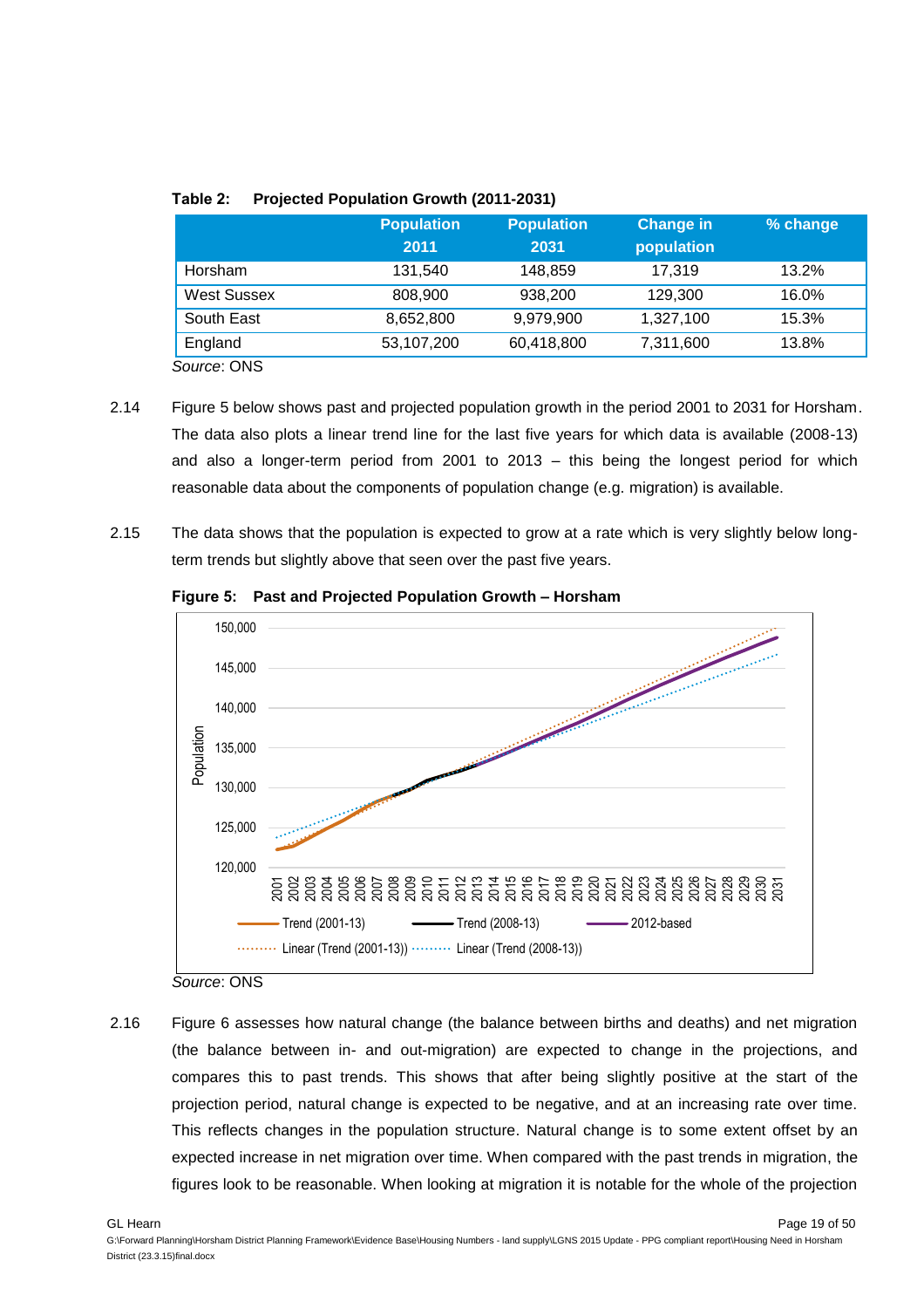period (2013-31) that the average level of migration is expected to be around 905 people (net) per annum – this figure is somewhat higher than the level seen in past trends, regardless of the period studied (865 per annum on average from 2001 to 2013 and 715 per annum for the past five years).



<span id="page-19-0"></span>**Figure 6: Components of Population Change, mid-2001 to mid-2031 – Horsham**

- 2.17 Overall, we would conclude that the SNPP is a reasonable projection to take forward into household growth modelling. Potentially an adjustment could be considered to take account of the Unattributable Population Change (UPC). However, this would reduce population growth and would be likely to see future growth below trend levels. For this reason no further consideration of UPC is given to these projections.
- 2.18 With growth in the population will also come age structure changes. Table 3 below summarise the findings for key (15-year) age groups under the 2012-based SNPP. The data shows that largest growth will be in people aged 60 and over; it is estimated that there will be 54,400 people aged 60 and over in 2031 – this is an increase of 19,500 from 2011, representing growth of 56%. The population aged 75 and over is projected to increase by an even greater proportion, 87%. Looking at the other end of the age spectrum the data shows that there are projected to be around 3% more people aged under 15, with small decreases shown for the 30-44 and 45-59 age groups.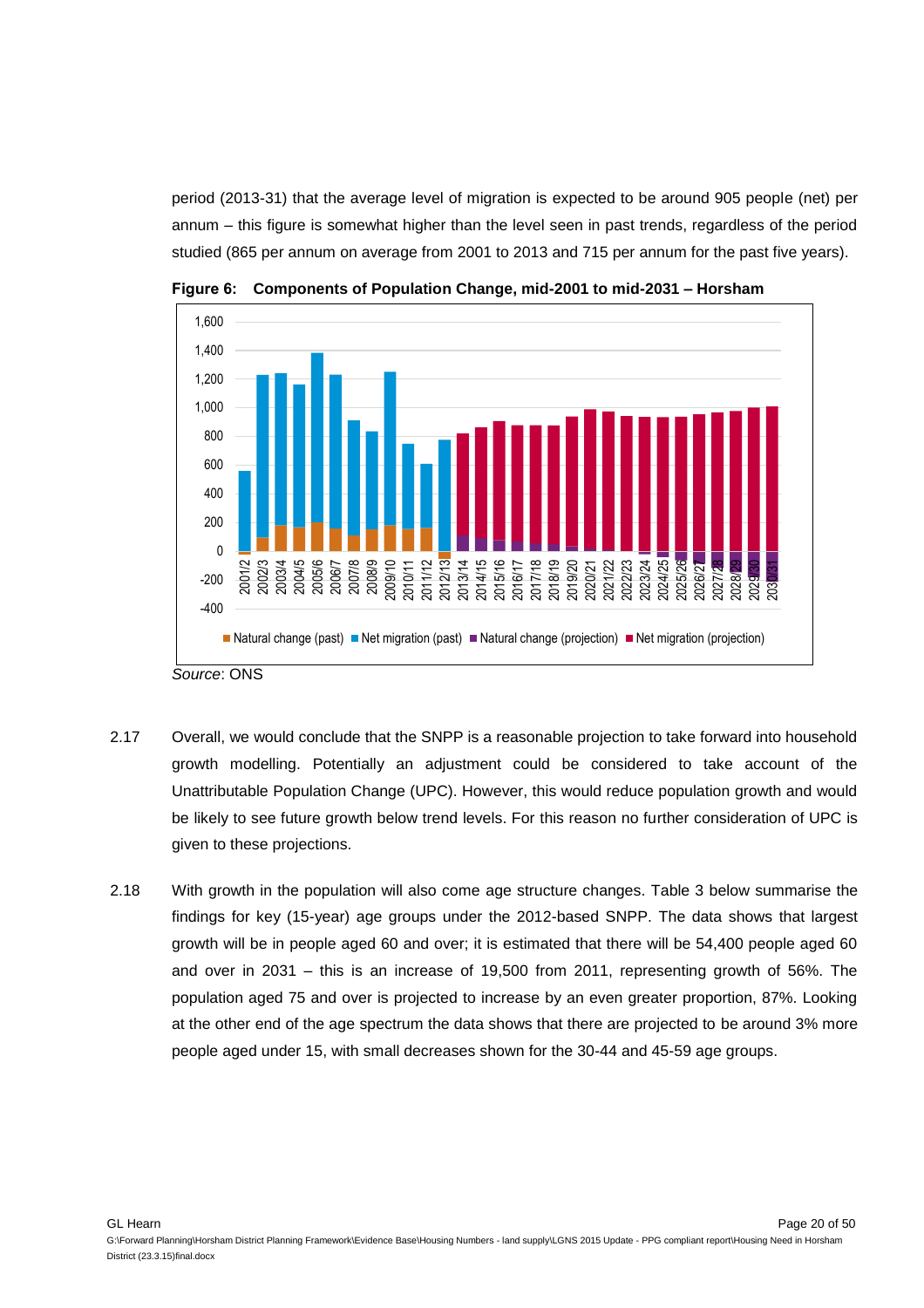| Age group    | <b>Population</b><br>2011 | <b>Population</b><br>2031 | <b>Change in</b><br>population | % change<br><b>from 2011</b> |
|--------------|---------------------------|---------------------------|--------------------------------|------------------------------|
| Under 15     | 22,874                    | 23,497                    | 623                            | 2.7%                         |
| $15 - 29$    | 19,437                    | 19,542                    | 105                            | 0.5%                         |
| 30-44        | 25,056                    | 24,088                    | $-968$                         | $-3.9%$                      |
| 45-59        | 29,226                    | 27,295                    | $-1,931$                       | $-6.6%$                      |
| 60-74        | 22,350                    | 30,939                    | 8,589                          | 38.4%                        |
| $75+$        | 12,597                    | 23,499                    | 10,902                         | 86.5%                        |
| <b>Total</b> | 131,540                   | 148,859                   | 17,319                         | 13.2%                        |

#### <span id="page-20-0"></span>**Table 3: Population change 2011 to 2031 by fifteen year age bands (2012-based SNPP)**

## Household Growth

- 2.19 Having studied the population size and the age/sex profile of the population, the next step in the process is to convert this information into estimates of the number of households in the District. To do this the concept of headship rates is used. Headship rates can be described in their most simple terms as the number of people who are counted as heads of households (or in this case the more widely used Household Reference Person (HRP)).
- 2.20 With the publication of new 2012-based CLG Household Projections a new set of headship rates is now available. These rates are considered to be more positive than the previous set (2011-based) and typically suggest higher rates of household growth for a given population. At a national level, the new projections show 10% higher growth in households over the 2012-21 period. For Horsham the figure is slightly lower (at 8%).
- 2.21 Table 4 below shows expected household growth in the 2012-based projections from 2011 to 2031 for Horsham and a range of other areas. The figures for Horsham District do not exactly match the CLG projections as we have included population data for 2013. All other areas show the data as published. The data suggest an increase in households of about 11,930 (597 per annum) over the 20-year period in Horsham District – this is a 22% increase; very slightly lower than expected across West Sussex but slightly above the regional and national average.

|                    | <b>Households</b><br>2011 | <b>Households</b><br>2031 | <b>Change in</b><br>households | % change |
|--------------------|---------------------------|---------------------------|--------------------------------|----------|
| Horsham            | 55,036                    | 66,970                    | 11.934                         | 21.7%    |
| <b>West Sussex</b> | 346,498                   | 426,370                   | 79.872                         | 23.1%    |
| South East         | 3,563,049                 | 4.315.599                 | 752.550                        | 21.1%    |
| England            | 22,103,878                | 26,406,679                | 4,302,801                      | 19.5%    |
| Source: ONS        |                           |                           |                                |          |

#### <span id="page-20-1"></span>**Table 4: Projected Household Growth (2011-2031)**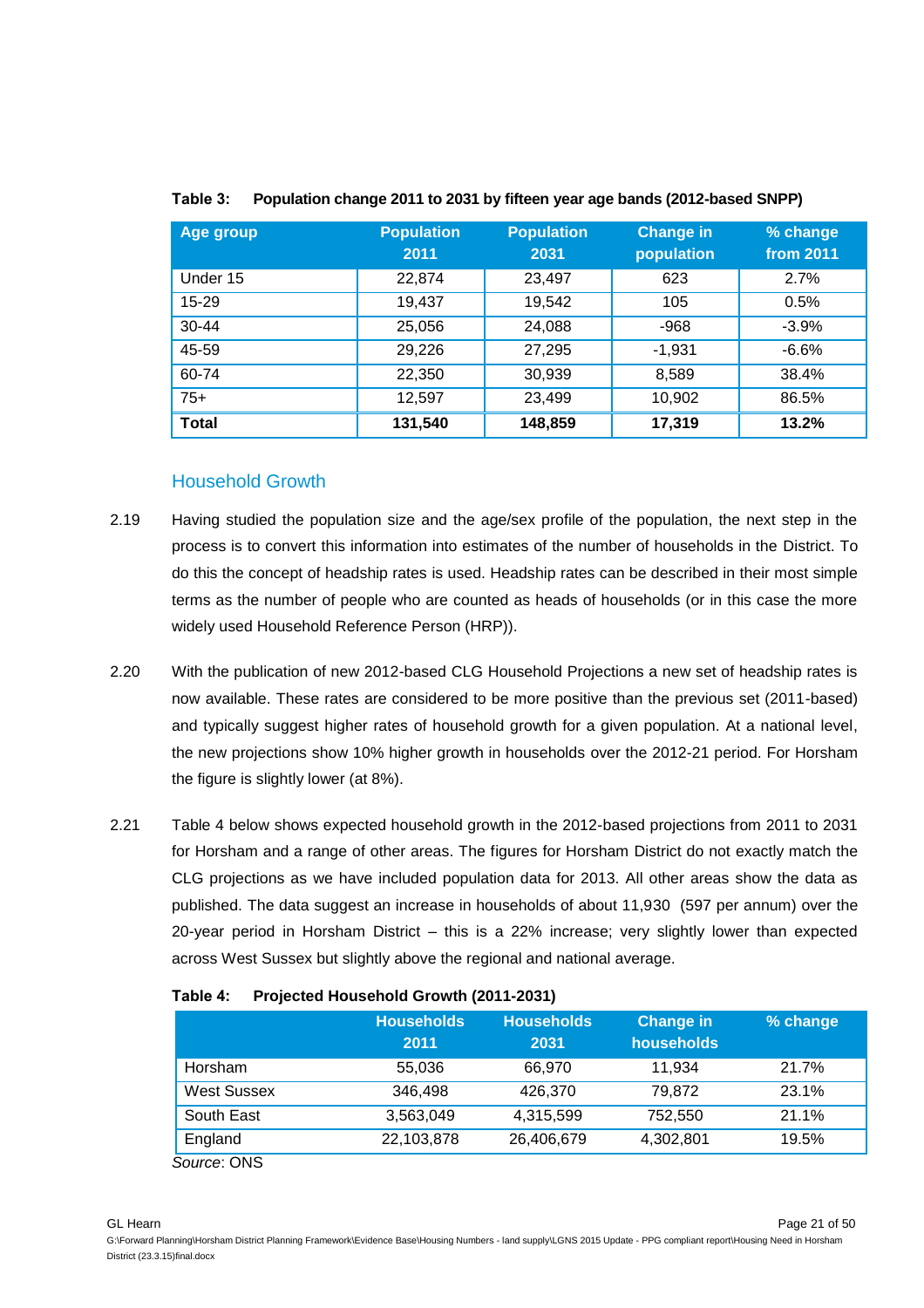2.22 The figure below shows household growth back to 1991 and projected forward to 2031. The analysis shows that growth in Horsham over the longer-term has been somewhat stronger than seen elsewhere. In all areas there is some evidence of a slight acceleration in growth rates from about 2012 onwards – this is consistent with the view that the new projections are taking a more positive view about household formation rates.



<span id="page-21-0"></span>**Figure 7: Indexed Household Growth (1991-2031)**

- 2.23 To consider the implications of the 2012-based household projections, we can compare projections for average household sizes. Figure 8 shows this based on each of 2012-, 2011- and 2008-based CLG household projections data. The data does show the 2012-based figures being slightly more positive than the 2011-based version. This can be seen by the newer projections expecting a greater decrease in average household sizes over time.
- 2.24 Interestingly in Horsham District, there is a trend of decreasing household sizes from 2001 to 2011 – this is a period where it is considered that there was some suppression in the housing market and at a national level household sizes remained broadly constant over this period. Hence there is some evidence that household formation was less supressed in Horsham than in other areas. Moving forwards, average household size is expected to fall at a rate which is slightly faster than the past trends might suggest. This particularly reflects how the age structure of the population is expected to change moving forwards, with a growing number of older people living in smaller households.
- 2.25 Data from the 2008-based projections has also been included. This shows that average household sizes are above what might have been expected from this earlier release of data. However, looking at the period from 2012, the data suggests that the future trajectory in the 2012-based version is not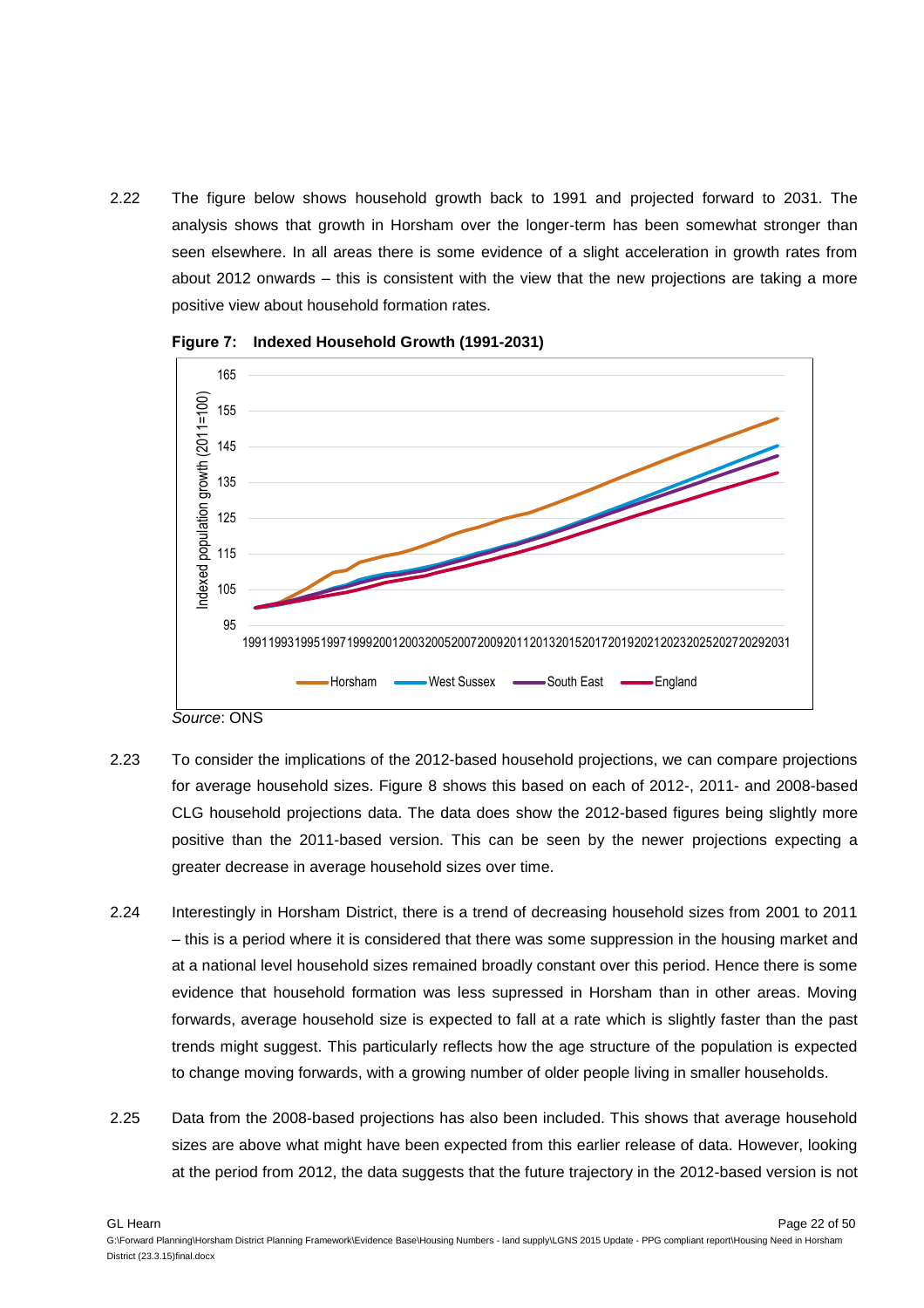much different. Hence at face value it does look as if the new projections are returning rates of change to those experienced in the longer-term. Some caution should be exercised in the comparisons below as each are based on different population estimates – the size and structure of the population can have an impact on average household sizes, even if the same age specific rates were assumed.



<span id="page-22-0"></span>**Figure 8: Past and Projected Trends in Average Household Size – Horsham**

Source: Derived from ONS and CLG data

- 2.26 Changes in average household size are influenced by how the age structure of the population is expected to change, therefore it is important to understand how the different CLG projections expect household formation rates for different age groups to change. Figure 9 shows the headship rates used in each of the projections. Overall the 2012-based projections look fairly robust, with levels and rates of change being not dissimilar to those in the earlier (pre-recession) 2008-based projections.
- 2.27 The one area of potential concern is the 25-34 age band. The data suggests household formation for this age group fell between 2003-11. This however is not projected forwards – the projections show relatively stable household formation rates, with a modest improvement in household formation rates between 2011-31. The issue of household formation in the 25-34 age group is considered in more detail later in this report.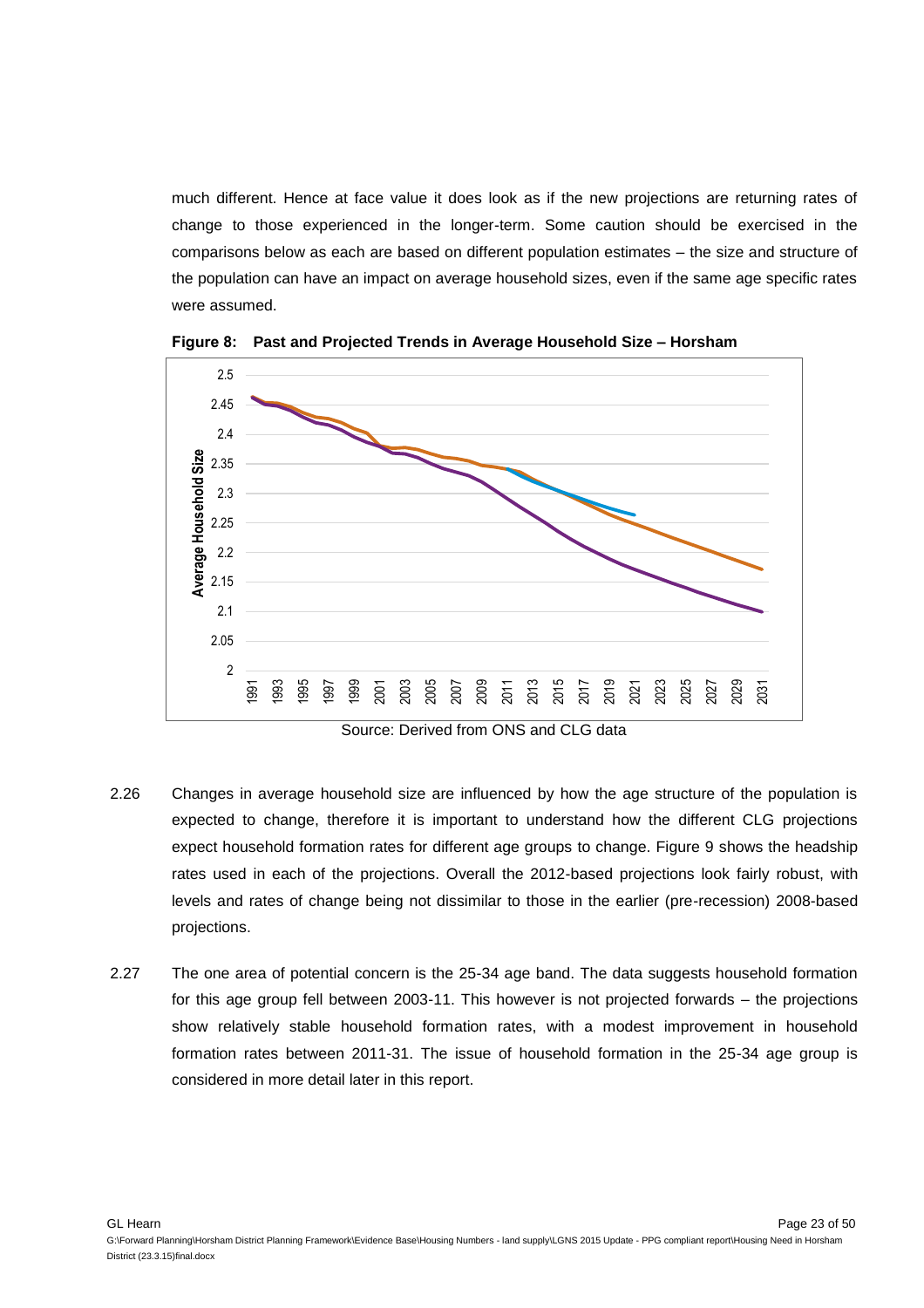<span id="page-23-0"></span>

**Figure 9: Projected Household Formation Rates by Age of Head of Household – Horsham**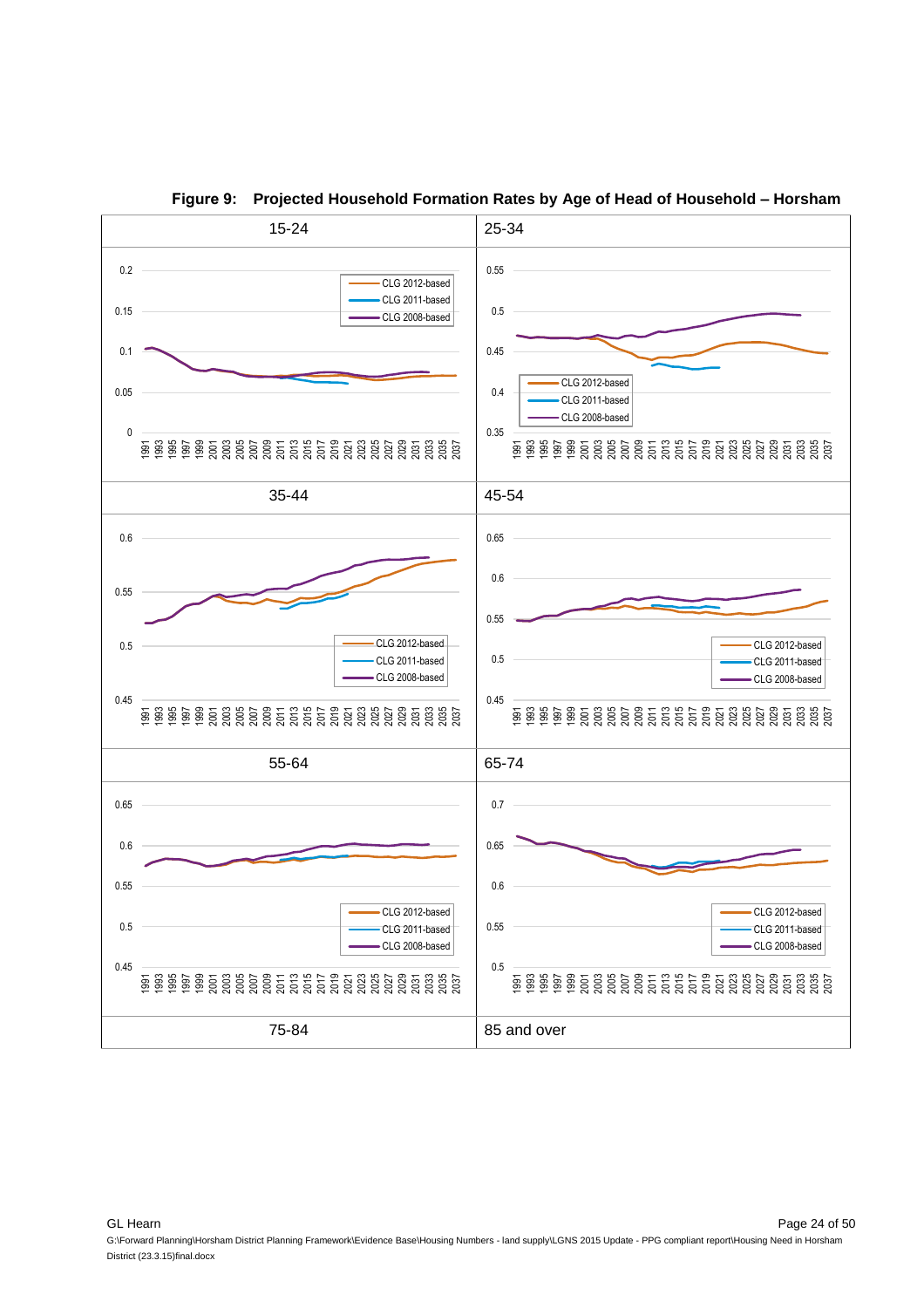

Source: Derived from CLG data

- 2.28 The table below brings together outputs in terms of household growth and housing need using the 2012-based headship rates and our core projection linked to the 2012-based SNPP. To convert households into dwellings, the data includes an adjustment to take account of vacant and second homes (a figure of 3.0% has been used; derived from 2011 Census data).
- 2.29 The data shows that by applying the 2012-based household formation rates there would be a need for 614 dwellings per annum. This figure would be considered as the starting point for assessing need following the approach set out in the PPG. It takes account of the most recent population and household projections.

## <span id="page-24-0"></span>**Table 5: Projected household growth 2011-31 – 2012-based SNPP (as adjusted) and 2012 based Headship Rates**

|                                 | 2012-based Headship Rates |
|---------------------------------|---------------------------|
| Households 2011                 | 55.036                    |
| Households 2031                 | 66.970                    |
| Change in households, 2011-31   | 11.934                    |
| Change in Households, per annum | 597                       |
| Dwellings (per annum)           | 615                       |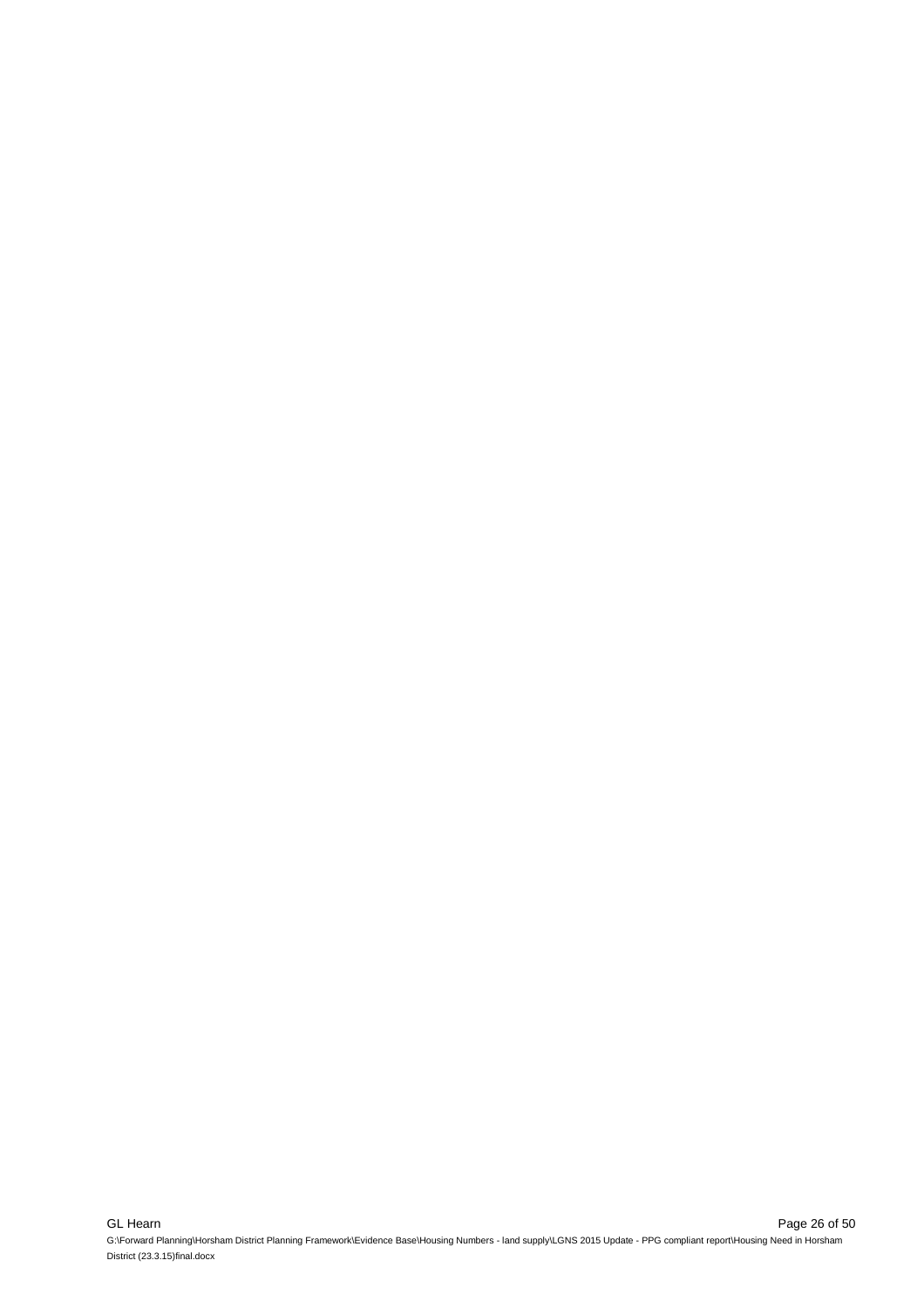## **3 ECONOMIC-DRIVEN PROJECTIONS**

3.1 As well as looking at demographic trends when considering what the housing requirement should be, the Planning Practice Guidance advised that consideration should be given to employment trends or forecasts. The PPG sets out that:

> *Plan makers should make an assessment of the likely growth in job numbers based on past trends and/or economic forecasts as appropriate and also having regard to the growth of the working age population.*

> *Where the supply of working age population that is economically active (labour force supply) is less than the projected job growth, this could result in unsustainable commuting patterns (depending on public transport accessibility and other sustainable options such as walking and cycling) and reduce the resilience of local businesses. In such circumstances, plan makers will need to consider how the location of new housing or infrastructure development could help to address these problems.*

- 3.2 Paragraph 158 within the NPPF also emphasises the alignment of strategies for housing and employment within local plans. Balancing growth in jobs and homes also represents good spatial planning.
- 3.3 The Northern West Sussex Economic Growth Assessment 2014, prepared by NLP, considered the following scenarios for employment growth:
	- Baseline: 8,890 additional jobs, 2011-31 (445 per annum);
	- Higher-Growth: 12,720 additional jobs, 2011-31 (636 per annum);
	- Capacity-based: 15,135 additional jobs, 2011-31(757 per annum).
- 3.4 The Baseline Scenario is derived from Experian's Regional Planning Service (May 2013) forecasts. The NLP report outlines that such forecasts tend to be most reliable at national and regional levels but are of use in indicating the broad scale and direction of employment growth in different sectors.
- 3.5 The higher growth and capacity-based scenarios, the NLP report outlines, incorporates to varying degrees a supply-based approach that assesses the potential uplift to economic growth that could be achieved if a certain number and type of sites where brought forward.
- 3.6 The Higher Growth Scenario models additional economic growth over and above the baseline associated with expansion of visitor and business tourism; additional housing development and delivery of key employment sites.
- 3.7 The Capacity-based Scenario is described in the NLP Report as 'purely theoretical' and tests the implications of development of up to three employment sites (providing 18 ha of land) which were not currently allocated or identified in the Council's HDPF Preferred Strategy. It can largely be dismissed as a reasonable scenario on this basis.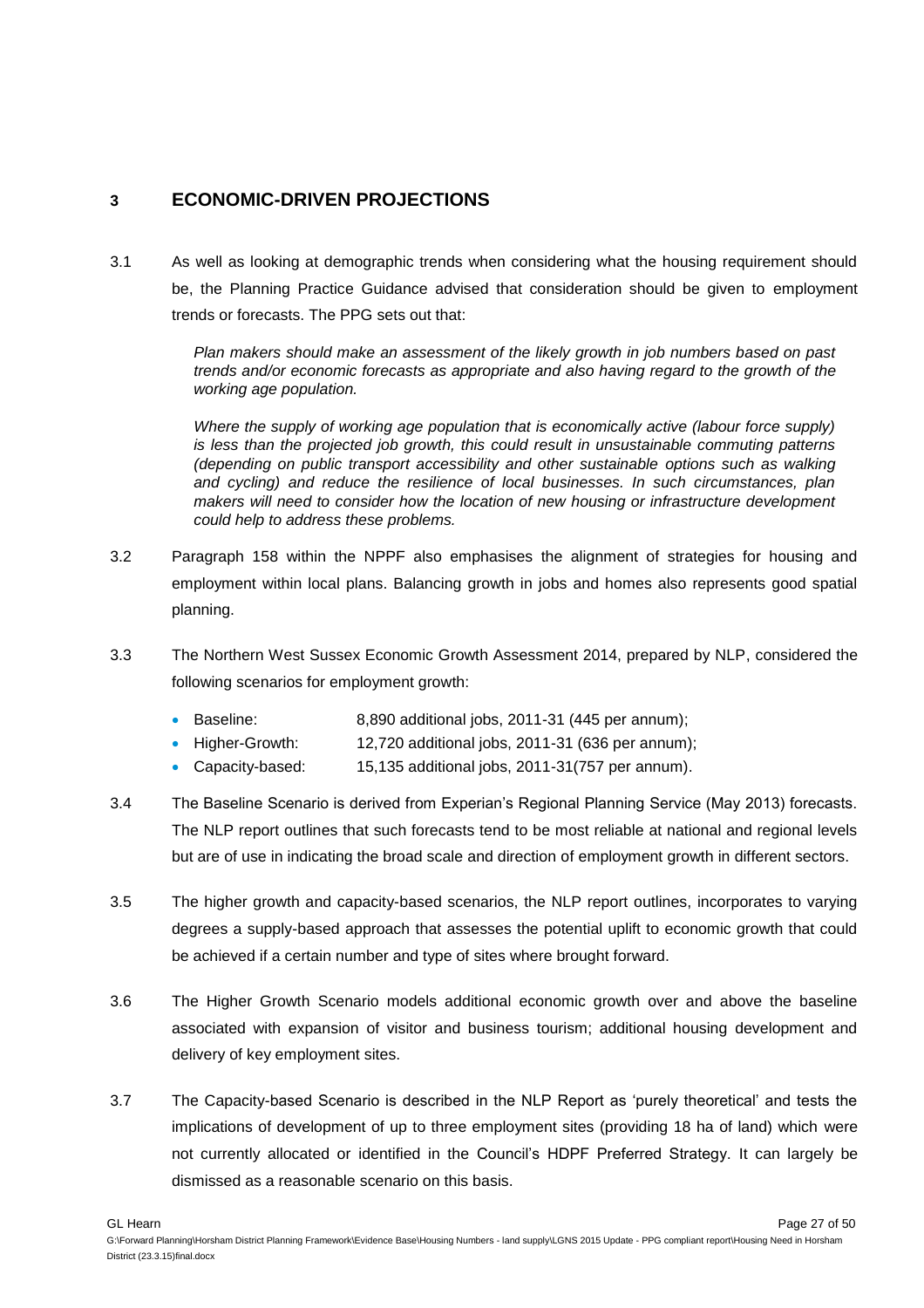3.8 The Inspector considered employment growth at the initial HDPF Examination hearings. He questioned the realism of the economic forecasts set out in the EGA, noting that these represented a significant increase on the growth forecast in the NW Sussex Economic Appraisal (October 2010); and a very significant increase on historic job growth between 1997 and 2013, of 273 jobs pa. His report set out that:

> *Employment forecasts should be treated with caution and I have some doubts that there is a real need in Horsham District for job growth at the baseline rate predicted in the EGA. Nevertheless, the NPPF requires positive planning to meet employment needs and the forecasts are the most recent available. Some increase on the figure of 600 dpa to reflect aspirations for an increased rate of jobs growth appears reasonable.*

- 3.9 In Paragraph 15 of his Initial Findings, the Inspector sets out that a realistic allowance for employment growth would be for 275 jobs per annum.
- 3.10 This analysis therefore considers what level of job growth might be supported by the SNPP and also what level of housing might be required to support an average of 275 jobs per annum in the 2011-31 period. To convert jobs into housing is however not a simple process and the analysis takes account of:
	- Commuting patterns
	- Double jobbing (i.e. the number of people with more than one job)
	- Changes to employment rates (e.g. as a result of reducing unemployment or people working longer)

## Commuting Patterns

3.11 Table 6 provides summary data about commuting to and from Horsham from the 2011 Census. The data shows that there are around 18% more people who live in the area (and are working) than currently work in the area. Horsham therefore sees a notable level of net out-commuting.

<span id="page-27-0"></span>

| Table 6: | <b>Commuting Patterns in Horsham (2011)</b> |  |  |  |
|----------|---------------------------------------------|--|--|--|
|----------|---------------------------------------------|--|--|--|

|                                               | Number/ Ratio |
|-----------------------------------------------|---------------|
| Live and work in District                     | 24,413        |
| <b>Home workers</b>                           | 9,937         |
| No fixed workplace                            | 5,664         |
| <b>Out-commute</b>                            | 26,688        |
| In-commute                                    | 16,728        |
| Work offshore or abroad                       | 166           |
| <b>Total working in District</b>              | 56,742        |
| <b>Total living in District (and working)</b> | 66,868        |
| <b>Commuting ratio</b><br>-----               | 1.18          |

*Source*: 2011 Census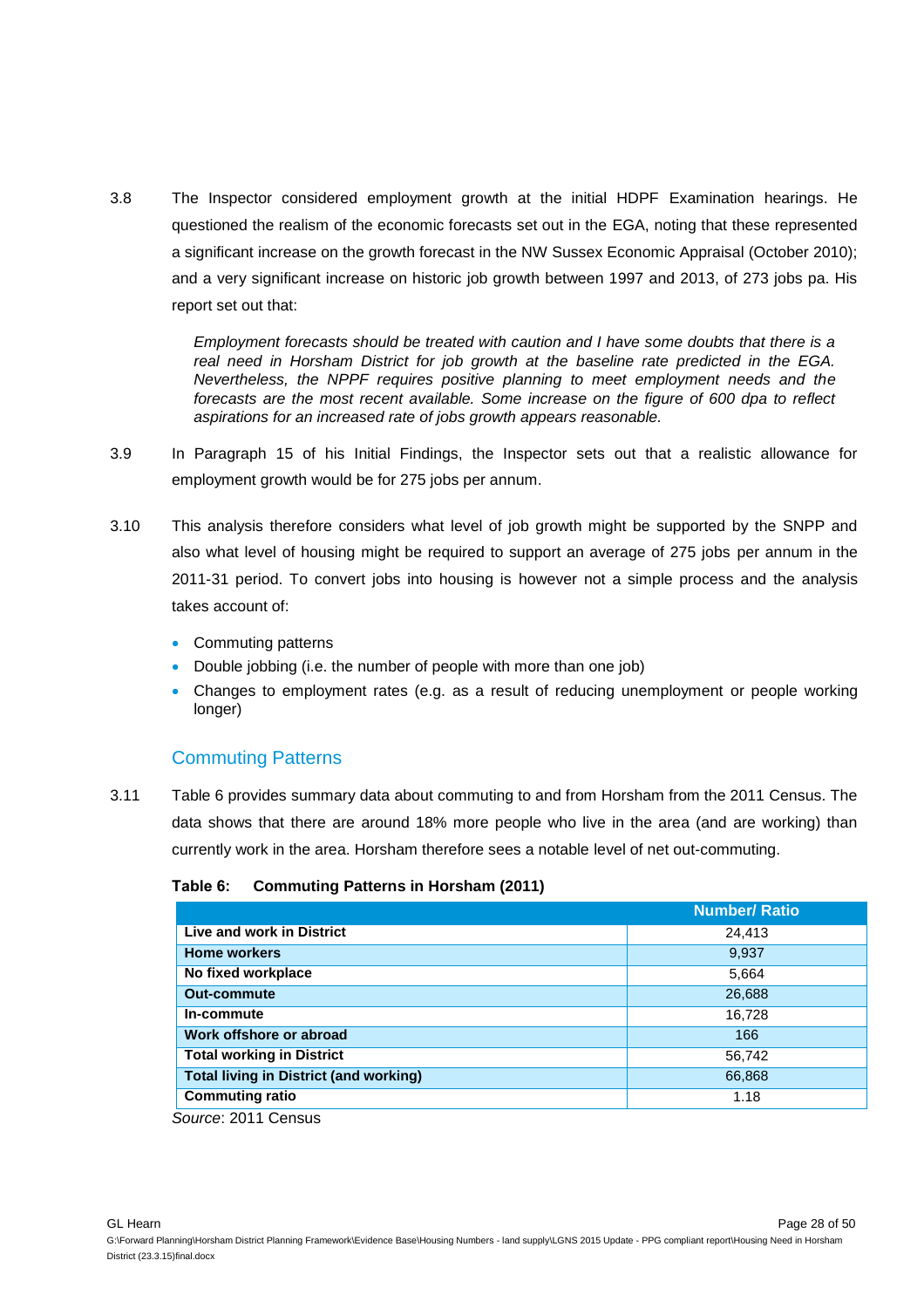3.12 In translating the commuting pattern data into growth in the labour-force it is assumed that the commuting ratio remains at the same level as shown by the 2011 Census (i.e. assumes that 18% (net) of additional resident workers will out-commute). This essentially means that there would be expected to be a greater increase in working residents for a given number of jobs.

## Double Jobbing

- 3.13 A number of people within any population may have more than one job (double jobbing). This can be calculated as the number of people working in the District divided by the number of jobs. Data from the Annual Population Survey (available on the NOMIS website) suggests that around 5.5% of workers have a second job (data averaged from the last four periods for which data is available). This gives a double jobbing ratio of 0.945 (i.e. the number of jobs can be discounted by 5.5% to estimate the required change in the workforce).
- 3.14 Hence to work out the change in the resident workforce required to match the expected number of jobs, we can multiply the commuting ratio by the amount of double jobbing and in turn multiply this by the number of jobs. On the basis of 275 jobs per annum the necessary increase in the resident workforce would therefore be 307 (275  $\times$  1.18  $\times$  0.955).

## Employment Rate Changes

- 3.15 The analysis also needs to consider how economic participation and employment rates will change in the future. Although the past few years have seen an increase in unemployment there have generally been increases in the proportion of people who are economically active (particularly for females and people aged over 50). In the future we may see a continuation of these trends – particularly in relation to people working longer (partly linked to pensionable ages). We have modelled for there to be some increase in employment rates as we move through to 2031. This includes an increasing number of older people in the workforce.
- 3.16 Table 7 shows the age/sex specific rates assumed in the analysis. These have been based on consideration of a range of different forecasting houses forecasts and also take account of the 2011 Census results and trends in economic participation for different age groups between 2001-11. These, together with the impacts of changes to pensionable age, have been considered in modelling future trends in employment rates by age. It should be stressed that these figure reflect what we would consider to be a reasonable set of assumptions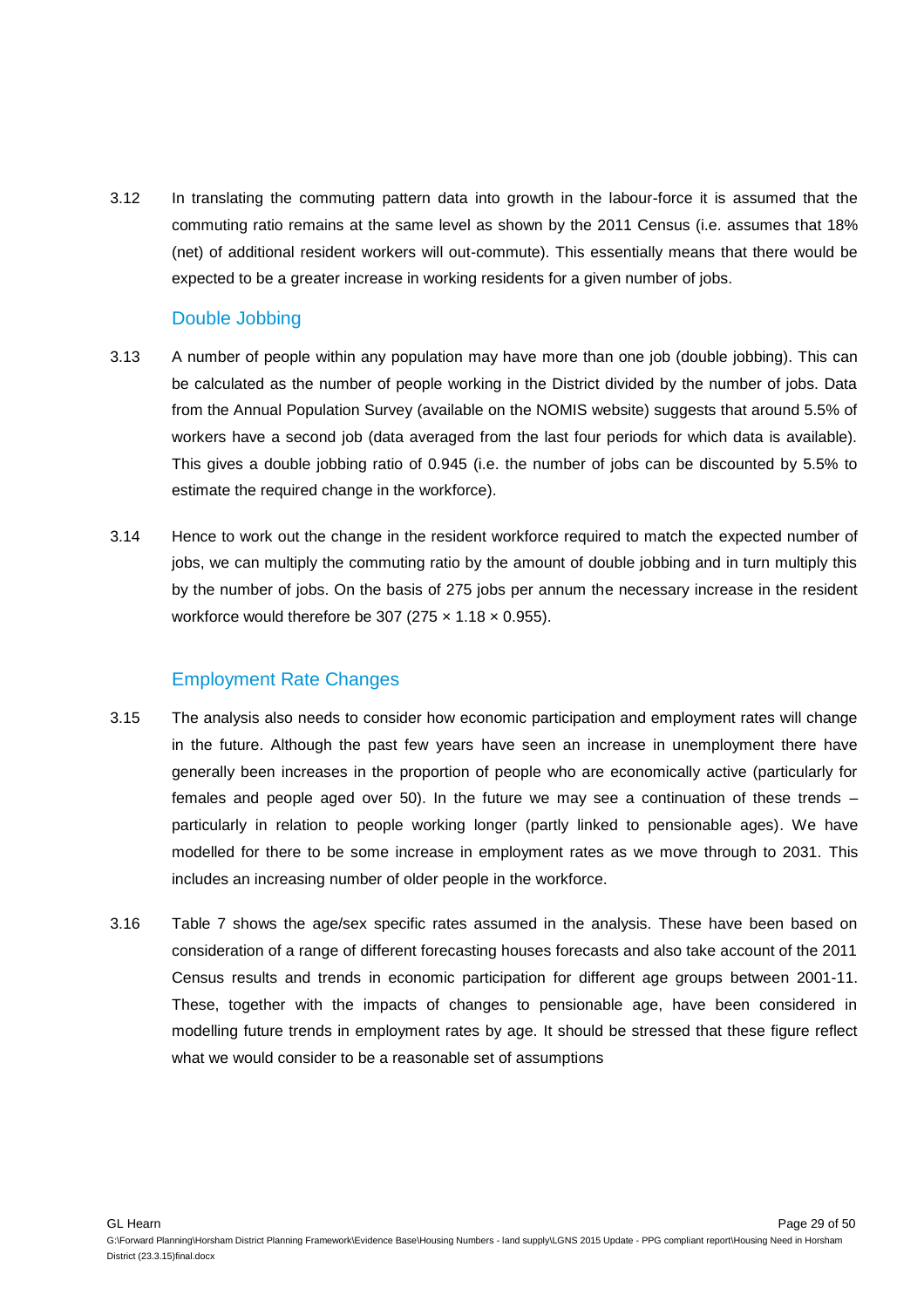<span id="page-29-1"></span>

| <b>Sex</b> | Year | Aged 16 to<br>24 | Aged 25 to<br>34 | Aged 35 to<br>49 | Aged 50 to<br>64 | Aged 65<br>and over |
|------------|------|------------------|------------------|------------------|------------------|---------------------|
| Male       | 2011 | 60.7%            | 90.1%            | 93.0%            | 80.5%            | 17.6%               |
|            | 2031 | 60.7%            | 90.4%            | 94.1%            | 85.6%            | 20.5%               |
| Female     | 2011 | 62.4%            | 80.7%            | 80.6%            | 66.3%            | 9.4%                |
|            | 2031 | 62.4%            | 87.1%            | 86.8%            | 77.1%            | 12.4%               |

|  | Table 7: Employment Rates by Age and Sex - Horsham |
|--|----------------------------------------------------|
|--|----------------------------------------------------|

3.17 Figure 10 below shows how the overall employment rate in Horsham is expected to change over time. The employment rate is based on the number of people in employment divided by the population aged 16 and over. The analysis shows little change in the rate to 2016 followed by a period where the rate is expected to decline. The period to 2016 reflects expectations of some improvements (particularly around reducing unemployment) with the decline in the rate thereafter being strongly linked to the demographic profile of the population (i.e. ageing).

<span id="page-29-0"></span>



3.18 Bringing the above together and running through the demographic model, the data shows that to generate an increase in the resident workforce of 310 per annum (equivalent to 275 jobs per annum based on current commuting patterns and double jobbing) would require provision of around 614 dwellings per annum. This is virtually identical to the outputs from the 2012-based population and household projections.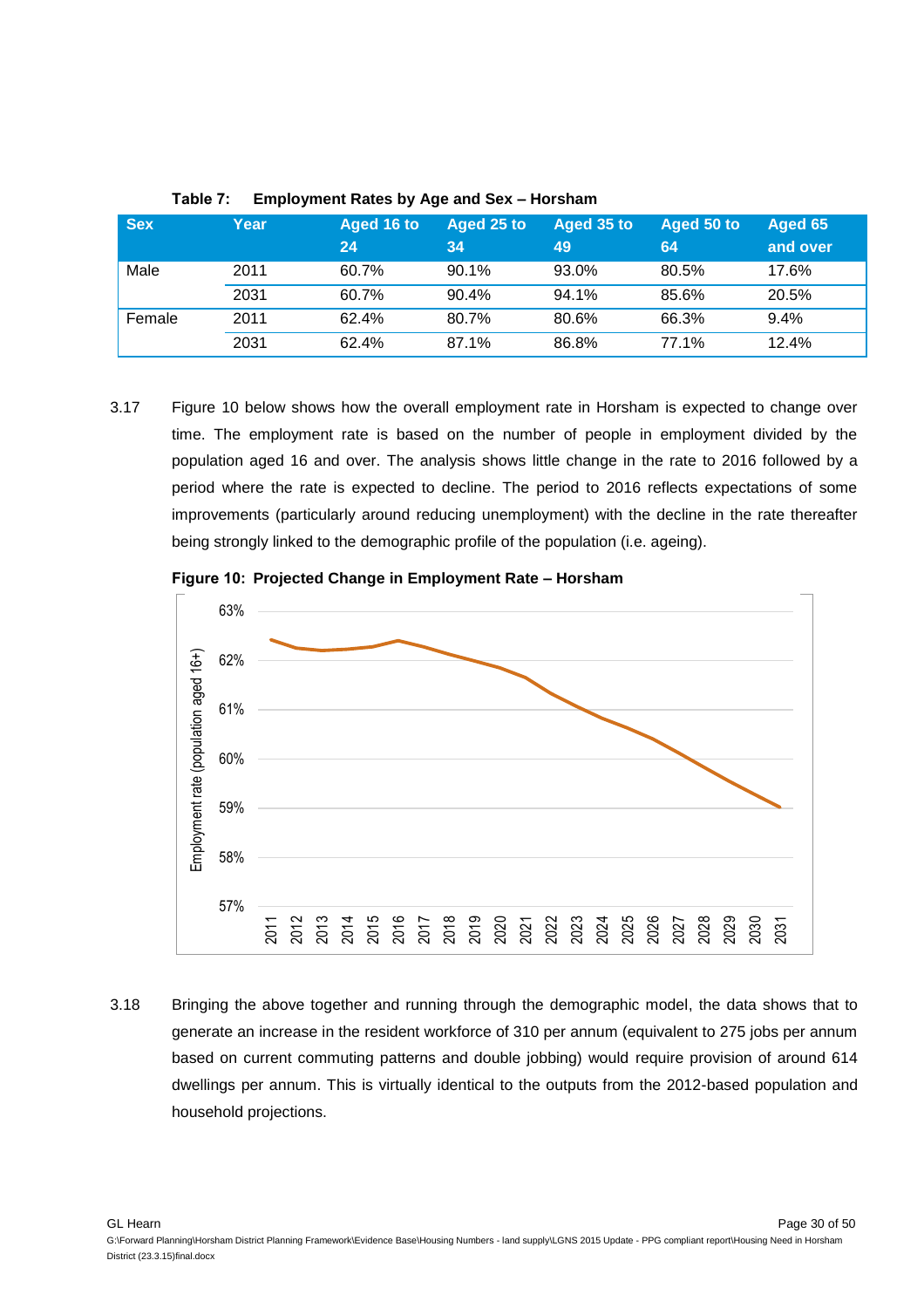#### <span id="page-30-0"></span>**Table 8: Projected Household Growth 2011-31 – 2012-based SNPP (as adjusted) and Economic Growth Scenario**

|                       | 2012-based | Jobs-led |
|-----------------------|------------|----------|
| Households 2011       | 55,036     | 55,036   |
| Households 2031       | 66,970     | 66,967   |
| Change in households  | 11,934     | 11,931   |
| Per annum             | 597        | 597      |
| Dwellings (per annum) | 615        | 614      |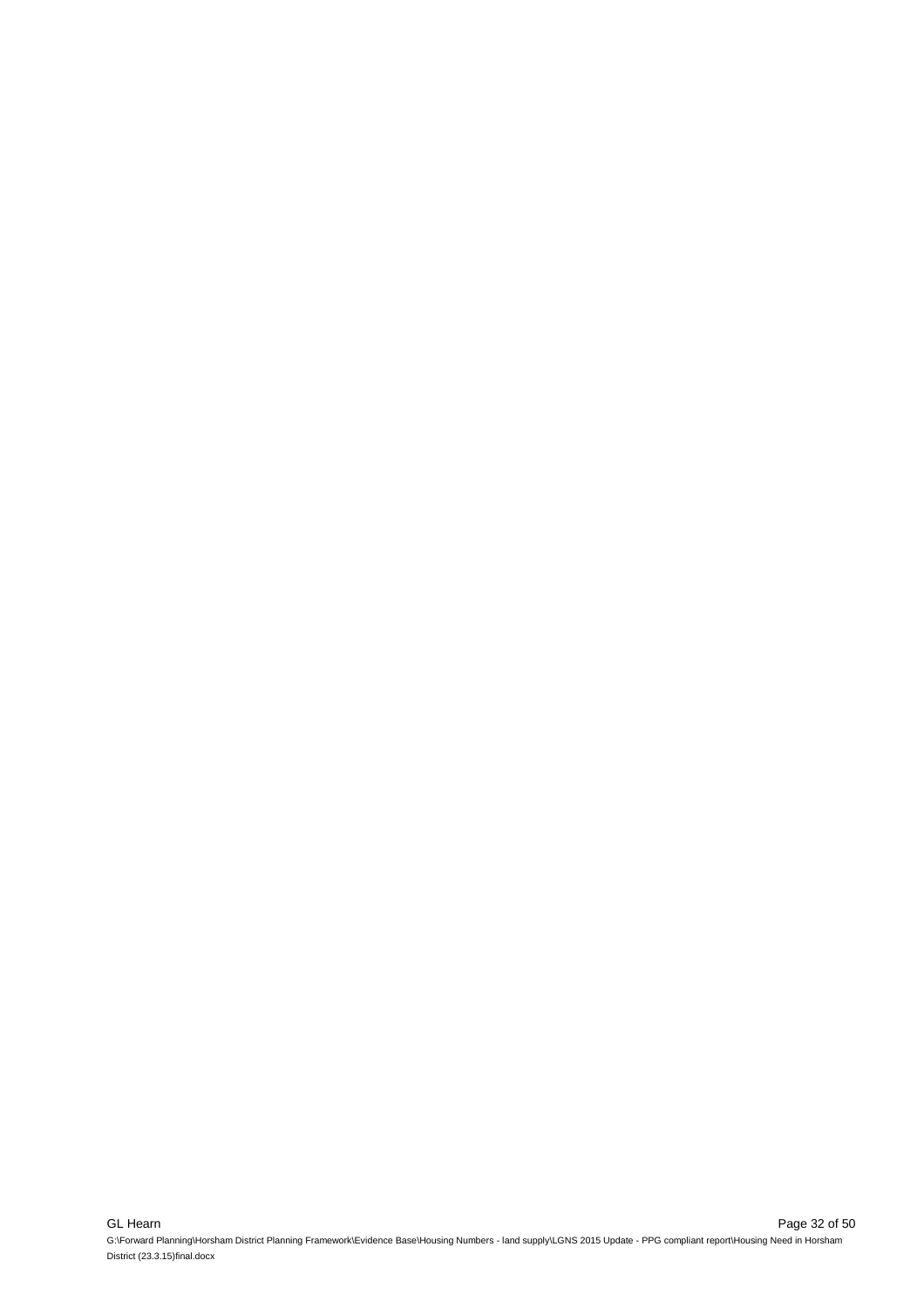## **4 AFFORDABLE HOUSING NEED**

- 4.1 The latest assessment of affordable housing need is set out a report entitled *Affordable Housing Needs Model Update – Northern West Sussex Housing Market Area* (Chilmark Planning, October 2014). This includes the analysis of affordable housing need, as well as consideration of market signals and the housing market geography.
- 4.2 Chilmark's report sets out the full methodology used in the assessment of affordable housing need, as well as data sources and assumptions. The report uses the Basic Needs Assessment Model (as recommended in the Planning Practice Guidance). It is based on secondary data sources including the housing register, CORE data regarding affordable housing supply, and modelling of affordability to estimate the proportion of newly-forming households who cannot afford to buy or rent a home in the private sector without financial support.
- 4.3 Figure 11 below sets out the findings regarding the need for affordable housing. The analysis includes four estimates of current need – two scenarios (termed low estimates) are based on households on the Housing Register who fall within a 'reasonable preference' category (as defined in the 1996 Housing Act); with two more (termed high estimates) including all of those on the Register. The analysis assumed that current need is met over a 10 year period (i.e. by 2024).
- 4.4 The analysis indicates a net need for between 225 404 affordable homes per annum.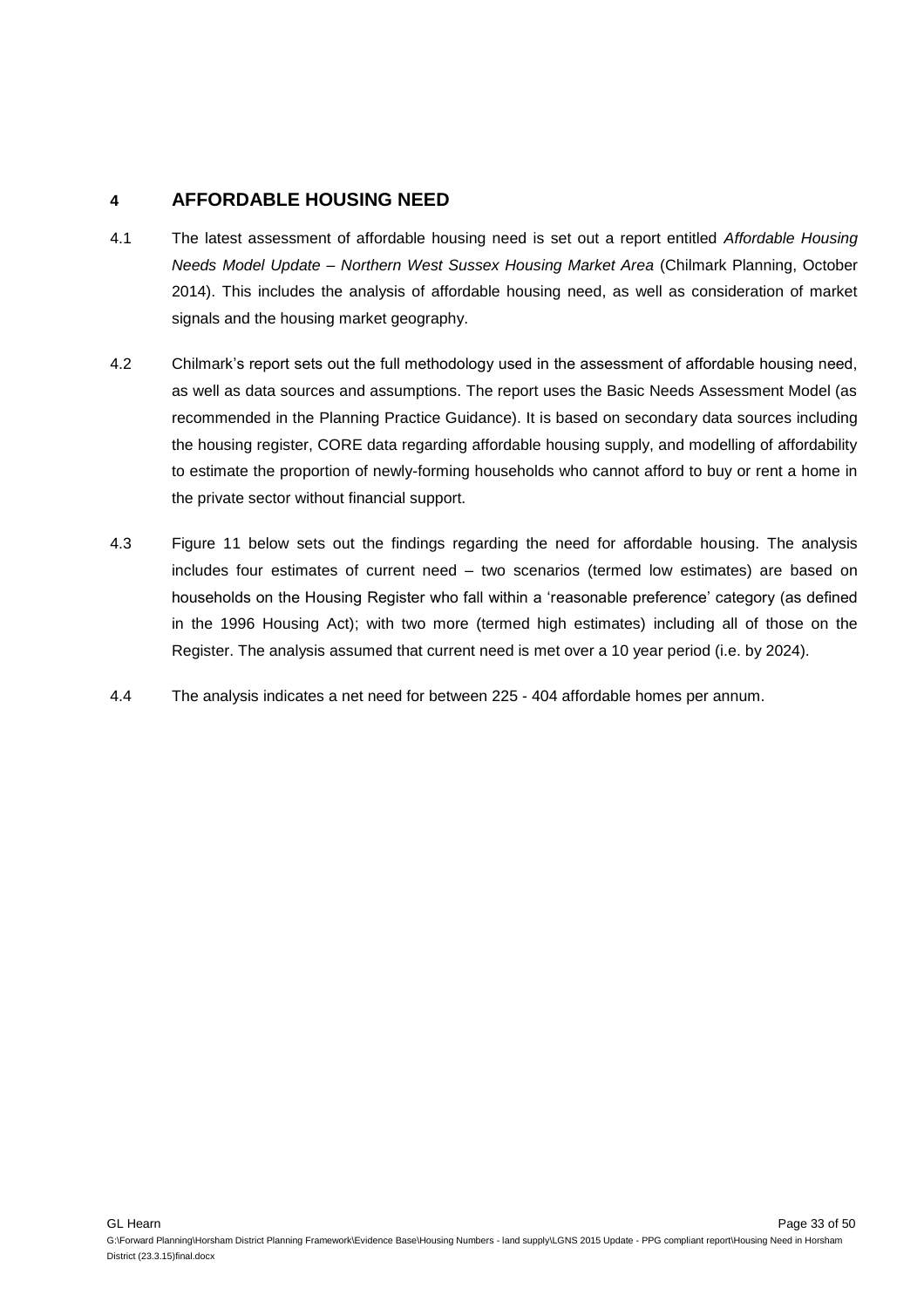<span id="page-33-0"></span>

|                                          |                                                                                         | <b>Household Formation</b><br>- All Ages |                               | <b>Household</b><br>Formation - 16-44 |                               |
|------------------------------------------|-----------------------------------------------------------------------------------------|------------------------------------------|-------------------------------|---------------------------------------|-------------------------------|
|                                          |                                                                                         |                                          |                               | <b>Year Olds</b>                      |                               |
|                                          |                                                                                         | Reasonable<br>Preference<br>Estimate     | <b>High Total</b><br>Estimate | Reasonable<br>Preference<br>Estimate  | <b>High Total</b><br>Estimate |
|                                          | <b>Stage 1: Current Housing Need (Gross)</b>                                            |                                          |                               |                                       |                               |
| 1.1                                      | Homeless Households and those in<br><b>Temporary Accommodation</b>                      | 0                                        | $\mathbf 0$                   | $\mathbf 0$                           | $\mathbf 0$                   |
| 1.2                                      | Overcrowding and Concealed<br>Households                                                | 0                                        | $\mathbf 0$                   | $\mathbf 0$                           | $\mathbf 0$                   |
| 1.3                                      | Households in Need                                                                      | 265                                      | 479                           | 265                                   | 479                           |
| 1.4                                      | <b>Total Current Affordable Housing</b><br>Need (Gross) $(1.1 + 1.2 + 1.3)$             | 265                                      | 479                           | 265                                   | 479                           |
|                                          | <b>Stage 2: Future Affordable Housing Needs</b>                                         |                                          |                               |                                       |                               |
| 2.1                                      | New Household Formation (Gross)                                                         | 699                                      | 699                           | 1049                                  | 1049                          |
| 2.2                                      | Proportion of Households Unable to<br>Buy or Rent                                       | 45                                       | 45                            | 45                                    | 45                            |
| 2.3                                      | Existing Households Falling into<br>Need and Housed per Annum                           | 134                                      | 134                           | 134                                   | 134                           |
| 2.4                                      | <b>Total Newly Arising Need (Gross</b><br>Per Year) (2.1 x 2.2 + 2.3)                   | 449                                      | 449                           | 606                                   | 606                           |
|                                          | <b>Stage 3: Affordable Housing Supply</b>                                               |                                          |                               |                                       |                               |
| 3.1                                      | Affordable Dwellings Occupied by<br>Households in Need                                  | $\mathbf 0$                              | $\mathbf 0$                   | $\mathbf 0$                           | $\mathbf 0$                   |
| 3.2                                      | Surplus Affordable Housing Stock                                                        | 0                                        | 0                             | $\overline{0}$                        | $\overline{0}$                |
| 3.3                                      | <b>Committed Supply of New</b><br>Affordable Housing                                    | 624                                      | 624                           | 624                                   | 624                           |
| 3.4                                      | Units to be taken out of<br>Management                                                  | $\mathbf 0$                              | $\boldsymbol{0}$              | $\mathbf 0$                           | $\mathbf 0$                   |
| 3.5                                      | <b>Total Available Affordable Housing</b><br>Stock $(3.1 + 3.2 + 3.3 - 3.4)$            | 624                                      | 624                           | 624                                   | 624                           |
| 3.6                                      | Annual Supply of Social Re-lets<br>(net)                                                | 175                                      | 175                           | 175                                   | 175                           |
| 3.7                                      | Annual Supply of Intermediate<br>Affordable Housing for sale/let at<br>sub-market level | 13                                       | 13                            | 13                                    | 13                            |
| 3.8                                      | Annual Supply of Affordable<br>Housing $(3.6 + 3.7)$                                    | 188                                      | 188                           | 188                                   | 188                           |
| <b>Stage 4: Overall Need Calculation</b> |                                                                                         |                                          |                               |                                       |                               |
| 4.1                                      | Total Net Need (1.4 - 3.5)                                                              | $-359$                                   | $-145$                        | $-359$                                | $-145$                        |
| 4.2                                      | Annual Flow Backlog (10%) of Total<br>Net Need - 10yr period to relieve                 | $-36$                                    | $-15$                         | $-36$                                 | $-15$                         |
| 4.3                                      | Net Annual Housing Need (2.4 +<br>Annual Flow - 3.8)                                    | 225                                      | 246                           | 382                                   | 404                           |
|                                          | Source: Chilmark Planning                                                               |                                          |                               |                                       |                               |

#### **Figure 11: Affordable Housing Need, 2014-24**

4.5 The affordable housing need identified represents between 37-66% of the need identified through the demographic projections.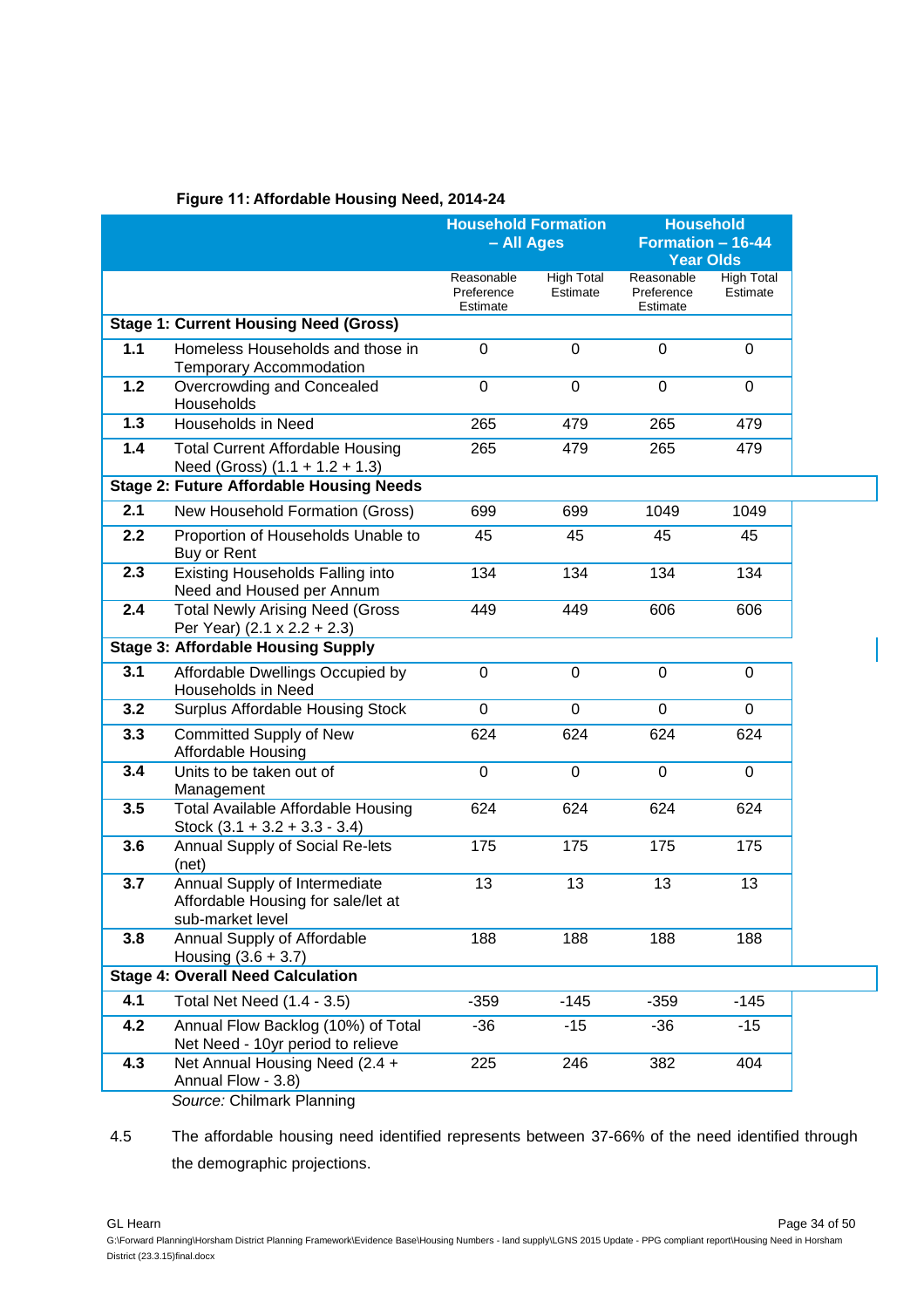- 4.6 In looking at affordable housing need in context, it is important to understand how the housing market operates. Some households who are identified through the Basic Needs Assessment Model as having an affordable housing need are able to find suitable accommodation in the Private Rented Sector. Local Housing Allowance supplements their income contributing to rent payments.
- 4.7 We have used data from the Department of Work and Pensions (DWP) to look at the number of LHA supported private rented homes. As of February 2014 it is estimated that there were 1,644 benefit claimants in the private rented sector. This is 22% higher than the number observed five years earlier (in February 2009).
- 4.8 What this information does not tell us is how many lettings are made each year to tenants claiming benefit as this will depend on the turnover of stock. From English Housing Survey we estimate that the proportion of households within the private sector who are "new lettings" each year is around 13% (i.e. stripping out the effect of households moving from one private rented property to another). Applying this to the number of LHA claimants in the private rented sector gives us an estimate of 214 private sector lettings per annum to new LHA claimants in the Council area. This figure is derived from claimants rather than households and it is possible that there are a number of multiple LHA claimant households (i.e. in the HMO sector).
- 4.9 Policy 15 in the Horsham District Planning Framework seeks 35% affordable housing provision on sites providing 15 or more dwellings or 0.5 hectares; and 20% provision or an equivalent financial contribution on schemes of between 5-14 dwellings. The proposed modifications seek to adjust this reflecting new national policies.
- 4.10 It is not likely that all of the affordable housing need will be met through new affordable housing delivery. However this does not necessarily mean that there is a need for additional housing provision.
- 4.11 The Planning Advisory Service's Technical Advice Note on *Objectively Assessed Need and Housing Targets* outlines that:

*Affordable housing need is a different kind of number from total need (the OAN), so the two numbers are not directly comparable and cannot be added together. The main measure of total need is one based on demographic projections, plus various adjustments. Affordable housing need is calculated separately through a different method, and the resulting numbers typically exceed what can be realistically delivered in practice – because the amount of affordable housing delivered is constrained by financial resources, regardless of the planned land supply.*

4.12 The Advice Note sets out that the affordable need should be assessed against the planned level of housing supply to consider whether a reasonable proportion of the affordable need will be met. It clarifies that caution needs to be used in interpreting the affordable housing needs figures, in that: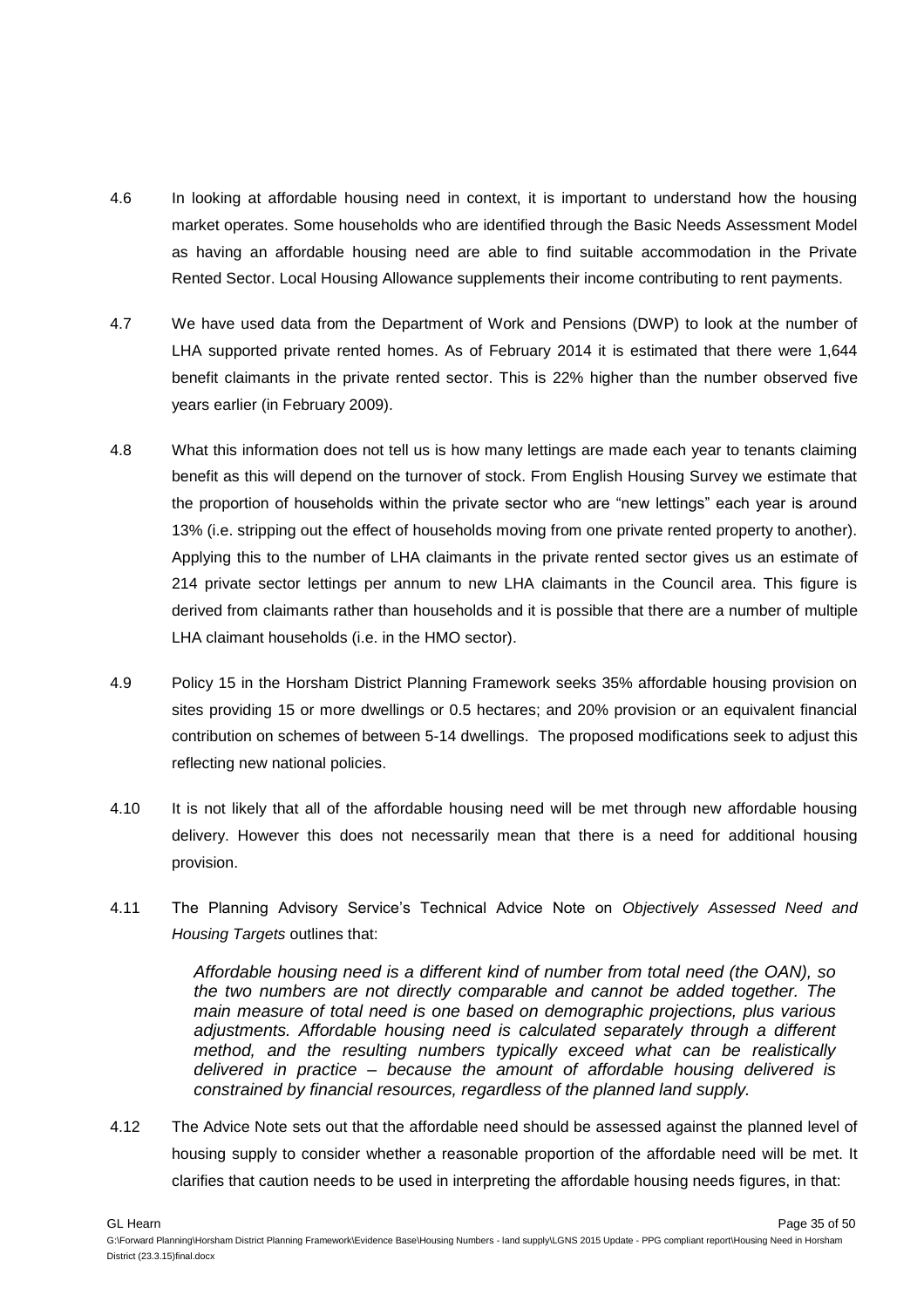*As defined in the PG, affordable need also includes housing for existing households – including those that are currently in unsuitable housing and those who will 'fall into need' in the plan period (i.e. their housing will become unsuitable for them). For the most part the needs of these households are not for net new dwellings. Except for those who are currently homeless or 'concealed'. If they move into suitable housing they will free an equivalent number of existing dwellings, to be occupied by people for whom they are more suitable. If the affordable needs of existing households are included in the OAN, the resulting figure will be too large.*

- 4.13 If we assume 30% of new housing is delivered as affordable housing, taking the target of 650 dwellings per annum in the current Core Strategy, annual affordable housing delivery would thus be of 195 dwellings. This would leave a shortfall of between 30 - 209 households. The needs of these households, the evidence suggests, could be met within the Private Rented Sector without any further growth in the Private Rented Sector or the number of LHA claimants within it. However it does provide some basis for considering higher housing provision overall – in order to enhance affordable housing delivery. We return to this question later in the report.
- 4.14 Whilst higher levels of housing provision would potentially deliver higher levels of new affordable homes and would contribute to addressing the affordable housing need, there is not specific need to increase overall housing delivery to ensure that the needs of all households are met.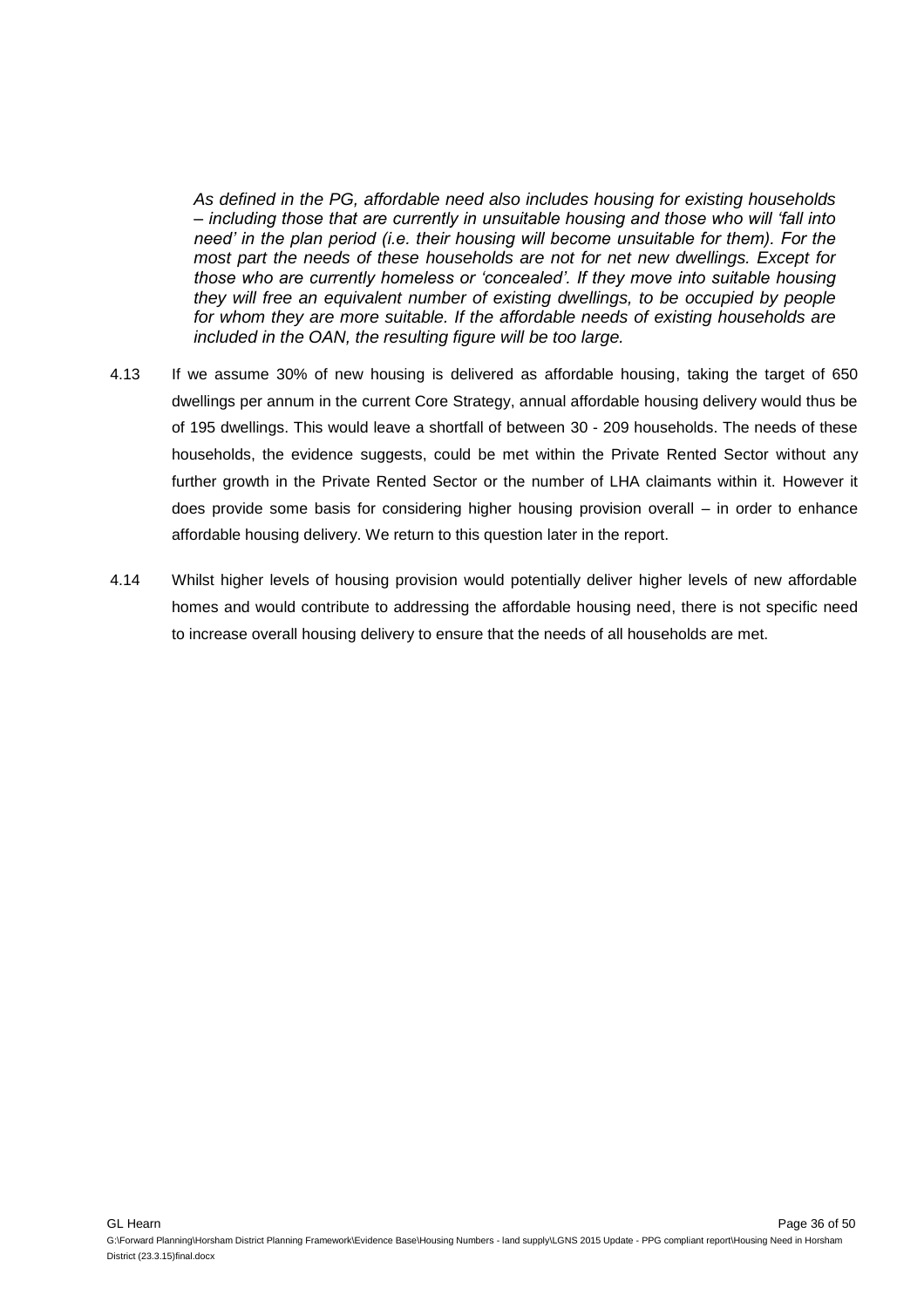## **5 MARKET SIGNALS**

- 5.1 In line with the Planning Practice Guidance, we have sought to assess housing market dynamics and explore the degree to which there is evidence of supply-demand imbalance or affordability pressures.
- 5.2 The Planning Practice Guidance outlines that the assessment of housing need should be adjusted to take account of market signals, including:
	- Land prices
	- House Prices
	- Rents
	- Affordability (Lower Quartile (LQ) Prices to Earnings)
	- Rates of Development
	- Overcrowding
- 5.3 It requires assessment of these indicators including comparisons to long-term trends in the housing market area, similar areas and nationally. Where there is evidence of comparatively worse affordability and a worsening trend, it recommends upward adjustment to the assessment of housing need.
- 5.4 We have considered these key indicators together with sales volumes which we consider to represent a good indicator of market demand for housing.

## House Prices and Sales

#### **House Prices**

- 5.5 Across Horsham, the average (mean) house price of properties sold form the beginning of 2013 to the end of 2014 was £346,680 whilst the median was £299,950. These figures are above the corresponding figures for the wider Northern West Sussex HMA (Mean: £313,261; Median: £269,000) which is particularly a reflection of the influence of Crawley (a new town) on the HMA average prices.
- 5.6 Figure 12 profiles house prices in Horsham and the other local authorities in the HMA from 1998 to 2007 (i.e. the pre-recession decade). This demonstrates that price growth in Horsham has been broadly consistent with that seen across the HMA. Over the decade (1998-2007) prices increased by around 175% in Horsham, which is broadly in line with increases across the wider HMA and regional and national trends.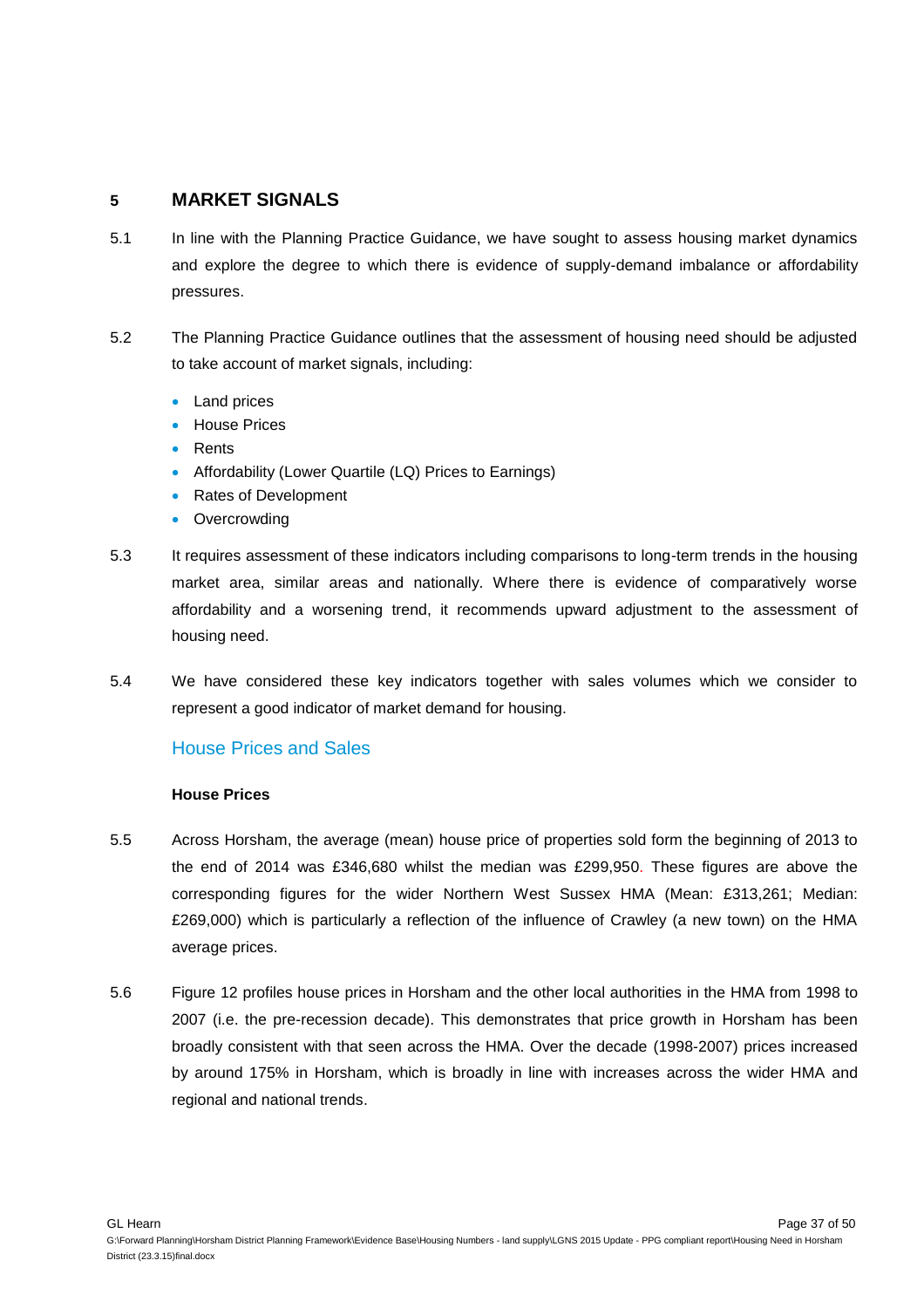**Figure 12: Median House Price (1998-2007)**

<span id="page-37-0"></span>

*Source:* DCLG Live Tables: Land Registry Data

- 5.7 Since 2007, trends in house prices have been very different. All of the areas within the Northern West Sussex HMA posted notable price falls in late 2008 / early 2009 at the onset of the recession, as was the case regionally and nationally. House prices in Horsham and Mid Sussex rose throughout the second half of 2009. Median prices in Horsham continued to climb until 2012, since when they have remained level. Prices in Mid Sussex have remained more level across this period with an increase in late 2012 which has since subsided.
- 5.8 It is notable that over the past five years house prices have been broadly flat. Taking account of inflation, the value of homes has effectively fallen modestly over this period.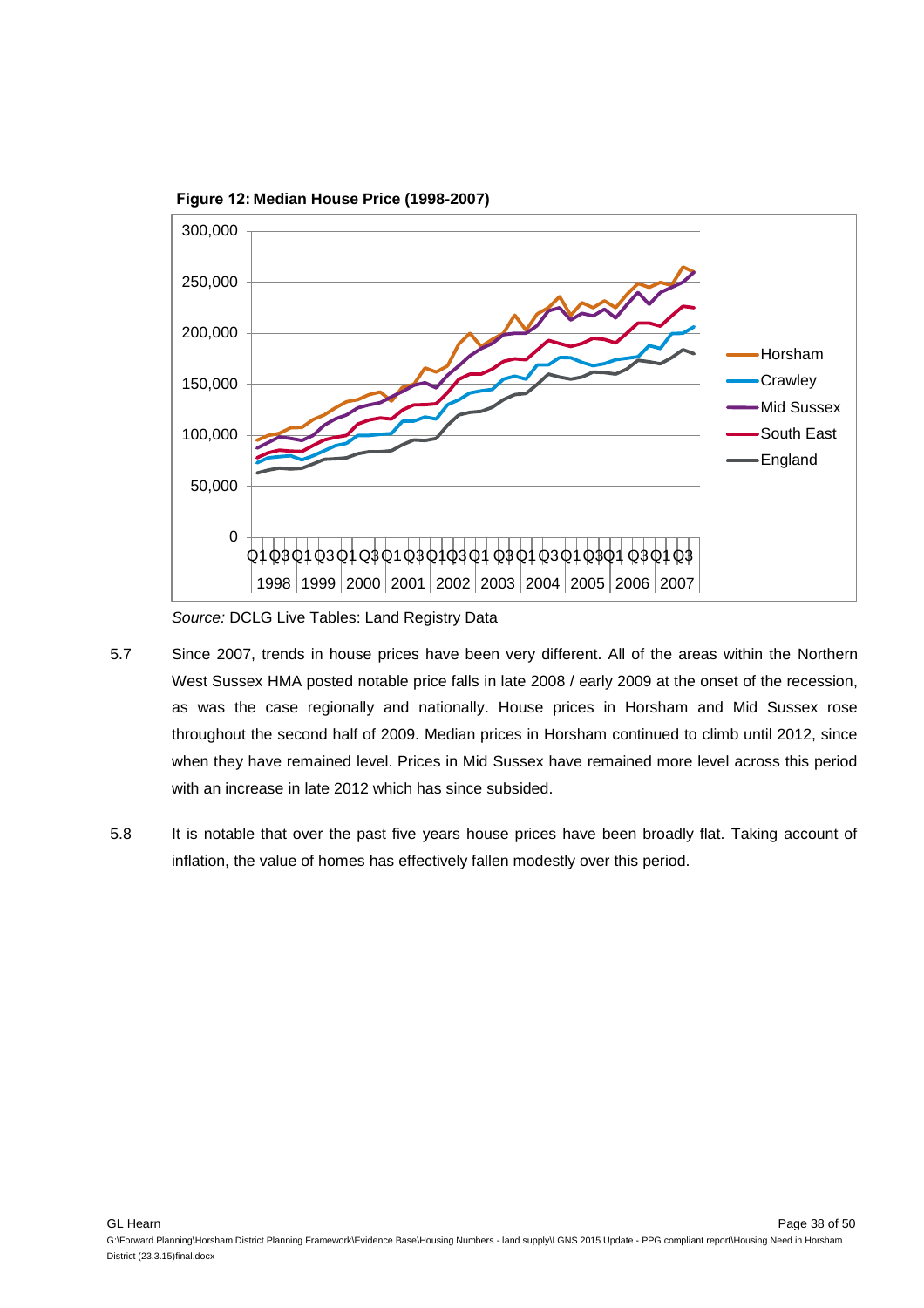<span id="page-38-0"></span>

**Figure 13: Median House Price (2008-2013)**

*Source:* DCLG Live Tables: Land Registry Data

#### **Sales Volumes**

- 5.9 Sales volumes are an important indicator of effective demand for market housing. We have benchmarked sales performance against long-term trends to assess relative demand. Figure 16 benchmarks annual sales across the local authorities of the Northern West Sussex HMA and wider geographies over the 1998 to 2014 period. It uses an index where 1 is the average annual sales over the 1998-2007 decade (prior to the credit crunch).
- 5.10 Sales volumes fell dramatically in 2008, driven by the economic downturn. Over the 2009-12 period we have seen some recovery, although effective demand for homes remained more than a third below levels over the pre-recession decade.
- 5.11 Although taken from a separate data set, sales data for the last 2 years shows that sales volume in Horsham and across the HMA continues to grow. Sales volumes remain below the pre-recession peak. In 2014 sales volumes in Horsham were equivalent to 92% of the pre-recession decade average. This is higher than the national figure of 75%, indicating quicker recovery in Horsham.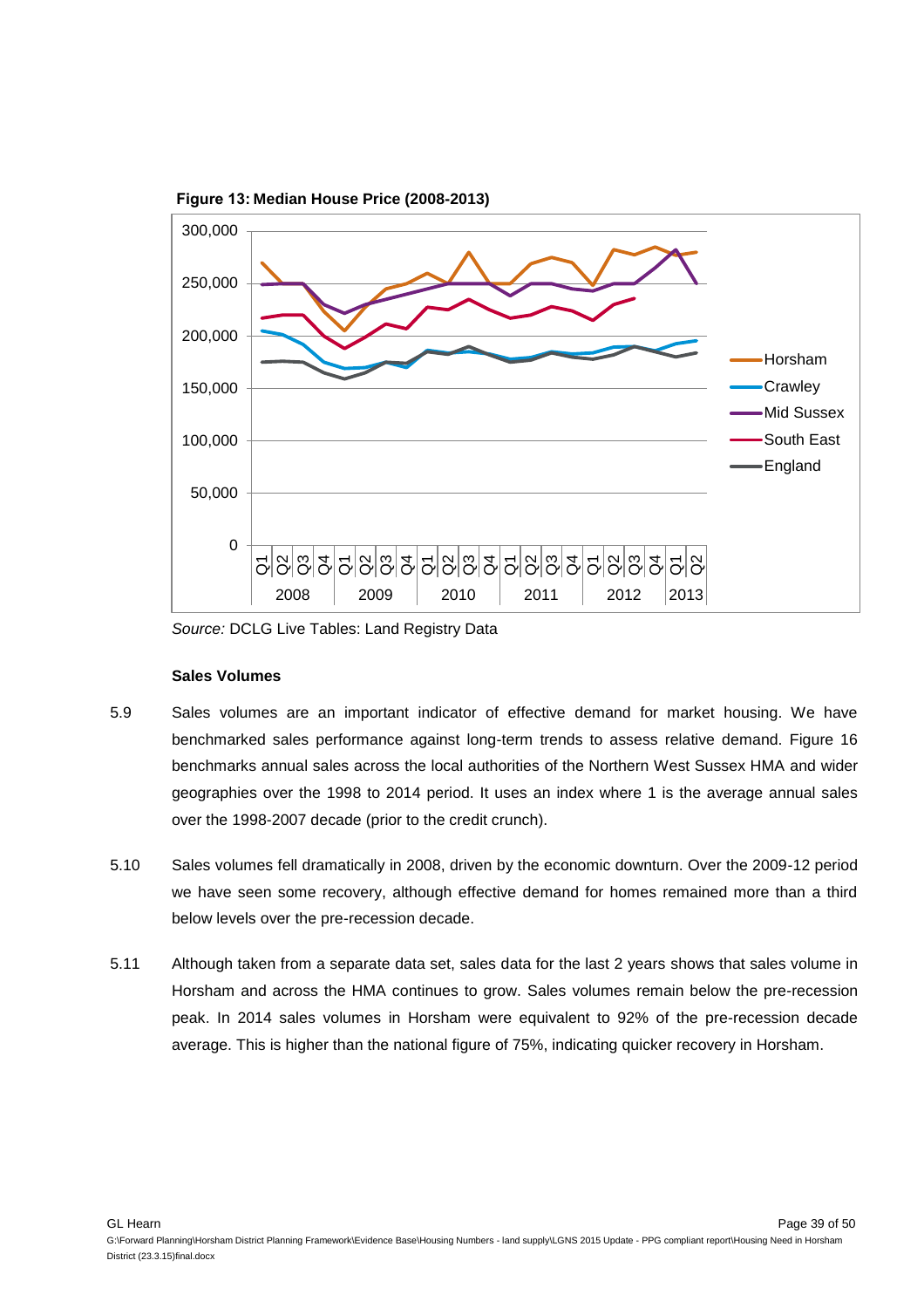<span id="page-39-0"></span>

**Figure 14: Indexed Analysis of Sales Trends (1998 – 2014)**

*Source:* HMLR/ DCLG Live Tables, Land Registry Data

- 5.12 We have also analysed house prices achieved over the last 2 years (January 2013 to December 2014) in Horsham and the wider HMA to gain an understanding of the differences in housing costs different property types in Horsham District compared to the wider HMA.
- 5.13 As can be seen in Figure 15, overall median house prices in Horsham are slightly above the HMA average. Median prices in Horsham and Mid Sussex are above the HMA average, whereas prices in Crawley are notably below average. These reflect differences in the housing offer and quality of place. In particular detached house prices in Horsham are £25,000 above the HMA average.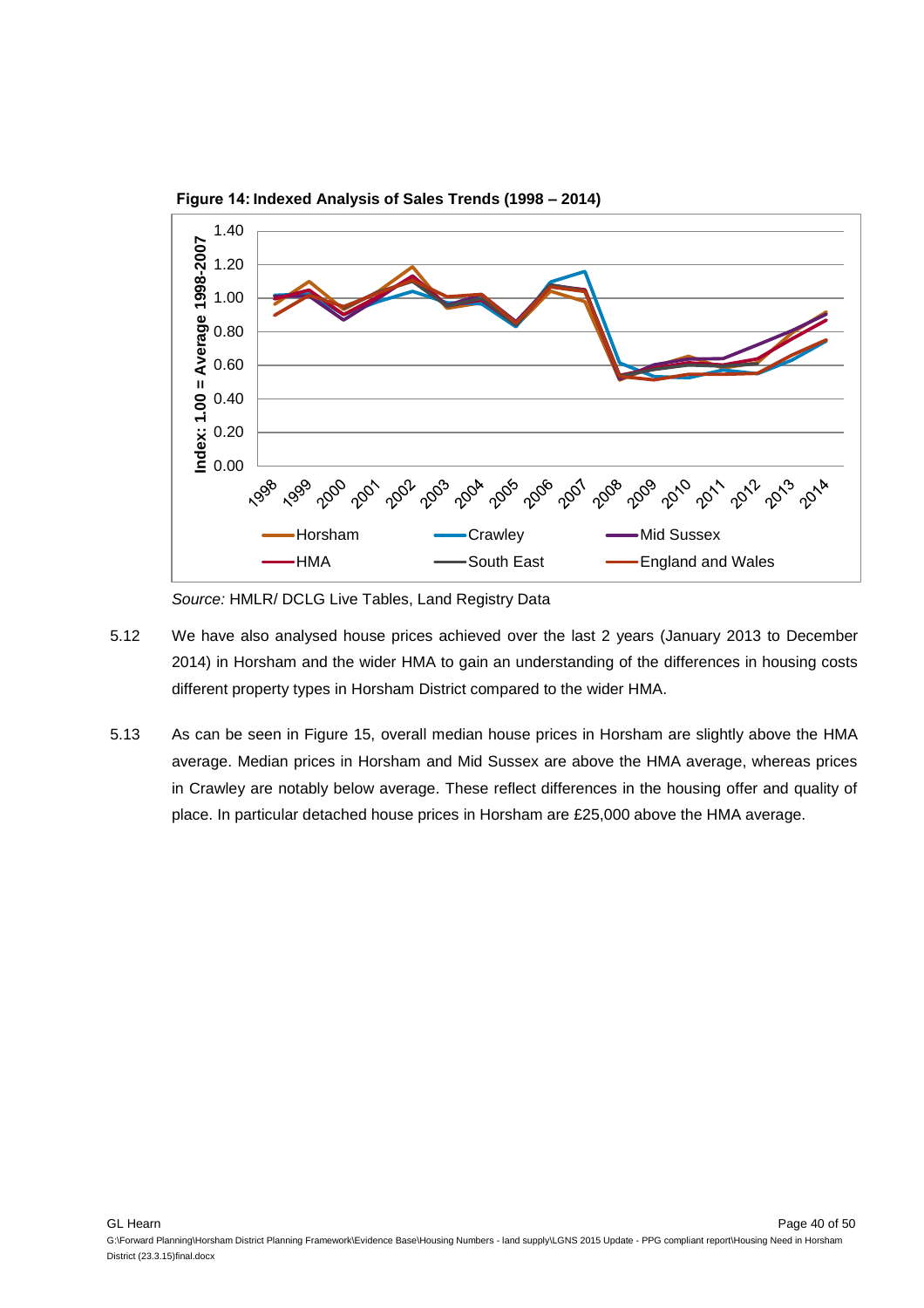

<span id="page-40-0"></span>**Figure 15: Median House Prices (2013 - 2014)**

## Rental Trends

- 5.14 Benchmarking median private rents shows that the median rental value in Horsham is £875pcm (per calendar month). The Crawley median is £875 and in Mid Sussex it is £850pcm. By way of comparison the South East median value of £760pcm and England median of £595pcm.
- 5.15 Figure 16 shows the change in median private rental prices from September 2011 to September 2014. This shows a general upward trend across all areas. Over this period median prices in Horsham have grown by 9%. This is below the level of growth seen in Crawley over this period (13%) but above the rate of growth seen in Mid Sussex (6%). By comparison, growth in the South East was 9% and across England was 3%.

*Source:* GLH Analysis: Land Registry Price Paid Data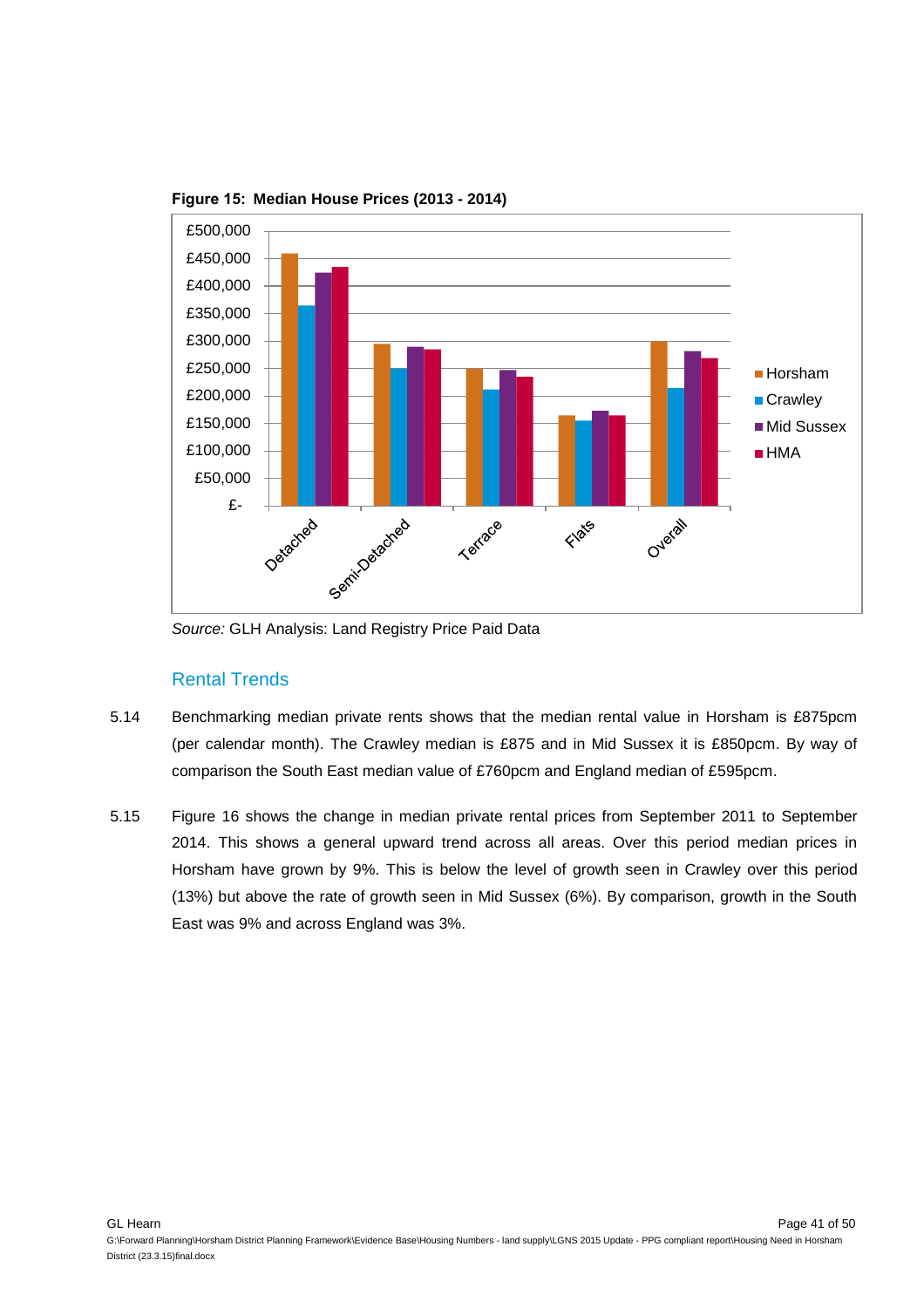<span id="page-41-0"></span>

**Figure 16: Benchmarked trend in median private rental values (2011-2014)**

*Source: VOA Private Rental Data*

- 5.16 Figure 17 shows trends in the number of rental transactions recorded by the VOA from September 2011 to September 2014. Horsham experienced growth in transactions volumes until mid/late 2013 when numbers began to fall. As of September 2014, the number of rental transactions was up 2% overall over this period. By comparison, the number of rental transactions in Crawley has grown strongly over the most recent 12 months, while volumes in Mid Sussex have fallen.
- 5.17 Rental transaction levels across the South East and England more generally have broadly remained constant over the period, although nationally volumes are slightly down overall which may be an indication of households returning to owner occupation as a result of improved mortgage availability and the impact of Government schemes such as Help to Buy.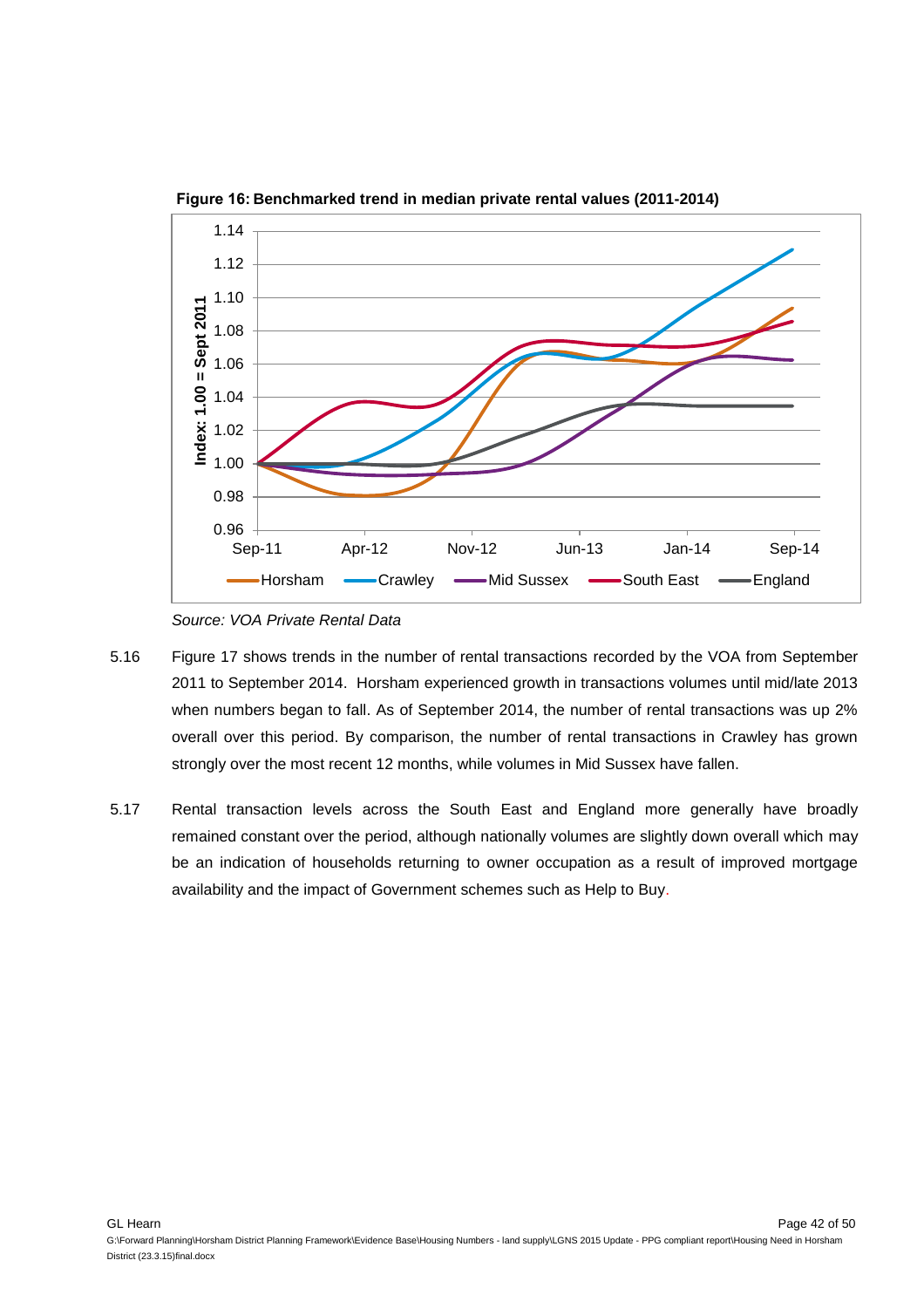<span id="page-42-0"></span>

**Figure 17: Trend in private rental transactions (2011 - 2014)**

## Affordability of Market Housing

#### **Price-income ratios**

- 5.18 In line with the Planning Practice Guidance, we have considered evidence of affordability by looking specifically at the relationship between lower quartile house prices and incomes. As a general observation, we can see that across all areas the affordability of market housing using this indicator has worsened quite markedly over the past 15 years; in line with the South East trend.
- 5.19 Horsham is the least affordable of the HMA authorities with lower quartile house prices slightly more than 11 times lower quartile earnings. Mid Sussex has a similar ratio at 10.2 times. Crawley is considerably more affordable with lower quartile prices to earnings ratio of 7.3.
- 5.20 The affordability ratio peaked in all areas in 2007. Following a post-recession slump the affordability ratio in Horsham has increased and is currently just below peak levels. The rest of the HMA has, in line with regional and national trends, experienced modest post-recession growth with current affordability ratios lower than the 2007 peak.

*Source:* VOA Private Rental Data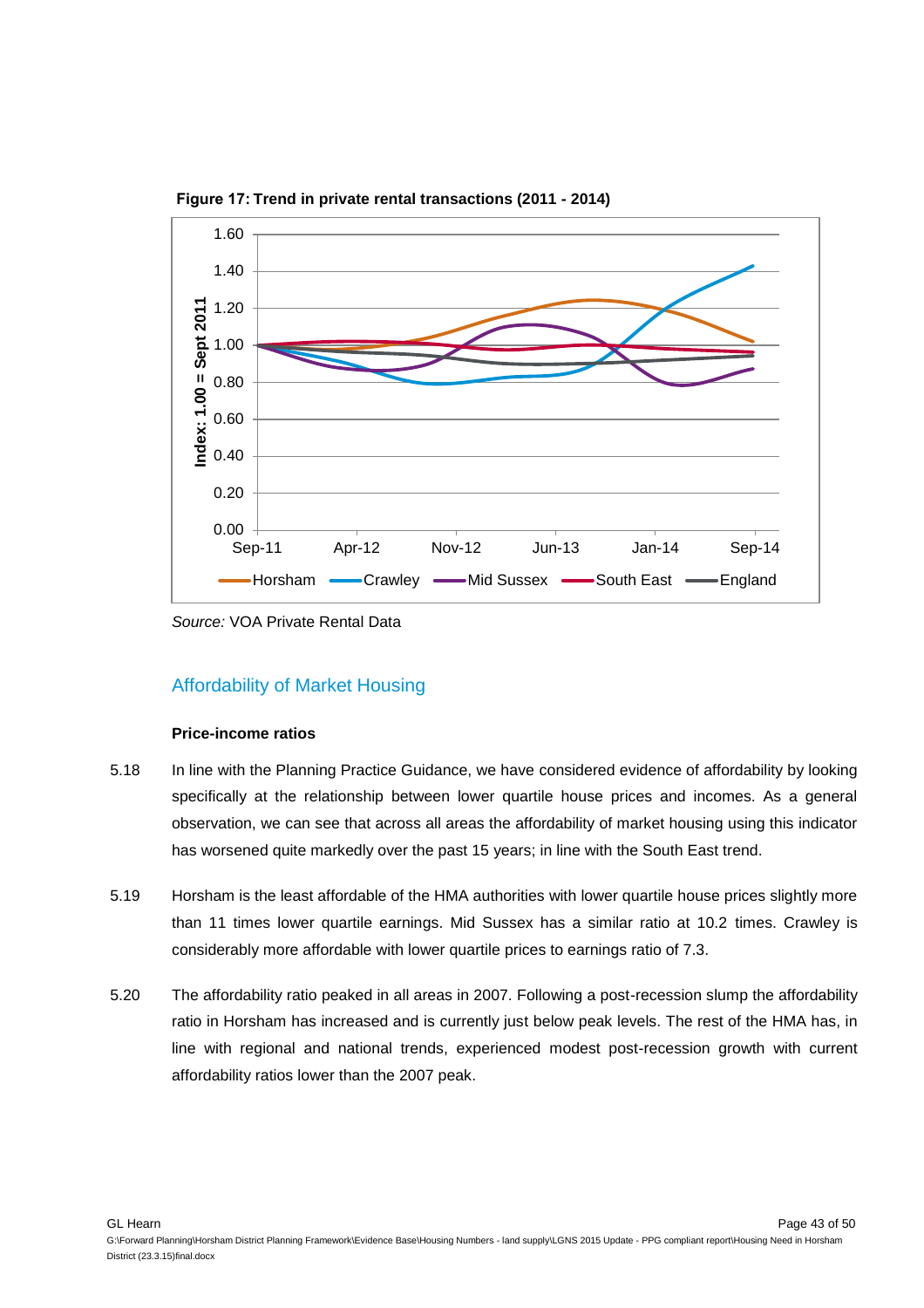<span id="page-43-0"></span>

**Figure 18: Lower Quartile Affordability Trend (1997-2013)**

*Source:* CLG Housing Market Live Tables

5.21 We have also considered and compared this to the median price-earnings ratio to identify whether affordability is an issue across the market or within a particular segment. In Horsham and the Northern West Sussex HMA the median ratio is below the lower quartile ratio, indicating that affordability is somewhat more of an issue at the lower end of the market.

<span id="page-43-1"></span>

|                    | <b>Lower Quartile Ratio</b> | <b>Median Ratio</b> |
|--------------------|-----------------------------|---------------------|
| <b>Horsham</b>     | 11.04                       | 10.89               |
| <b>Mid Sussex</b>  | 10.20                       | 9.76                |
| Crawley            | 7.28                        | 6.22                |
| <b>West Sussex</b> | 8.88                        | 8.72                |
| <b>South East</b>  | 9.20                        | 8.75                |
| <b>England</b>     | 6.45                        | 6.72                |

**Figure 19: Comparison of lower quartile and median affordability (2013)**

*Source:* CLG Housing Market Live Tables

- 5.22 A combination of the deteriorating affordability of market homes, restricted access to mortgage products and a lack of social housing supply over the 2001-11 decade has resulted in fewer households being able to buy and increased pressures on the existing affordable housing stock. Influenced by this, we have seen a notable growth in households living in the Private Rented Sector (PRS).
- 5.23 As illustrated in Figure 20, owner occupation has fallen in all three of the HMA local authority areas between 2001-11 while all saw a substantial growth in the PRS. This change was most pronounced in Crawley where the drop in owner occupation and growth in PRS was well above regional and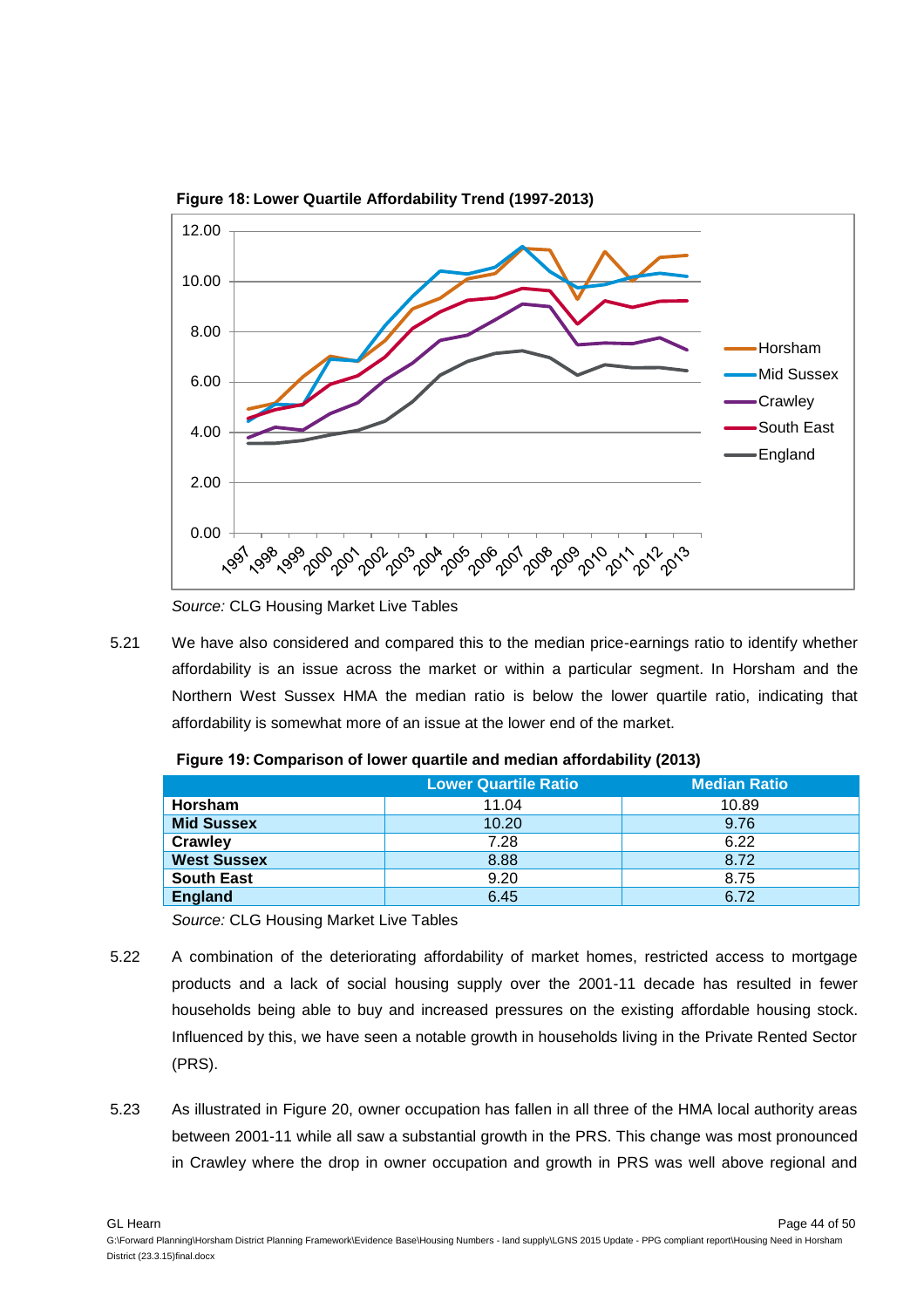national averages. The changes in Horsham and Mid Sussex were slightly lower than regional and national trends over the same period.

<span id="page-44-0"></span>5.24 Horsham District saw 4.5 percentage point (pp) fall in owner occupying households, with a 0.3 pp increase in those in the social rented sector and 4.2 pp increase in those in the PRS.



**Figure 20: Change in Households by Tenure in HMA, 2001-11** 

## Housing Completions

- 5.25 We have tracked housing delivery across the HMA back to 2006/07, the starting point for the South East Plan. Across the HMA housing completions have fallen short of targets, with 62% of the planned level of provision delivered between 2006/7 – 2012/13. There has been a net shortfall in housing delivery of 4,821 dwellings over this period.
- 5.26 Figure 21 overleaf shows the cumulative housing completions and target in the HMA authorities. The 2013/14 data does not include data for Crawley which was unavailable. This shows a consistent under delivery of housing completions across the HMA, although there have been improvements in recent years.
- 5.27 Over this period (2006/07 to 2013/14) Horsham delivered 56% of its housing target. This is likely at least in part to reflect housing market conditions (recognising for instance the correlation with the sales evidence considered above) but also the impact of economic conditions on the delivery of major strategic sites west of Crawley and west of Horsham. Housing delivery levels improved in

*Source:* 2001 & 2011 Censuses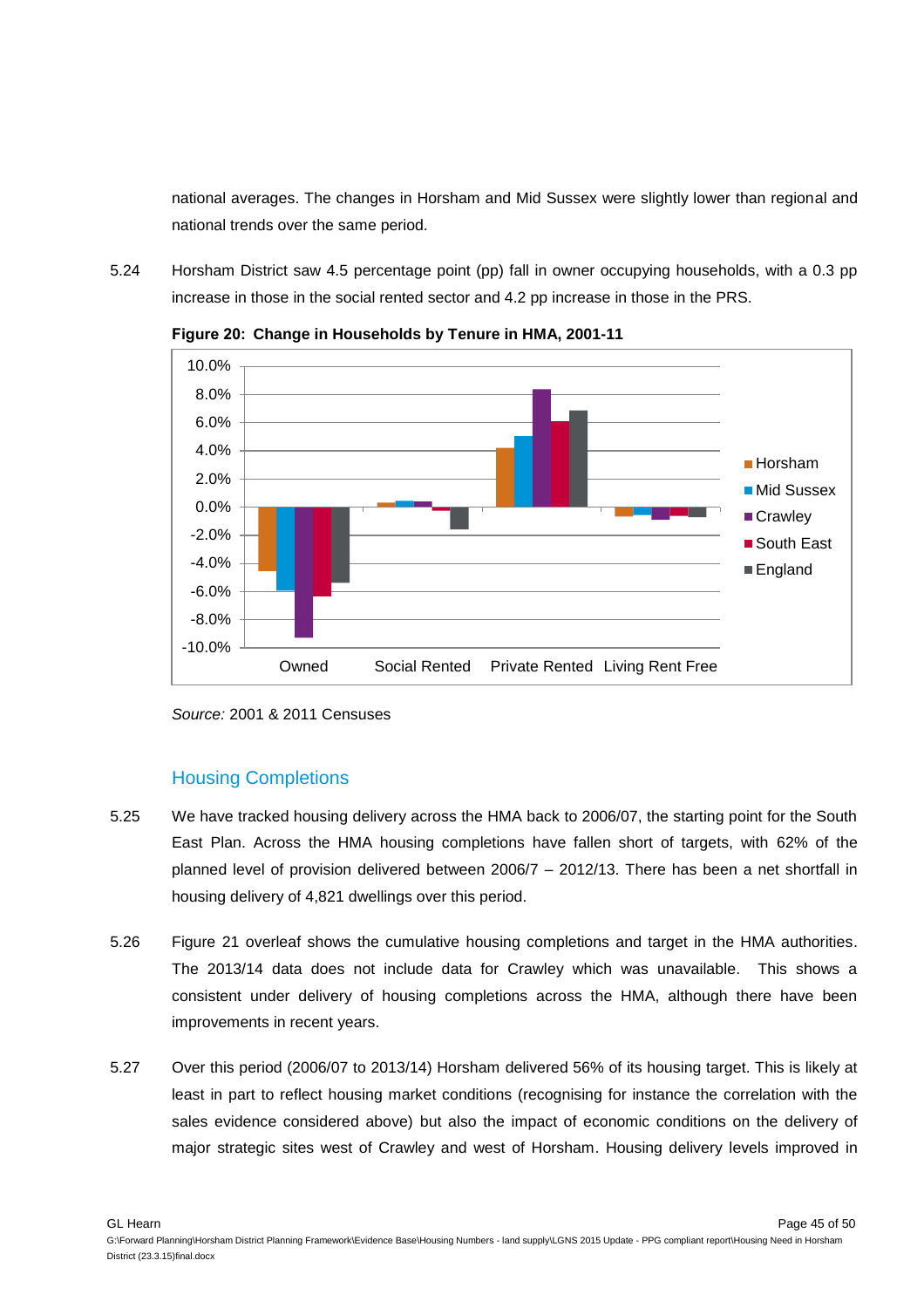2012/2013 delivering 74% of the target and in 2013/2014 the figure was 67%. In the 2013/14 year there were 826 completions in Horsham which well exceeds the target.



<span id="page-45-0"></span>**Figure 21: Housing Supply vs. Past Targets, 2006/07 – 2013/14**

*Source:* Local Authorities' Annual Monitoring Reports

## **Overcrowding**

- 5.28 Below-target housing delivery, coupled with access to mortgage restrictions brought on by tighter regulation, is likely to have resulted in constrained household formation rates and contributed to the current need for affordable housing. Both the affordable housing evidence, and the demographic evidence, point to a shortfall in housing provision particularly since 2008/09.
- 5.29 A symptom of the under-provision is a growth of houses in multiple occupation and increased overcrowding as households fail to form properly. Across the HMA houses in multiple occupation (HMOs) grew by 41% between 2001 and 2011. We have also seen the number of over-occupied properties increase by a similar amount (43%).

<span id="page-45-1"></span>

|  |  | Table 9: Changes in Over Occupied and Houses in Multiple Occupation (2001-2011) |  |  |  |
|--|--|---------------------------------------------------------------------------------|--|--|--|
|--|--|---------------------------------------------------------------------------------|--|--|--|

|                   | <b>Over Occupied</b> |        | <b>HMO</b> |        |  |
|-------------------|----------------------|--------|------------|--------|--|
|                   |                      |        |            |        |  |
| <b>Horsham</b>    | 2,158                | 2,929  | 3,887      | 5,003  |  |
| <b>Mid Sussex</b> | 2,015                | 3.199  | 4.221      | 6,049  |  |
| <b>Crawley</b>    | 3,064                | 4,196  | 5,727      | 8,410  |  |
| <b>HMA</b>        | 7,237                | 10,324 | 13,835     | 19,462 |  |

*Source:* 2001 & 2011 Censuses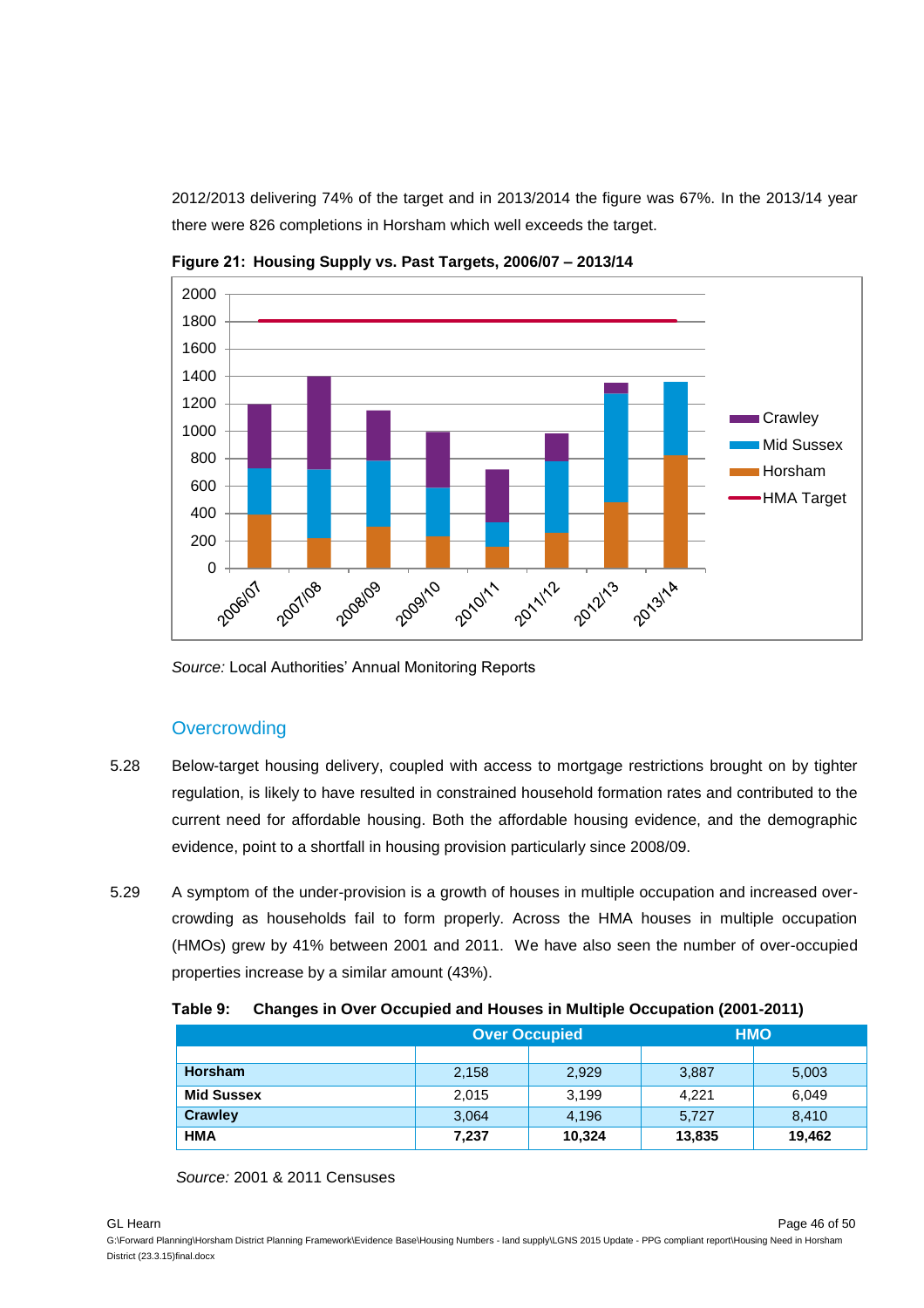5.30 In Horsham District the number of over-crowded households has increased by 771 over the 2001- 11 period. The numbers of HMOs has increased by 2,116. These indicators suggest that a key impact of declining affordability has been an increase in shared households, and potentially younger persons living with parents for longer.

## Drawing the Evidence Together

- 5.31 Drawing the evidence together, the market signals point to a decline in affordability over the 2001- 11 decade and relative affordability pressures in Horsham District, showing:
	- House prices which are moderately above county and regional benchmarks;
	- Deteriorating house price to income ratios over the 2001-11 decade, with a relatively high LQ affordability ratio of 11.0 in 2013. This has been driven by growth in house prices;
	- A modest increase in rental costs since 2011, but one which is below levels of inflation over this time period.
- 5.32 Cross-referencing this to the demographic data, over the 2001-11 period we did see a deterioration in levels of new household formation – particularly for those in their late 20s and early 30s. The level of household formation of those in their late 30s/ early 40s fell only very marginally and is projected to increase notably moving forwards.
- 5.33 Taking the market signals and affordable housing evidence together, there is a case for adjusting levels of new household formation based on seeking to improve affordability.
- 5.34 National research undertaken for the RTPI by the Neil McDonald and Peter Williams at Cambridge University indicates a particular effect of the decline in affordability between 2001 and 2011 and the economic recession has been young adults living within a parental home for longer or living in shared accommodation rather than separate accommodation. The impact of this, their research shows, has been most significant for the 25-34 age group.
- 5.35 A detailed interrogation of demographic dynamics in Horsham indicates that in demographic terms, the deterioration in affordability of market housing and the economic recession over the 2001-11 decade is likely to have influenced – at least in part – a decline in household formation rates in younger people, particularly amongst those aged between 25 and 34. This is the one age group identified earlier as showing some degree of suppression when balancing past trends and the future projection.
- 5.36 When we consider age-specific data it is notable that those aged 25-34 have lower headship rates than was expected in the 2008-based projections and that the rates have dropped considerably from 2001 to 2011. We have therefore run a sensitivity analysis which considers and seeks to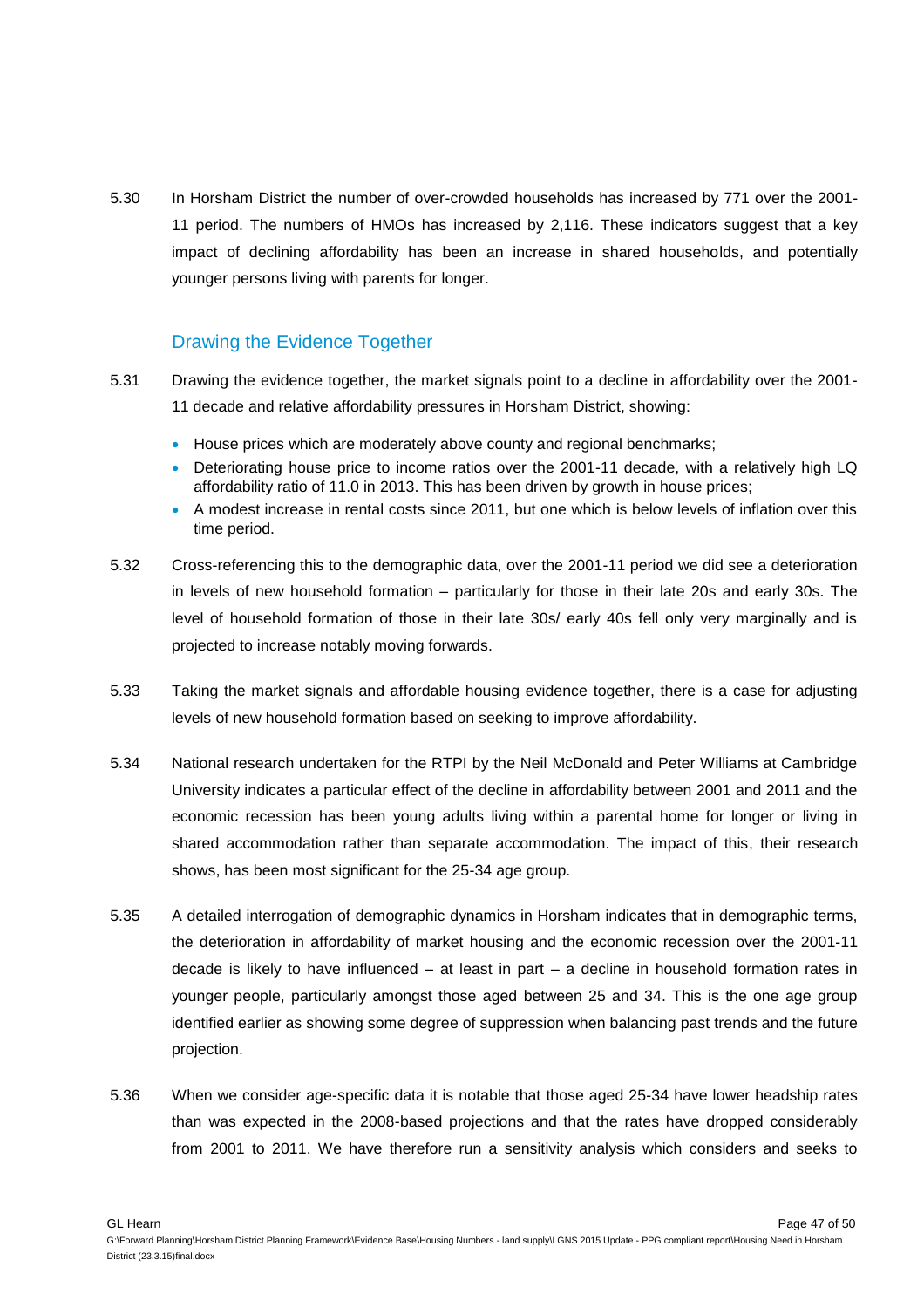quantify the implication of returning the household formation rates of the 25-34 age group (as shown in Figure 9) back to 2001 levels by 2031.

- 5.37 This sensitivity in effect seeks to consider a scenario in which affordability and access to housing for younger households improves, and quantifies what level of housing provision might be associated with this, all other factors being equal. It models the implications of returning household formation rates over the period to 2031 back to levels seen in 2001 (i.e. before the rate started to decrease). If achieved, the effect would be to reduce the proportions of shared households and persons within this age group living with parents. We term this sensitivity analysis the 'affordability adjustment.' The number of younger households forming would increase.
- 5.38 In reality, other factors such as real growth in disposable income (allowing people to save), the availability of and access to mortgage finance, interest rates and economic confidence will all influence trends in household formation. There is a complex set of factors at play, and it is difficult to predict how these factors might interact in the future and the impact on household formation rates (in the absence of any supply-side constraints). Furthermore part of the changes in household formation rates for this age group may have been due to international migration.
- 5.39 The sensitivity analysis indicates that, all other things being equal, an uplift of around 22 homes per annum across the District would support an improvement in affordability and household formation rates amongst younger households.

|                       | 2012-based | Jobs-led |
|-----------------------|------------|----------|
| Households 2011       | 55,036     | 55,036   |
| Households 2031       | 67,390     | 67,387   |
| Change in households  | 12,354     | 12.351   |
| Per annum             | 618        | 618      |
| Dwellings (per annum) | 636        | 636      |

#### <span id="page-47-0"></span>**Table 10: Projected Household Growth 2011-31 – 2012-based SNPP (as adjusted) and linked to 275 jobs per annum – with Affordability Adjustment**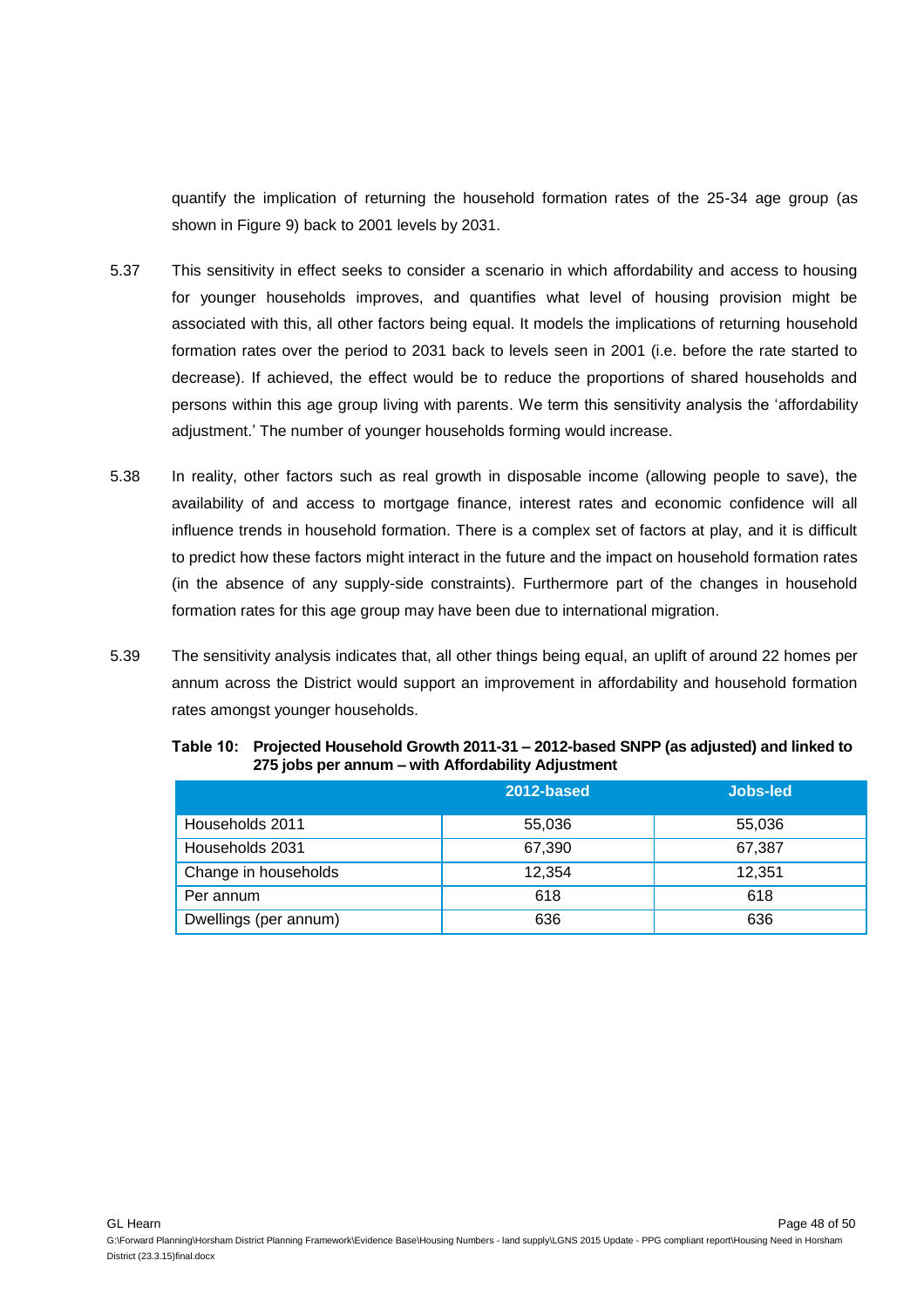#### **6 CONCLUSIONS**

6.1 This report has been prepared to provide an updated assessment of housing need. It determines the Objectively Assessed Housing Need (OAN) for Horsham District. It then goes on to consider other factors which may influence setting policies for housing provision in the Horsham District Planning Framework (HDPF), namely unmet needs in adjoining areas. The report follows the approach set out in the Planning Practice Guidance on *Housing and Economic Development Needs Assessments.* It is intended to inform proposed modifications to the HDPF, the examination of which is on-going.

#### Housing Need for Horsham District

- 6.2 We would assess **full objectively assessed need for housing in Horsham District as 636 homes per annum over the 2011-31 period** (12,720 homes). This is based on the latest 2012 based Sub-National Population Projections, is consistent with supporting at least employment growth (labour demand) of 275 jobs per annum as recommended by the Inspector, and includes upwards adjustments to household formation rates relative to trends made which increase housing supply (of both market and affordable housing) and improving affordability, thus enabling a growing number of younger households in their 20s and 30s to form. This figure reflects the housing needs for the District as a whole.
- 6.3 The evidence also points to significant constraints to housing supply in a number of adjoining areas. The Inspector's preliminary findings indicate that higher housing provision – for between 750 – 800 homes – should be made; in particular to contribute to meeting unmet housing needs in Crawley and potentially making some small allowance to contribute to meeting Brighton and Hove's unmet housing needs. It is for the Council to judge how to bring together its evidence bases and what level of housing provision should be set out within the Proposed Modifications, taking account of these issues.
- 6.4 A higher level of overall housing provision would contribute to enhancing delivery of affordable housing to meet identified needs.

#### Needs for the HDPF Plan Area

6.5 GL Hearn has been working with the South Downs National Park Authority to prepare a Strategic Housing Market Assessment. This includes the development of demographic projections for the Park area. These are based on consistent population projections to those considered in this report, and take account of the age structure of the population within those parts of the Park which fall within Horsham District. Migration is modelled based on the District level figures.